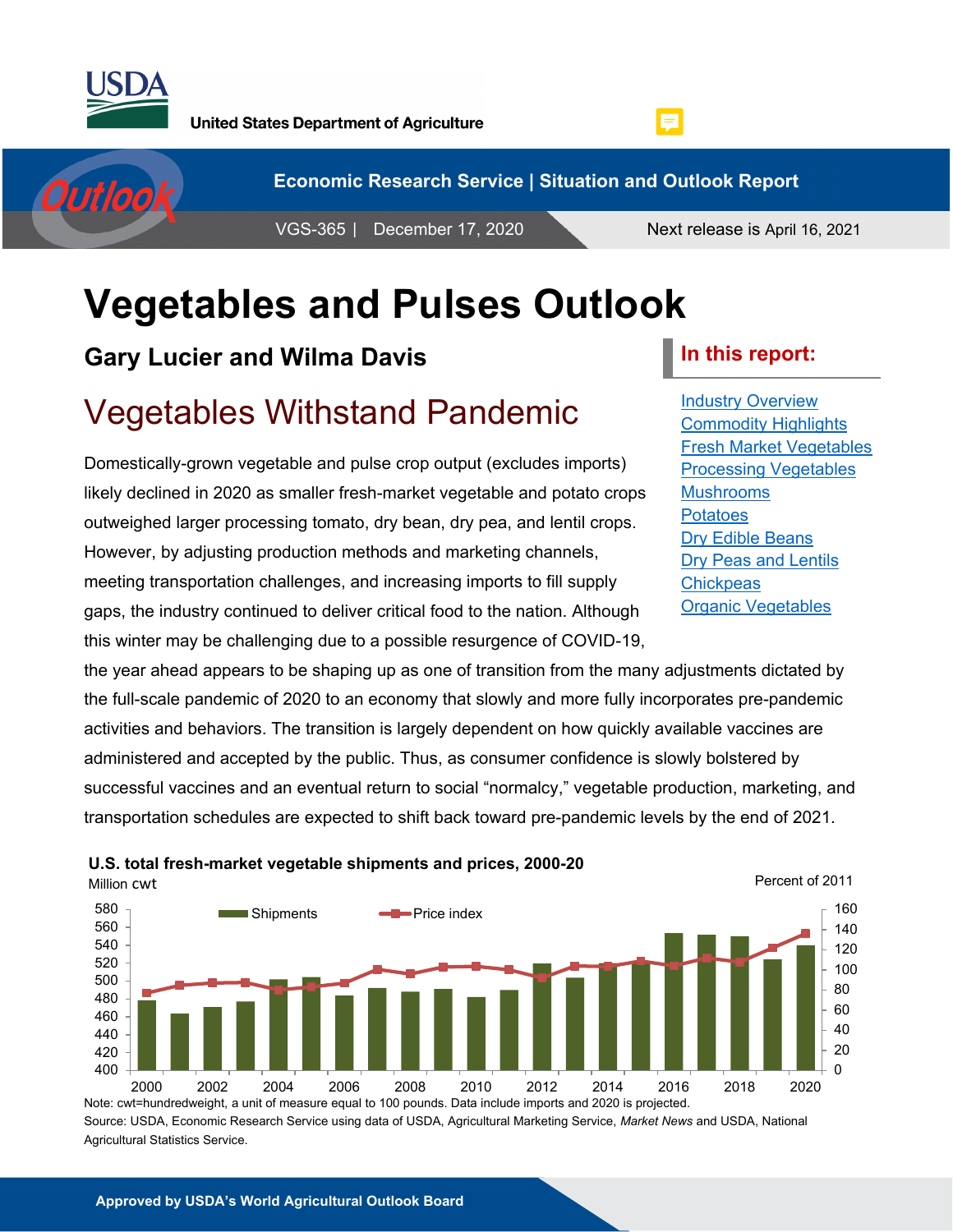## <span id="page-1-0"></span>Industry Overview

## Imports Fill Gaps in Domestic Output

Preliminary data suggest total 2020 movement of fresh market vegetables will post a small gain over a year earlier despite the pandemic's negative impact on the foodservice industry and widespread crop losses due to the abrupt economic shutdown in March. When official data are available in February 2021, expectations are that utilized domestic production and domestically sourced shipments will register reductions from a year earlier. Data are also expected to confirm an increase in fresh-market imports and a decline in export volume, which in combination could offset lower domestic fresh-market vegetable output.

This would be surprising considering the toll the pandemic has taken on restaurant and institutional demand. For all fresh and processed vegetables, U.S. consumers generally sourced about one-third of their volume-based consumption through away-from-home dining pre-COVID. According to the U.S. Census Bureau, sales at eating and drinking places fell 19 percent from a year earlier over the first ten months of 2020. If aggregate vegetable supplies were indeed similar from the previous year, this implies the sizeable reduction in foodservice may have been largely offset by a combination of increased grocery store sales (up 12 percent through October), community/farmer's markets, and deliveries through several food donation programs such as USDA's Farmers to Families Food Box Program and the long-standing Emergency Food Assistance Program.

Given declining inventories the past several years and with much of the crop planted or in the process of being planted when the pandemic began, processing tomato production registered a small gain in 2020 despite weather-impacted yields. Aside from catsup (due to a close association with french fries, which saw reduced demand), products made from tomato paste were in demand domestically during the pandemic. Increased home-based meal preparation favored comfort foods such as pasta and soups while the enduring popularity and low-contact of pizza delivery and rising retail frozen pizza sales likely boosted pizza sauces. Several major pizza delivery chains reportedly posted double-digit sales gains in 2020. Although U.S. exports of processed tomato products have been sluggish and world supplies are above a year earlier, low U.S. stocks and good domestic demand may result in rising contract production in 2021.

The first estimate (November) of the 2020 potato crop produced in the 13 states included in the USDA National Agricultural Statistics Service (NASS) estimates program indicated a 3 percent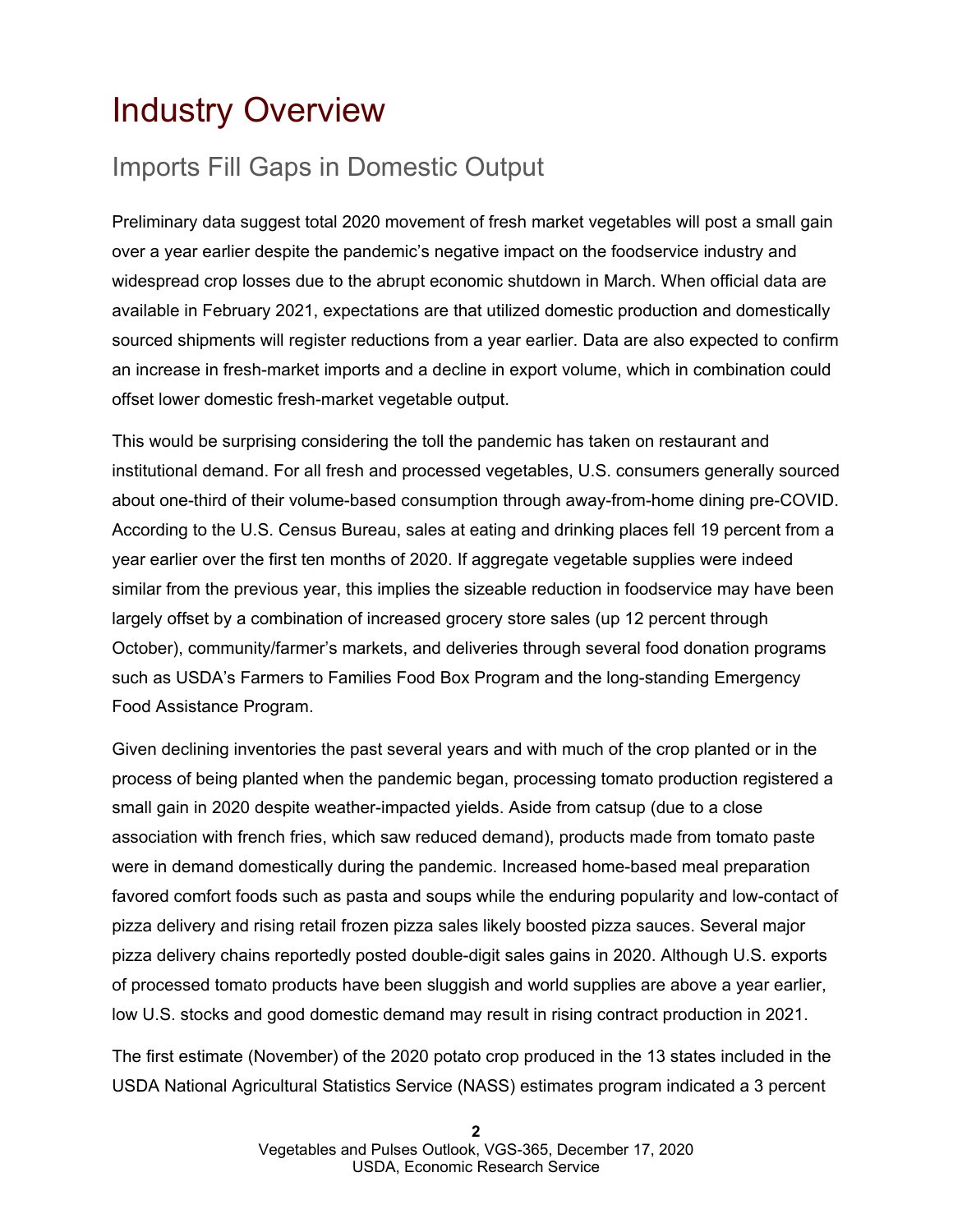reduction from a year earlier to 415 million hundredweight (cwt). If estimates hold, this would be the smallest potato crop since 2010. An unsettled early spring because of the pandemic caused the industry to plant 4 percent fewer acres in 2020--a year that normally might have featured higher acreage following higher 2019 prices.

U.S. dry bean production is estimated to soar by 68 percent in the 2020/21 (September – August) marketing season. The top 3 U.S. states (North Dakota, Michigan, and Minnesota) produced 76 percent of all dry beans in 2020. U.S. dry bean exports overall are down by 4 percent from the previous season which continues a downward trend as the 2018/19 season was previously down by 8 percent. U.S. dry bean imports overall are up by 34 percent from the previous season with the most predominant U.S. dry bean classes imported in the 2019/20 season being mung beans (23 percent); kidney beans (19 percent), which include dark red, light red, and unspecified kidney beans; black beans (12 percent); and pinto beans (9 percent).

U.S. dry pea and lentil production are divergent as dry pea production is down by 17 percent while lentil production is up by 21 percent for 2020. Harvested acreage, production, value, and yield for dry peas and lentil estimates followed similar divergent trends from the previous year. U.S. dry pea export volume has increased 36 percent while lentil export volume is down by 52 percent with lentil exports to Canada declining 64 percent from the 2018/19 season. Low lentil prices fell below the loan rate in 2019 and 2020 but no dry pea price fell below the loan rate in 2019 or 2020 thus far.

U.S. large and small chickpea area planted declined 38 and 62 percent respectively from last year's estimates. Chickpea estimates for harvested acreage, production, and value followed similar downward trends from the previous year. The decrease in chickpea planted, harvested, and production is a result of grower reactions to low prices. Low chickpea prices fell below the loan rate in 2019 but no chickpea prices fell below the loan rate in the 2020 season thus far. Chickpea acres and prices have been trending down for the past 2 years following a large supply and soaring prices in 2017 and 2018 in addition to ongoing trade duties from India.

U.S. Agaricus mushroom prices have increased 6 percent while specialty mushroom prices have declined by 2 percent from last year. The decline in specialty mushroom prices and the increase in Agaricus mushroom prices can in part be attributed to changes in consumer demand and higher grower costs. The most common mushroom varieties (Agaricus) have experienced increasing demand at supermarket retailers and farmers markets as consumers shift their consumption away from restaurants during the coronavirus pandemic.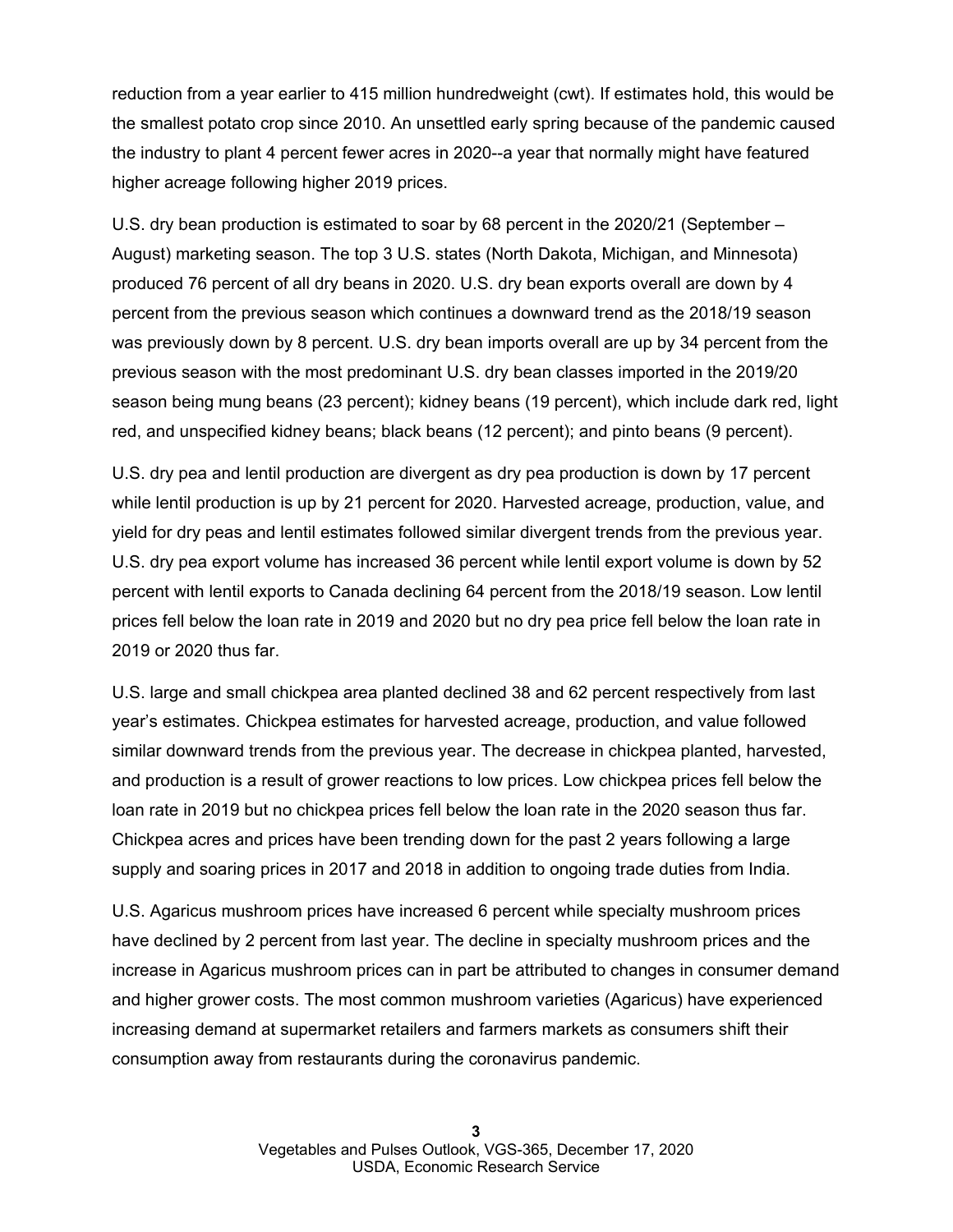| Item                                                                                                                             | Unit                       | 2017            | 2018            | 2019            | 2020            | Percent<br>change |
|----------------------------------------------------------------------------------------------------------------------------------|----------------------------|-----------------|-----------------|-----------------|-----------------|-------------------|
|                                                                                                                                  |                            |                 |                 |                 |                 | 2019-20           |
| <b>Area harvested</b>                                                                                                            |                            |                 |                 |                 |                 |                   |
| Vegetables fresh                                                                                                                 | 1,000 acres                | 1,541           | 1,447           | 1,357           | 1,316           | $-3.0$            |
| Vegetables processing $4$                                                                                                        | 1,000 acres                | 1,170           | 1,160           | 1,017           | 1,055           | 3.7               |
| Potatoes                                                                                                                         | 1,000 acres                | 1,045           | 1,015           | 937             | 916             | $-2.3$            |
| Dry beans, peas and lentils                                                                                                      | 1,000 acres                | 4,096           | 3,554           | 3,064           | 3,367           | 9.9               |
| Other $2$                                                                                                                        | 1,000 acres                | 163             | 148             | 149             | 150             | 0.7               |
| <b>Total</b>                                                                                                                     | 1,000 acres                | 8,015           | 7,323           | 6,529           | 6,804           | 4.2               |
| <b>Production</b>                                                                                                                |                            |                 |                 |                 |                 |                   |
| Vegetables fresh                                                                                                                 | Million cwt                | 396             | 369             | 377             | 366             | $-3.0$            |
| Vegetables processing <sup>4</sup>                                                                                               | Million cwt                | 333             | 357             | 346             | 351             | 1.4               |
| Potatoes                                                                                                                         | Million cwt                | 451             | 450             | 424             | 415             | $-2.1$            |
| Dry beans, peas and lentils                                                                                                      | Million cwt                | 58              | 62              | 55              | 64              | 16.7              |
| Other $2$                                                                                                                        | Million cwt                | 45              | 37              | 40              | 41              | 2.5               |
| <b>Total</b>                                                                                                                     | <b>Million cwt</b>         | 1,282           | 1,275           | 1,241           | 1,237           | $-0.3$            |
| Crop value                                                                                                                       |                            |                 |                 |                 |                 |                   |
| Vegetables fresh                                                                                                                 | \$ millions                | 11,951          | 10,078          | 11,130          | 11,519          | 3.5               |
| Vegetables processing <sup>4</sup>                                                                                               | \$ millions                | 1,694           | 1,720           | 1,500           | 1,580           | 5.3               |
| Potatoes                                                                                                                         | \$ millions                | 4,133           | 4,006           | 4,217           | 4,363           | 3.4               |
| Dry beans, peas and lentils                                                                                                      | \$ millions<br>\$ millions | 1,343           | 1,313           | 1,102           | 1,406           | 27.6              |
| Other $^2$<br><b>Total</b>                                                                                                       | \$ millions                | 1,883<br>20,966 | 1,883<br>19,000 | 1,766<br>19,324 | 1,886<br>20,753 | 6.8<br>7.4        |
| Unit value <sup>3</sup>                                                                                                          |                            |                 |                 |                 |                 |                   |
| Vegetables fresh                                                                                                                 | \$/cwt                     | 30.18           | 27.31           | 29.52           | 31.50           | 6.7               |
| Vegetables processing                                                                                                            | \$/cwt                     | 5.09            | 4.82            | 4.34            | 4.50            | 3.8               |
| Potatoes                                                                                                                         | \$/cwt                     | 9.16            | 8.90            | 9.94            | 10.50           | 5.6               |
| Dry beans, peas and lentils                                                                                                      | \$/ <sub>cut</sub>         | 23.16           | 21.18           | 20.12           | 22.00           | 9.4               |
| Other $2$                                                                                                                        | \$/cwt                     | 41.84           | 50.89           | 44.15           | 46.00           | 4.2               |
| <b>Total</b>                                                                                                                     | \$/cwt                     | 16.35           | 14.90           | 15.57           | 16.78           | 7.7               |
| <b>Imports</b>                                                                                                                   |                            |                 |                 |                 |                 |                   |
| Vegetables fresh                                                                                                                 | \$ millions                | 7,495           | 7,936           | 8,502           | 9,575           | 12.6              |
| Vegetables processing <sup>4</sup>                                                                                               | \$ millions                | 2,986           | 3,192           | 3,139           | 3,500           | 11.5              |
| Potatoes                                                                                                                         | \$ millions                | 1,399           | 1,546           | 1,562           | 1,775           | 13.6              |
| Dry beans, peas and lentils                                                                                                      | \$ millions                | 275             | 275             | 237             | 300             | 26.6              |
| Other <sup>5</sup>                                                                                                               | \$ millions                | 784             | 854             | 860             | 840             | $-2.3$            |
| Total                                                                                                                            | \$ millions                | 12,939          | 13,803          | 14,300          | 15,990          | 11.8              |
| <b>Exports</b>                                                                                                                   |                            |                 |                 |                 |                 |                   |
| Vegetables fresh                                                                                                                 | \$ millions                | 2,095           | 2,124           | 2,209           | 2,107           | $-4.6$            |
| Vegetables processing <sup>4</sup>                                                                                               | \$ millions                | 2,319           | 2,232           | 2,192           | 2,010           | $-8.3$            |
| Potatoes                                                                                                                         | \$ millions                | 1,814           | 1,786           | 1,925           | 1,675           | $-13.0$           |
| Dry beans, peas and lentils                                                                                                      | \$ millions<br>\$ millions | 841<br>538      | 536<br>549      | 622<br>597      | 775<br>545      | 16.1<br>$-8.7$    |
| Other <sup>5</sup><br><b>Total</b>                                                                                               | \$ millions                | 7,607           | 7,227           | 7,545           | 7,112           | $-5.7$            |
| Per-capita availability                                                                                                          |                            |                 |                 |                 |                 |                   |
| Vegetables fresh                                                                                                                 | Pounds                     | 157.1           | 149.2           | 153.4           | 150.0           | $-2.2$            |
|                                                                                                                                  |                            |                 |                 |                 |                 |                   |
| Vegetables processing <sup>4</sup><br>Potatoes                                                                                   | Pounds<br>Pounds           | 104.7<br>117.8  | 112.2<br>116.0  | 114.3<br>118.8  | 115.0           | 0.6<br>$-3.2$     |
| Dry beans, peas and lentils                                                                                                      | Pounds                     | 11.1            | 13.7            | 11.1            | 115.0<br>12.5   | 12.8              |
| Other $2$                                                                                                                        | Pounds                     | 12.0            | 9.5             | 11.7            | 11.8            | 0.9               |
| <b>Total</b>                                                                                                                     | <b>Pounds</b>              | 402.7           | 400.6           | 409.3           | 404.3           | $-1.2$            |
| Total values rounded. <sup>2</sup> Includes sweet potatoes and mushrooms. <sup>3</sup> Ratio of total value to total production. |                            |                 |                 |                 |                 |                   |

### **Table 1: U.S. vegetable and pulse industry at a glance, 2017-201**

 $^4$  lncludes canned, frozen, and dried. Excludes potatoes, pulses, and mushrooms.  $^5$  Other includes mushrooms, sweet potatoes, and vegetable seed. All trade data are on a calendar-year basis. Hundredweight (cwt)=100 pounds.

Sources: USDA, Economic Research Service, using data from USDA, National Agricultural Statistics Service, and U.S. trade data from U.S. Department of Commerce, Bureau of the Census.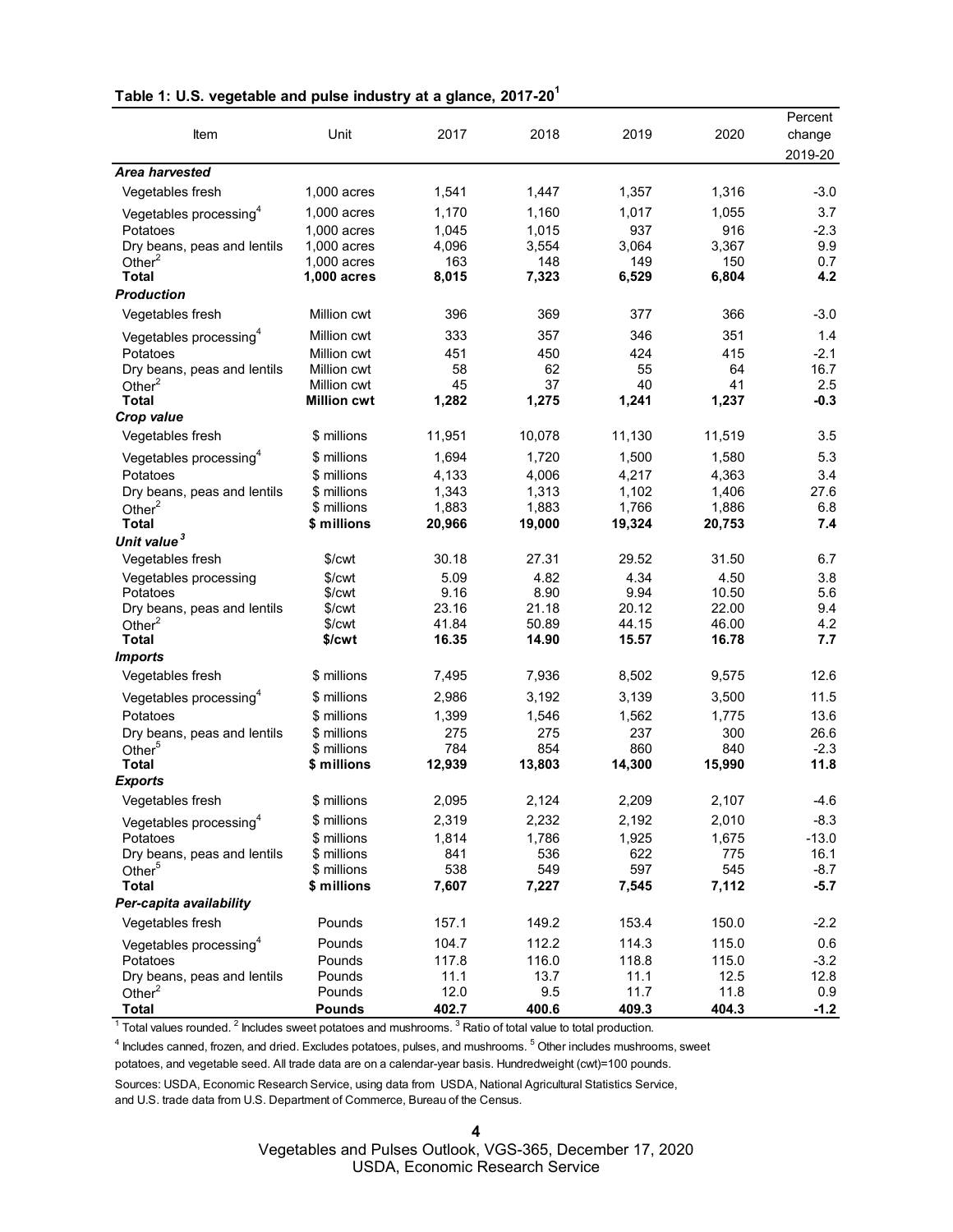



#### **Celery**



**Head lettuce**



#### **Tomatoes**







Cents/pound







**Snap beans**

 Jan. Mar. May July Sep. Nov. Cents/pound

Sources: USDA, National Agricultural Statistics Service and USDA, Agricultural Marketing Service, Market News.

 Vegetables and Pulses Outlook, VGS-365, December 17, 2020 USDA, Economic Research Service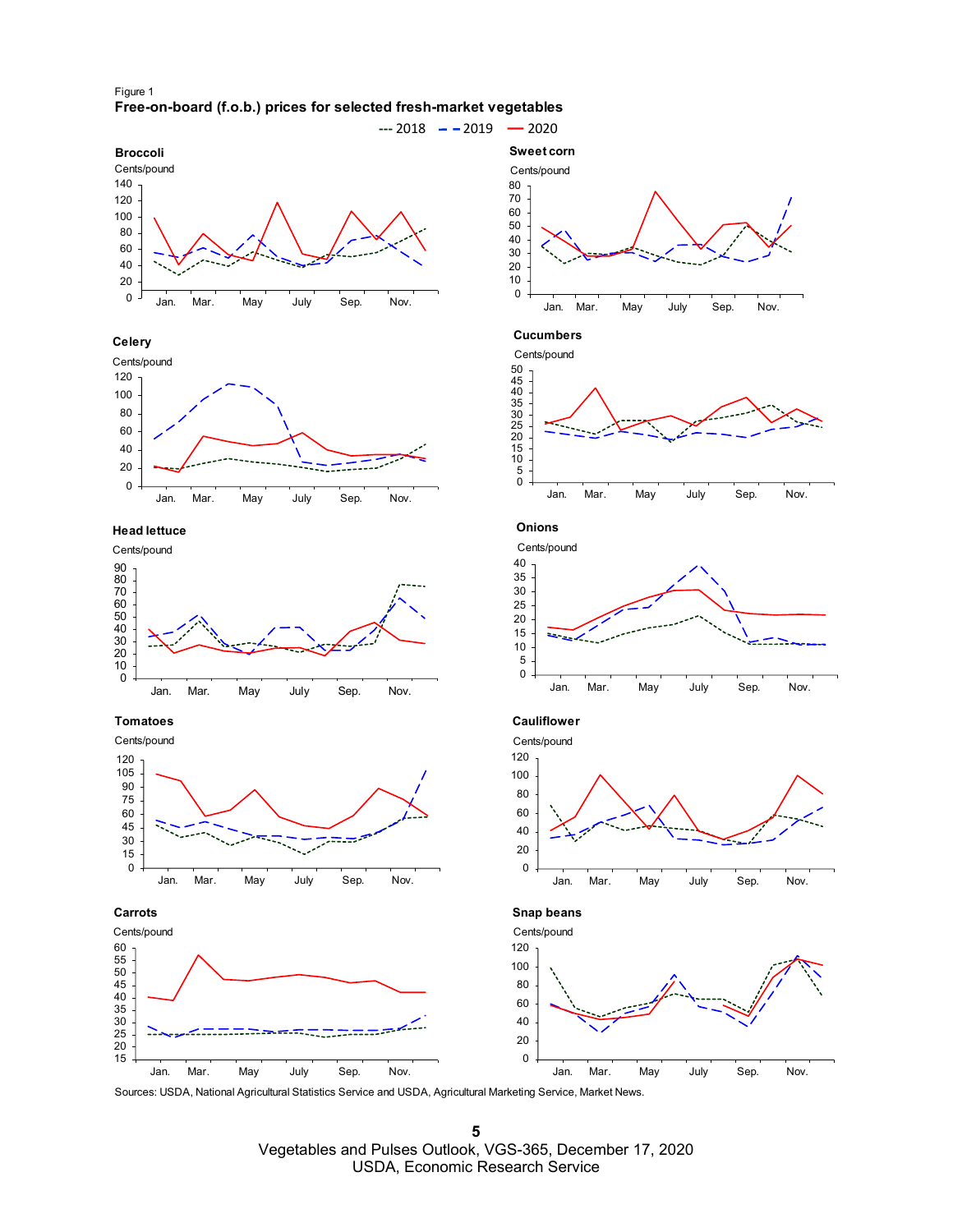## <span id="page-5-0"></span>Commodity Highlights

### **Cauliflower**

Consumer culinary interest in fresh and frozen cauliflower has been rising. Fresh cauliflower has enjoyed several surges of popularity. The first was in the 1940s when per capita availability peaked at a record 3.6 pounds in 1946 and again in the late 1970s and 1980s, last reaching a peak per capita availability of 2.3 pounds in 1989. Interest in fresh-market cauliflower then fell off until per capita availability bottomed out at 1.2 pounds per person in 2012. Then in 2015, interest began to soar until per capita availability reached 3 pounds per person in 2019 (figure 2). This recent interest is largely based on the widespread popularity of low-carb and gluten-free dietary trends. These trends have also been embraced and furthered by food manufacturers who have concurrently introduced a wide variety of new products featuring fresh and frozen cauliflower.

Cauliflower is a low-calorie and vitamin and mineral-rich vegetable whose versatility stems largely from its mild natural flavor and ability to take on many seasonings. This vegetable, which can be found in fresh form in several different colors, has been popularized as an ingredient in a variety of gluten-free products such as pizza crusts, tortillas, crackers, chips, frozen tots, mac and cheese, bread, rice, and many more. Mashed cauliflower can be found in supermarkets and on restaurant menus.



**U.S. fresh cauliflower per capita domestic availability, 1919-2020**  Figure 2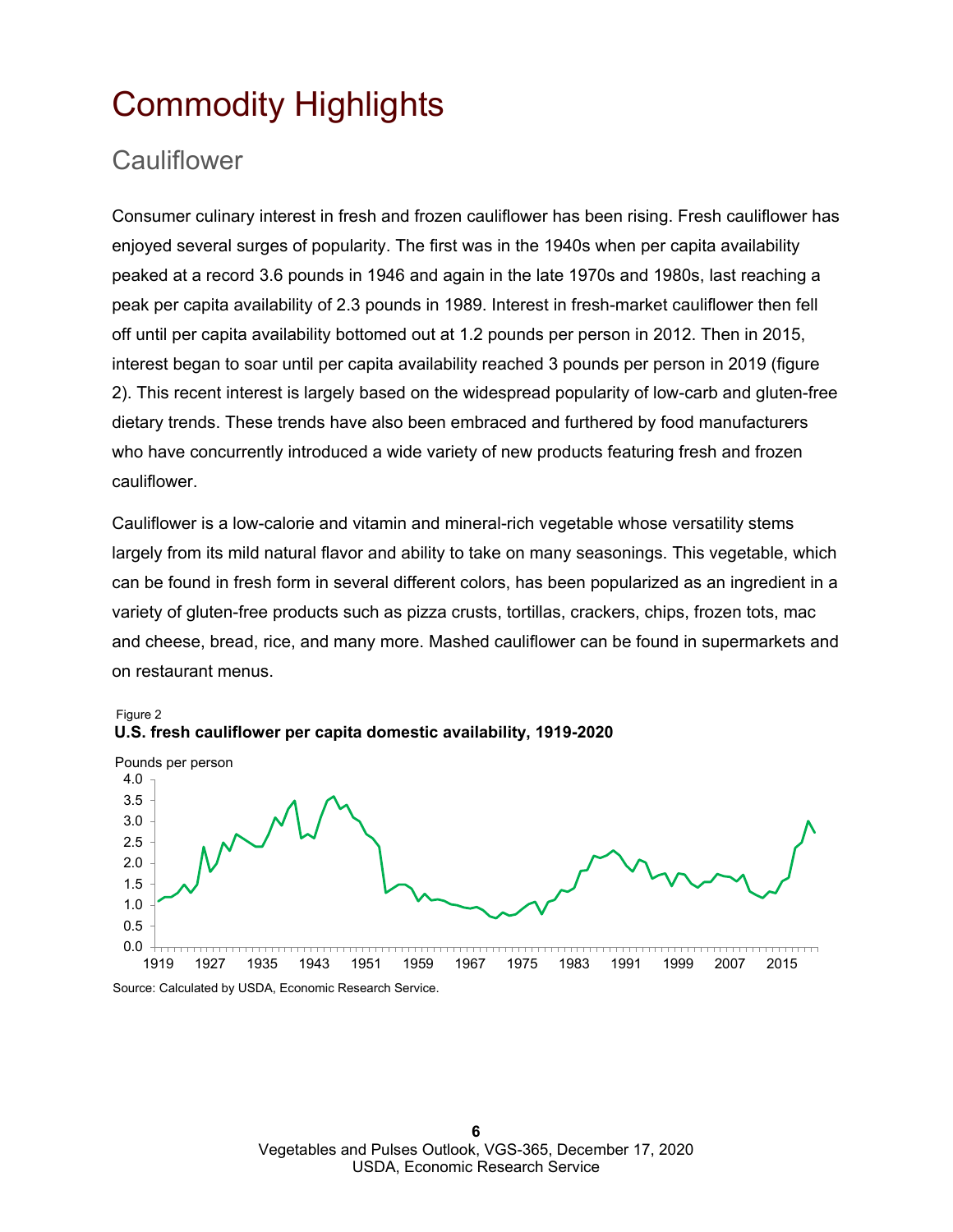|         | Area      | Yield per | Produc- |                                | Total  |                                       | Availability        |                  |             |
|---------|-----------|-----------|---------|--------------------------------|--------|---------------------------------------|---------------------|------------------|-------------|
| Period  | harvested | acre      | tion    | <b>Imports</b>                 | supply | Exports                               | Domestic Per capita |                  | Price       |
|         | 1.000 ac  | Cwt/ac    |         | ------------------------------ |        | -- Million lbs ---------------------- |                     | Lbs              | Dollars/cwt |
| 1970-74 | 28.220    | 97        | 160     | 0                              | 160    | 0                                     | 160                 | 0.8              | 15.14       |
| 1974-79 | 37.358    | 95        | 225     | 2                              | 227    | 26                                    | 201                 | 1.0              | 23.22       |
| 1980-84 | 51.268    | 105       | 366     | 11                             | 377    | 48                                    | 329                 | 1.4              | 30.52       |
| 1985-89 | 64.920    | 115       | 597     | 16                             | 612    | 94                                    | 518                 | 2.1              | 28.64       |
| 1990-94 | 58.960    | 128       | 663     | 16                             | 678    | 162                                   | 517                 | 2.0              | 28.18       |
| 1995-99 | 47.130    | 153       | 635     | 23                             | 658    | 203                                   | 456                 | 1.7              | 32.94       |
| 2000-04 | 40.476    | 163       | 608     | 21                             | 629    | 180                                   | 449                 | 1.6              | 31.88       |
| 2005-09 | 38.768    | 180       | 673     | 24                             | 697    | 188                                   | 509                 | 1.7              | 36.44       |
| 2010-14 | 36.572    | 183       | 639     | 41                             | 680    | 280                                   | 401                 | 1.3              | 43.82       |
| 2015-19 | 43.062    | 197       | 837     | 143                            | 980    | 254                                   | 725                 | $2.2\phantom{0}$ | 51.30       |

| Table 2. Fresh cauliflower: U.S. supply and availability |  |  |
|----------------------------------------------------------|--|--|
|----------------------------------------------------------|--|--|

Note: Ac=acre, Cwt=hundredweight (100 lbs). 1/ Acreage and yield include fresh and processing.

Source: USDA, Economic Research Service.

The fresh cauliflower crop had a nominal dollar farm value of \$466 million in 2019, up 12 percent from the 2016-18 average. California and Arizona are the leading producing states for fresh-market cauliflower. Together, they account for 94 percent of U.S. fresh cauliflower acreage. The majority of processing is for frozen use but over the past few years, manufacturers have moved much of this to lower-cost facilities in Mexico. In 2019, Mexico (58 percent) and various nations within the European Union (27 percent, led by Spain and Belgium) accounted for the majority of the frozen cauliflower imported by the United States. According to the 2017 Census of Agriculture, California and Oregon have been the top domestic processors of cauliflower with 96 percent of processing area (shared about equally between them). In 2019, the vast majority of frozen cauliflower products sold in the United States were imported.

Import penetration in the U.S. fresh cauliflower market has soared as the consumption profile of cauliflower has risen over the past several years (table 2). In 2019, imports accounted for nearly 23 percent of domestic availability (a proxy for consumption), up from 13 percent in 2014 and 5 percent in 2009. Over the previous 5 years (2015-19), fresh-market cauliflower imports rose an average of 37 percent annually. This compares with an average annual increase of 13 percent during 2010-14 and just 3 percent annually during 2005-09.

Imports of fresh cauliflower totaled 231 million pounds in 2019 but are projected to decline 10 percent in 2020 due to the impact of the pandemic. Mexico has long been a year-round supplier and the source for about 82 percent of the annual volume. Canada, also a long-time supplier, provides about 17 percent of the annual import volume with most shipments occurring during the summer and early fall.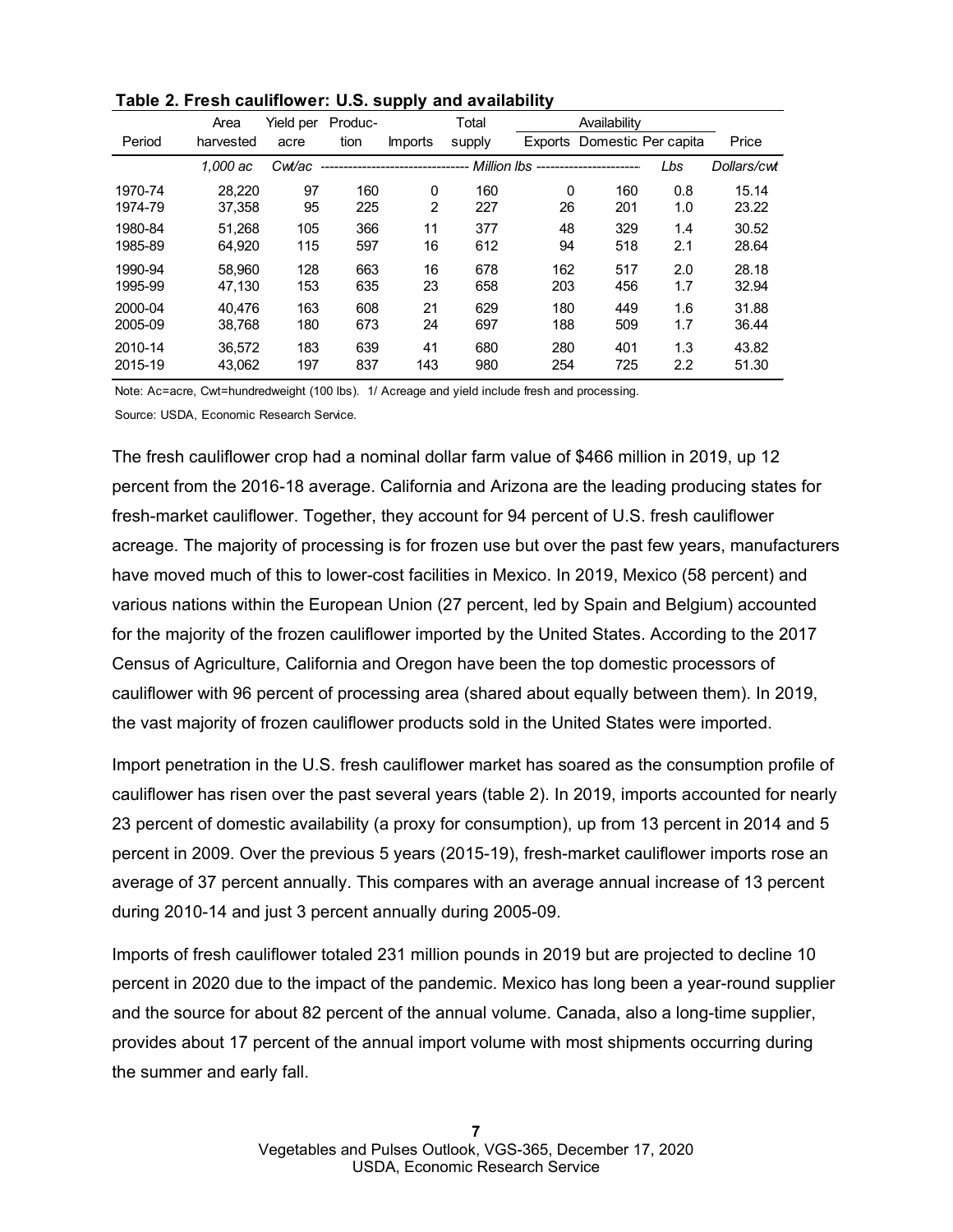### Bell Peppers

U.S. production of nonpungent (bell) peppers for all uses averaged 1.3 billion pounds during 2017-19. The U.S. produces 4 percent of the world's capsicum peppers (nonpungent and pungent), ranking sixth behind China, Mexico, Turkey, Spain, and Nigeria. The fresh market accounts for about 85 percent of U.S. production with the remainder earmarked for various processing uses. The fresh bell pepper crop had a nominal dollar farm value of \$523 million in 2019, with the processing crop valued at \$35 million. California, Florida, Georgia, and New Jersey are the leading producing states, averaging about 89 percent of U.S. bell pepper output. California dominates the processed product subsector which reflects both the status as the top bell pepper producing state and the presence of frozen vegetable producing firms and major vegetable dehydrating firms. South Florida winter-season growers shouldered the brunt of the pandemic's initial negative impact (as the only active area harvesting in mid-March) caused by the abrupt loss of foodservice and institutional demand and first month of market turmoil.

Bell peppers are produced and marketed year-round, with domestic shipments peaking during May and June and import shipments highest during the winter months. As with fresh tomatoes and fresh cucumbers, both domestic and import bell pepper growers are increasingly utilizing protected culture (e.g., high-tech greenhouses, tunnels, hoop houses, etc.), with conventional field-grown production beginning to shrink. For field-grown peppers, concentration of acreage has continued to rise. According to the 2017 Census of Agriculture, farms that harvest at least 15 acres of bell peppers accounted for 2.2 percent of bell pepper farms and 84 percent of U.S. bell pepper area.

In 2012, 2.9 percent of all the farms that reported bell peppers harvested at least 15 acres of bell peppers, covering 86 percent of U.S. bell pepper harvested area. Per capita availability of bell peppers for all uses averaged 10.8 pounds during the 2010s—up 22 percent from the previous decade. Bell pepper availability has posted double-digit gains each decade since the 1960s (table 3). Since records began in 1919, bell pepper availability has never posted a decade-average decline, either rising or remaining steady compared with the average of the previous decade. According to consumer diet surveys, about two-thirds of all bell peppers are purchased at retail establishments and consumed at home with the remainder obtained through various foodservice venues.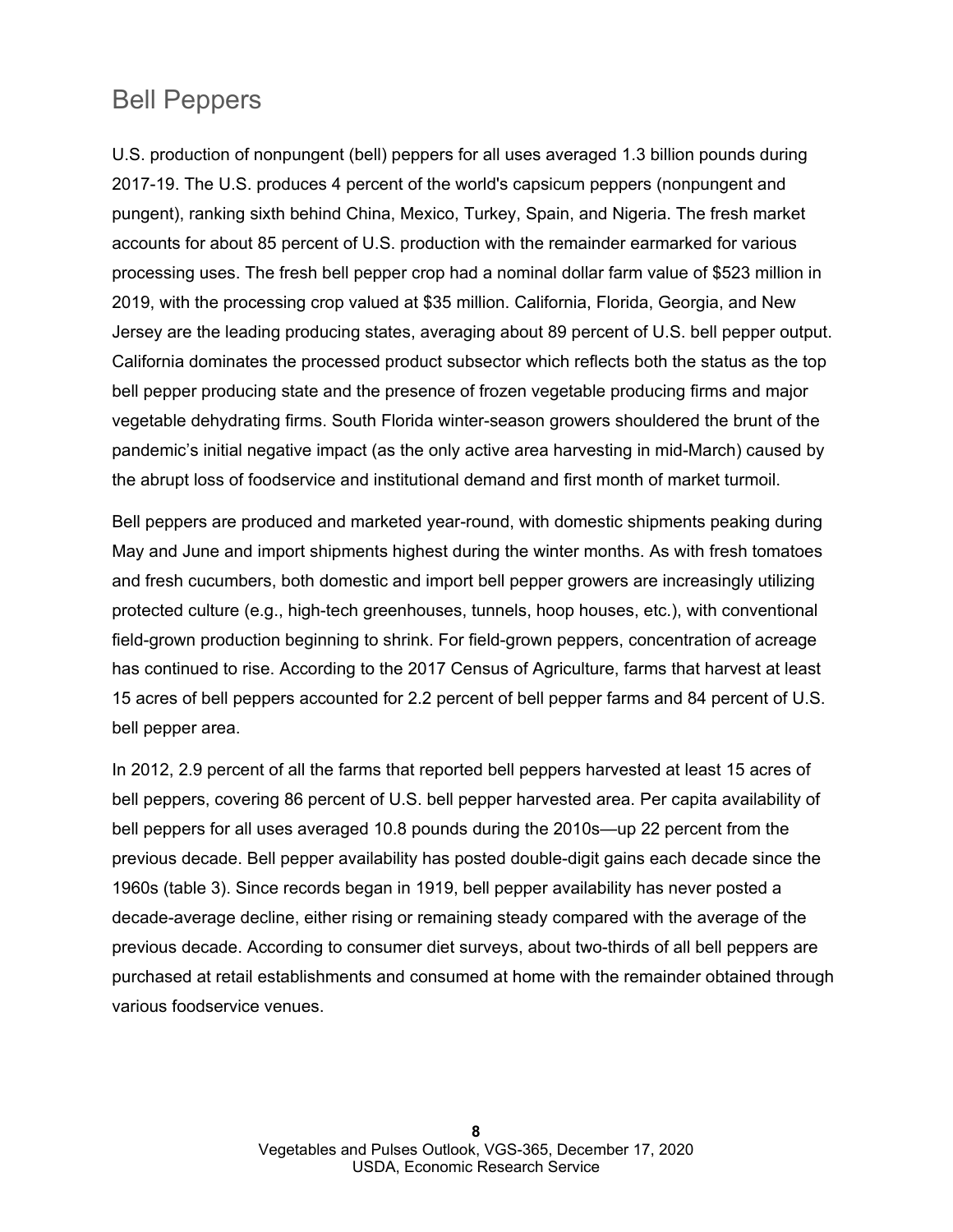|         | Area      | Yield per         | Produc- |                                 | Total  |                                     | Availability                |      |             |
|---------|-----------|-------------------|---------|---------------------------------|--------|-------------------------------------|-----------------------------|------|-------------|
| Period  | harvested | acre              | tion    | Imports                         | supply |                                     | Exports Domestic Per capita |      | Price       |
|         | 1.000 ac  | Cwt/ac            |         | ------------------------------- |        | - Million lbs --------------------- |                             | Lbs  | Dollars/cwt |
| 1970-74 | 48.216    | 94                | 452     | 79                              | 531    | 23                                  | 508                         | 2.4  | 13.02       |
| 1974-79 | 55.446    | 97                | 535     | 117                             | 652    | 50                                  | 602                         | 2.7  | 17.82       |
| 1980-84 | 55.850    | 102               | 629     | 168                             | 797    | 72                                  | 725                         | 3.1  | 22.60       |
| 1985-89 | $- -$     | $\hspace{0.05cm}$ | 909     | 208                             | 1.117  | 88                                  | 1.029                       | 4.2  | 22.95       |
| 1990-94 | 65.650    | 229               | 1.344   | 553                             | 1.897  | 150                                 | 1.748                       | 6.8  | 27.83       |
| 1995-99 | 60.320    | 253               | 1.523   | 676                             | 2.199  | 130                                 | 2,069                       | 7.6  | 31.48       |
| 2000-04 | 55.972    | 292               | 1.631   | 928                             | 2.559  | 161                                 | 2.398                       | 8.3  | 30.40       |
| 2005-09 | 52,820    | 304               | 1.615   | 1,389                           | 3,004  | 147                                 | 2,857                       | 9.5  | 34.92       |
| 2010-14 | 45.940    | 336               | 1.589   | 1.825                           | 3.414  | 122                                 | 3.292                       | 10.5 | 38.32       |
| 2015-19 | 41.080    | 337               | 1.404   | 2.316                           | 3.720  | 106                                 | 3,615                       | 11.1 | 42.62       |

|  |  |  |  |  |  | Table 3. Bell peppers: U.S. supply and availability, all uses |  |
|--|--|--|--|--|--|---------------------------------------------------------------|--|
|--|--|--|--|--|--|---------------------------------------------------------------|--|

Note: Ac=acre, Cwt=hundredweight (100 lbs), -- = not available. Includes fresh and processing uses.

Source: USDA, Economic Research Service.

Import penetration in the U.S. bell pepper market has been steadily rising over the past 15 years (figure 3). In 2019, imports (fresh and processed) accounted for 68 percent of domestic availability, up from 58 percent in 2014 and 48 percent in 2009. Over the previous 5 years (2015-19), fresh and processed bell pepper imports each rose an average of about 5 percent annually.





Imports of fresh bell peppers totaled 1.61 billion pounds in 2019 and are projected to increase 4 percent in 2020 despite the pandemic. Mexico remains the leading foreign source and yearround supplier, averaging 75 percent of annual volume during 2017-19. Canada, also a yearround supplier, provides about 18 percent of import volume. Greenhouse-produced bell peppers accounted for 53 percent of import volume during 2017-19 with Mexico (67 percent of the total), Canada (24 percent), and the Netherlands (5 percent) the top suppliers. Greenhouse share, which was 51 percent during 2010-12, has been slowly rising due partly to rising incomes,

> Vegetables and Pulses Outlook, VGS-365, December 17, 2020 USDA, Economic Research Service

**9**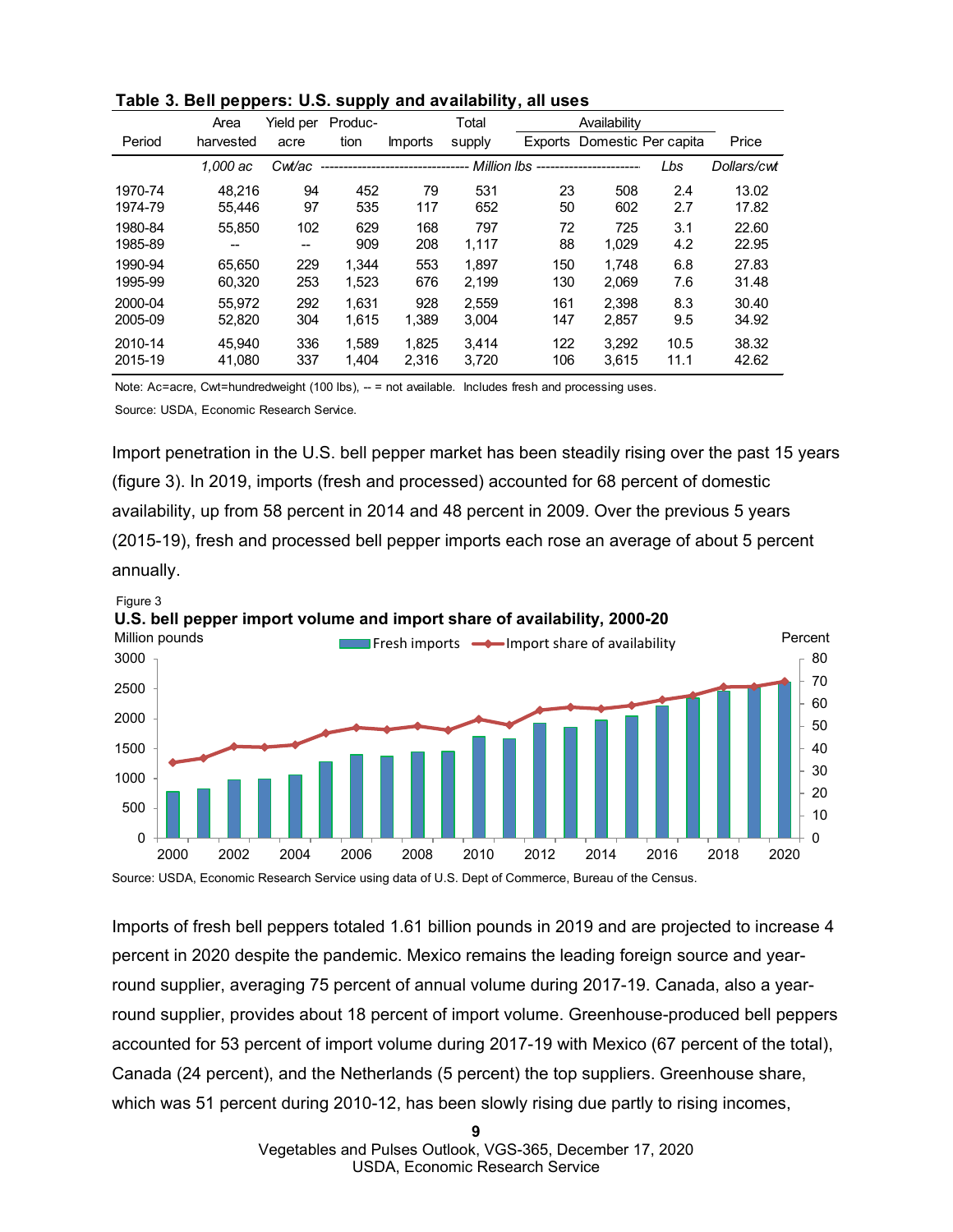concern over food safety and sustainability, and more competitive pricing for greenhouse products (which must compete with organically produced field grown products).

## Fresh-Market Cucumbers

The fresh-market accounts for about one-fourth of all field-grown cucumbers produced in the United States. Per capita availability of all fresh cucumbers averaged 7.4 pounds during the 2010s—up 16 percent from the previous decade with the decade's gains spurred largely by the popularity of seedless varieties (table 4). Driven long-term by the enduring popularity of salads, fresh cucumber use been on an upward trend since the 1960s. The field-grown crop had an average annual farm value of \$148 million during 2017-19. Florida is the leading supplier of fresh field-grown cucumbers; accounting for about one-third of annual utilized production. Florida is also the sole domestic supplier of field-grown cucumbers during late winter and early spring, with winter production very low since cucumbers are not tolerant of the cool spells common even in south Florida.

|         | Area      | Yield per | Produc- |                | Total       |    | Availability                |     |             |
|---------|-----------|-----------|---------|----------------|-------------|----|-----------------------------|-----|-------------|
| Period  | harvested | acre      | tion    | <i>Imports</i> | supply      |    | Exports Domestic Per capita |     | Price       |
|         | 1.000 ac  | Cwt/ac    |         |                | Million lbs |    |                             | Lbs | Dollars/cwt |
| 1970-74 | 46.552    | 96        | 448     | 166            | 614         | 15 | 599                         | 2.9 | 8.37        |
| 1974-79 | 50.460    | 109       | 552     | 244            | 796         | 44 | 752                         | 3.4 | 11.39       |
| 1980-84 | 54.884    | 125       | 687     | 355            | 1.042       | 55 | 987                         | 4.2 | 13.82       |
| 1985-89 | 49.745    | 158       | 784     | 433            | 1,218       | 67 | 1.151                       | 4.7 | 14.77       |
| 1990-94 | 51.239    | 177       | 900     | 452            | 1.353       | 81 | 1.272                       | 4.9 | 17.75       |
| 1995-99 | 57.592    | 189       | 1.089   | 680            | 1.768       | 65 | 1,704                       | 6.2 | 18.28       |
| 2000-04 | 54.196    | 191       | 1,032   | 855            | 1.887       | 54 | 1.834                       | 6.4 | 19.76       |
| 2005-09 | 49.138    | 188       | 925     | 1,046          | 1,971       | 41 | 1,930                       | 6.4 | 24.68       |
| 2010-14 | 39.328    | 194       | 765     | 1.471          | 2.235       | 35 | 2.200                       | 7.0 | 25.16       |
| 2015-19 | 34.971    | 186       | 620     | 1.977          | 2.597       | 30 | 2,567                       | 7.9 | 27.86       |

Note: Ac=acre, Cwt=hundredweight (100 lbs).

Source: USDA, Economic Research Service.

Cucumber consumption has climbed steadily since the 1960s, with consumption reaching 3 billion pounds in 1999. Per capita availability of cucumbers has risen during each of the past four decades, reaching 10.3 pounds in the 1990s. Some 60 percent of cucumbers are consumed in fresh form, mostly at home. The remaining 40 percent is consumed as pickled products, with one-third used in fast foods, largely reflecting sandwich use (e.g., hamburgers, subs, etc.) and associated condiment demand (relishes).

Domestic cucumber production for all uses totaled 1.5 billion pounds in 2019, with just under a third earmarked for the fresh market. Michigan and Florida are the leading cucumber states,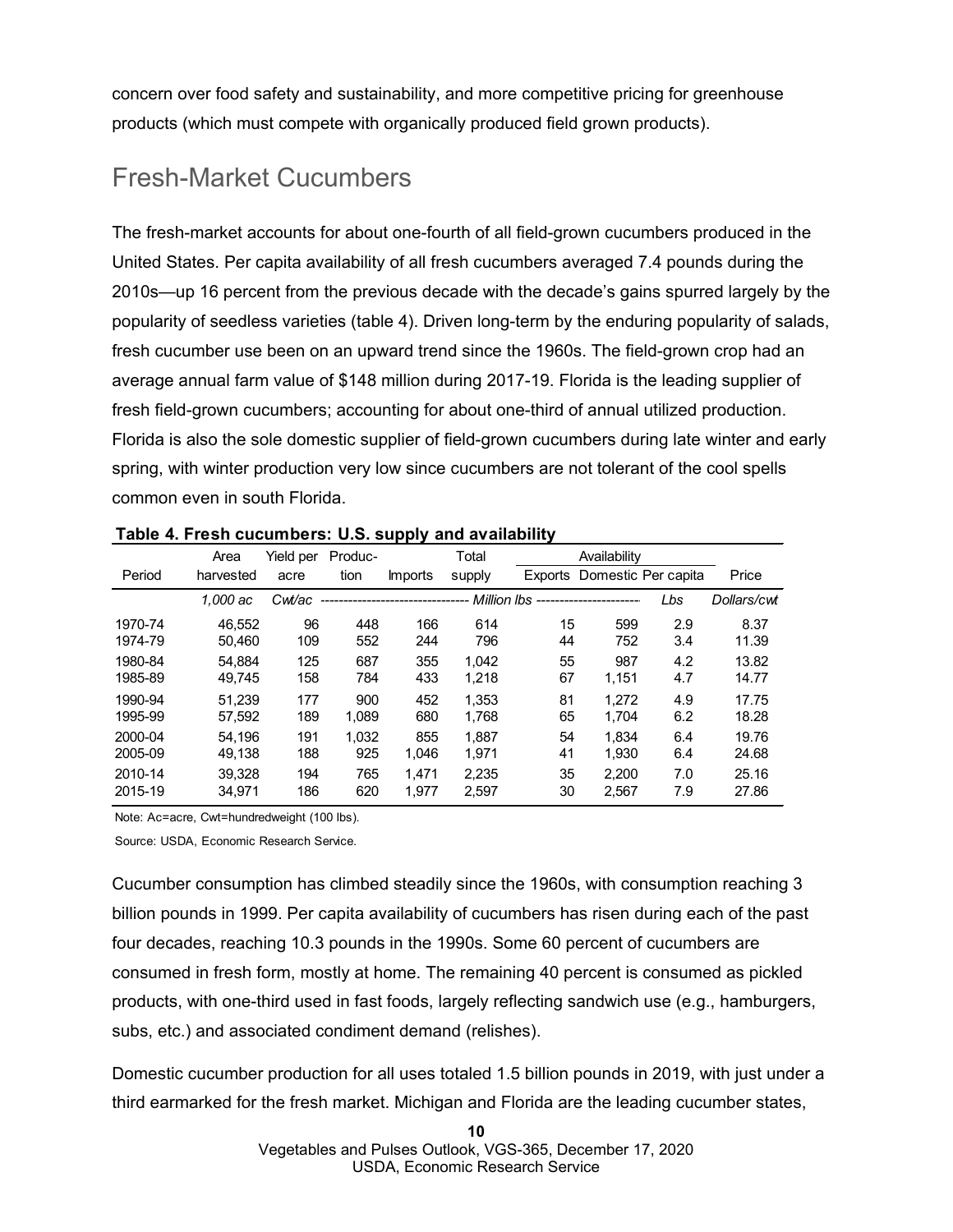

producing 42 percent of the nation's output during 2017-19, with Georgia and North Carolina following. During 2017-19, only about 1 percent of fresh-market volume was exported.

U.S. production is supplemented by ever-rising imports, which now account for more than threefourths of domestic consumption—up from less than one-half in 2000. Growers and shippers of fresh-market cucumbers sell less than 20 percent of their crop through foodservice venues.

According to the recently released 2019 Census of Horticulture, U.S. production of greenhouse cucumbers totaled 51.03 million pounds. This was down from 72.6 million pounds in the 2014 Census (likely reflecting stiff competition from Canadian and Mexican product) but up from 26.5 million pounds in 2009. Greenhouse production is now about 9 percent of U.S. domestic fresh cucumber production, down from 10 percent in 2014 but up from 3 percent in 2009.

Import penetration in U.S. fresh-market cucumbers has been rising strongly over the past 15 years (table 3). In 2019, imports accounted for 82 percent of domestic availability, up from 72 percent in 2014 and 57 percent in 2009. Over the previous 5 years (2015-19), fresh cucumber imports rose an average of about 5 percent annually (figure 4).

Imports of fresh cucumbers totaled 2.15 billion pounds in 2019 and are projected to increase slightly in 2020 despite the pandemic. Mexico remains the leading foreign source of fresh cucumbers, averaging 80 percent of annual volume during 2017-19. Canada, also a year-round supplier due to an extensive greenhouse industry, provided 16 percent of import volume during 2017-19. Greenhouse-produced cucumbers accounted for 18 percent of import volume during 2017-19, with Mexico (48 percent of the total) and Canada (49 percent) nearly splitting the market. Greenhouse share, which was 15 percent during 2010-12, has been slowly rising for many of the same reasons cited for bell peppers. However, consumers have also found favor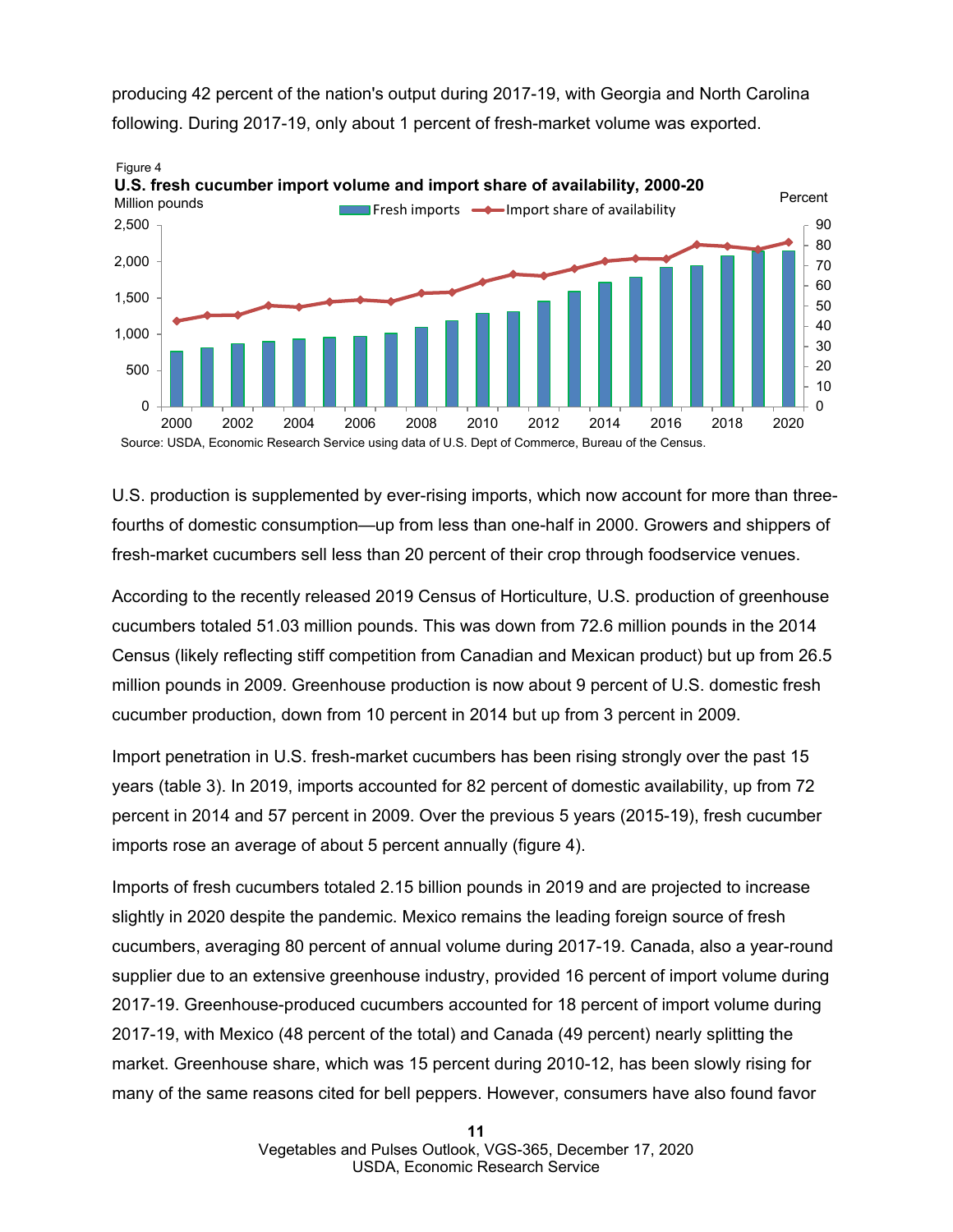with the long, thin-skinned, homogeneous European seedless varieties frequently produced in both domestic and foreign greenhouses.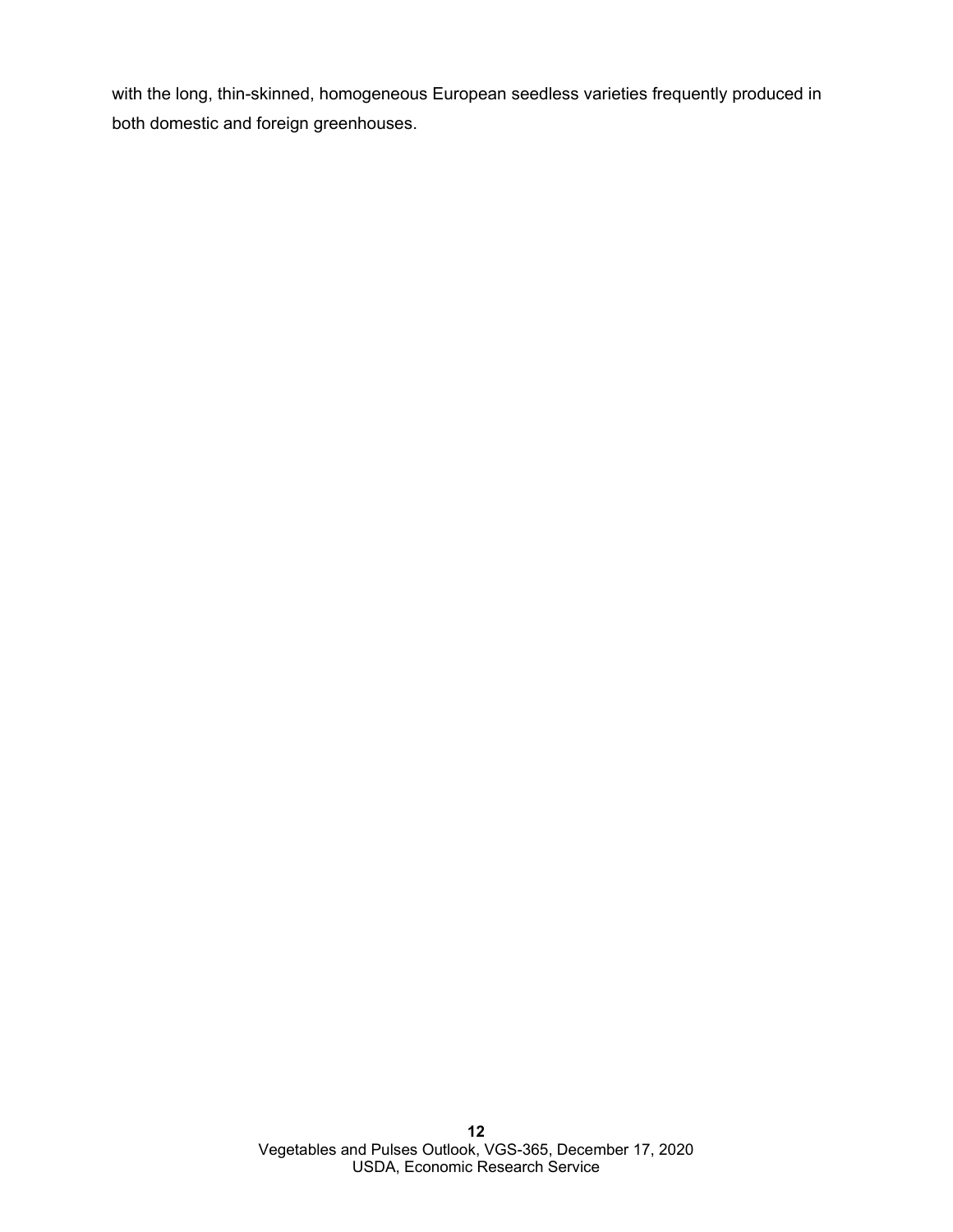## <span id="page-12-0"></span>Fresh-Market Vegetables

## Fresh Vegetable Markets Adjust to Pandemic

Following the initial demand surge in March and April when worried consumers rushed to fill pantries, the food marketing system quickly adjusted so that the vast majority of food could funnel through brick and mortar retailers and online grocers. Based on year-over-year comparison of fresh vegetable shipment volume (table 5), it appears that a tag team combination of increased retail sales, foodservice delivery, restaurant drive through/pickup, and various USDA programs (food boxes, free school lunch, etc.) have offset reductions in sit-down restaurant sales.

|                                | 2018     |         | 2019                                                  |         | 2020     |         | Change <sup>2</sup> |         |
|--------------------------------|----------|---------|-------------------------------------------------------|---------|----------|---------|---------------------|---------|
| Input                          | Domestic | Total   | Domestic                                              | Total   | Domestic | Total   | Domestic            | Total   |
|                                |          |         | ----- Thousand hundredweight (cwt) ------------------ |         |          |         | Percent             |         |
| Asparagus                      | 334      | 5,192   | 263                                                   | 5,041   | 216      | 5,102   | $-17.8$             | 1.2     |
| Snap beans                     | 1,626    | 3.201   | 1,608                                                 | 3,290   | 1,454    | 3,171   | $-9.6$              | $-3.6$  |
| <b>Broccoli</b>                | 6,218    | 10,542  | 5,859                                                 | 10,093  | 6,104    | 11,576  | 4.2                 | 14.7    |
| Cabbage                        | 6,877    | 7.794   | 6,514                                                 | 7,965   | 6,693    | 7,915   | 2.8                 | $-0.6$  |
| Chinese cabbage                | 555      | 1,042   | 540                                                   | 1,043   | 645      | 1,099   | 19.4                | 5.4     |
| Carrots                        | 8.758    | 11.341  | 9,158                                                 | 11,316  | 9.374    | 12,302  | 2.4                 | 8.7     |
| Cauliflower                    | 5,299    | 5,576   | 4,969                                                 | 5,316   | 5,180    | 5,547   | 4.2                 | 4.4     |
| Celery                         | 14,476   | 15,518  | 13,624                                                | 15,180  | 15,694   | 17,352  | 15.2                | 14.3    |
| Sweet corn                     | 10,193   | 11,534  | 8,527                                                 | 9,778   | 7,487    | 8,931   | $-12.2$             | $-8.7$  |
| Cucumbers                      | 3,388    | 17,567  | 3,265                                                 | 17,449  | 2,495    | 20,391  | $-23.6$             | 16.9    |
| Eggplant                       | 695      | 2,418   | 774                                                   | 2,450   | 603      | 2,351   | $-22.1$             | $-4.0$  |
| Lettuce, head                  | 24,064   | 25,202  | 23,277                                                | 25,219  | 22,360   | 24,412  | $-3.9$              | $-3.2$  |
| Lettuce, romaine               | 19,737   | 20,478  | 19,528                                                | 20,379  | 18,938   | 19,658  | $-3.0$              | $-3.5$  |
| Lettuce, green leaf            | 2,043    | 2,043   | 2,028                                                 | 2,028   | 1,811    | 1,811   | $-10.7$             | $-10.7$ |
| Onions, dry bulb               | 43,052   | 49,816  | 43,318                                                | 48,451  | 43,342   | 50,129  | 0.1                 | 3.5     |
| Onions, green                  | 294      | 3,530   | 274                                                   | 3,580   | 336      | 3,669   | 22.7                | 2.5     |
| Peppers, bell                  | 6,233    | 15,823  | 6,408                                                 | 16,252  | 5,489    | 17,515  | $-14.3$             | 7.8     |
| Peppers, chile                 | 215      | 11,189  | 389                                                   | 10,671  | 184      | 10,761  | $-52.8$             | 0.8     |
| Spinach                        | 1,447    | 1,613   | 1,332                                                 | 1,656   | 1,097    | 1,469   | $-17.6$             | $-11.3$ |
| Squash                         | 1,595    | 10,434  | 1,740                                                 | 11,261  | 1,284    | 10,601  | $-26.2$             | $-5.9$  |
| Sweet potato, all              | 8,633    | 8,633   | 7,442                                                 | 7,442   | 7,419    | 7,419   | $-0.3$              | $-0.3$  |
| Tomato, round <sup>3</sup>     | 13,096   | 27,294  | 12,009                                                | 24,703  | 10,400   | 27,557  | $-13.4$             | 11.6    |
| Tomato, roma/plum <sup>3</sup> | 3.151    | 14,870  | 3,276                                                 | 16,239  | 3,298    | 17,594  | 0.7                 | 8.3     |
| Tomato, small 3,4              | 1,538    | 3,517   | 1,550                                                 | 3,761   | 1,238    | 3,450   | $-20.1$             | $-8.3$  |
| Selected total                 | 183,517  | 286,164 | 177,670                                               | 280,561 | 173,139  | 291,780 | $-2.5$              | 4.0     |

### **Table 5. Selected U.S. fresh-market vegetable shipments, January-November, 2018-20<sup>1</sup>**

Note: Jan.-Nov. represents year to date (YTD) totals. f=ERS forecast.

1/ 1,000 cwt = 100,000 lbs. Data for 2020 are preliminary. Imports are as reported by Market News and are not all inclusive. 2/ Change from YTD November 2019-20. 3/ Includes field-grown and protected culture. 4/ Grape and cherry tomatoes.

Source: USDA, Agricultural Marketing Service, *Fruit and Vegetable Market News.*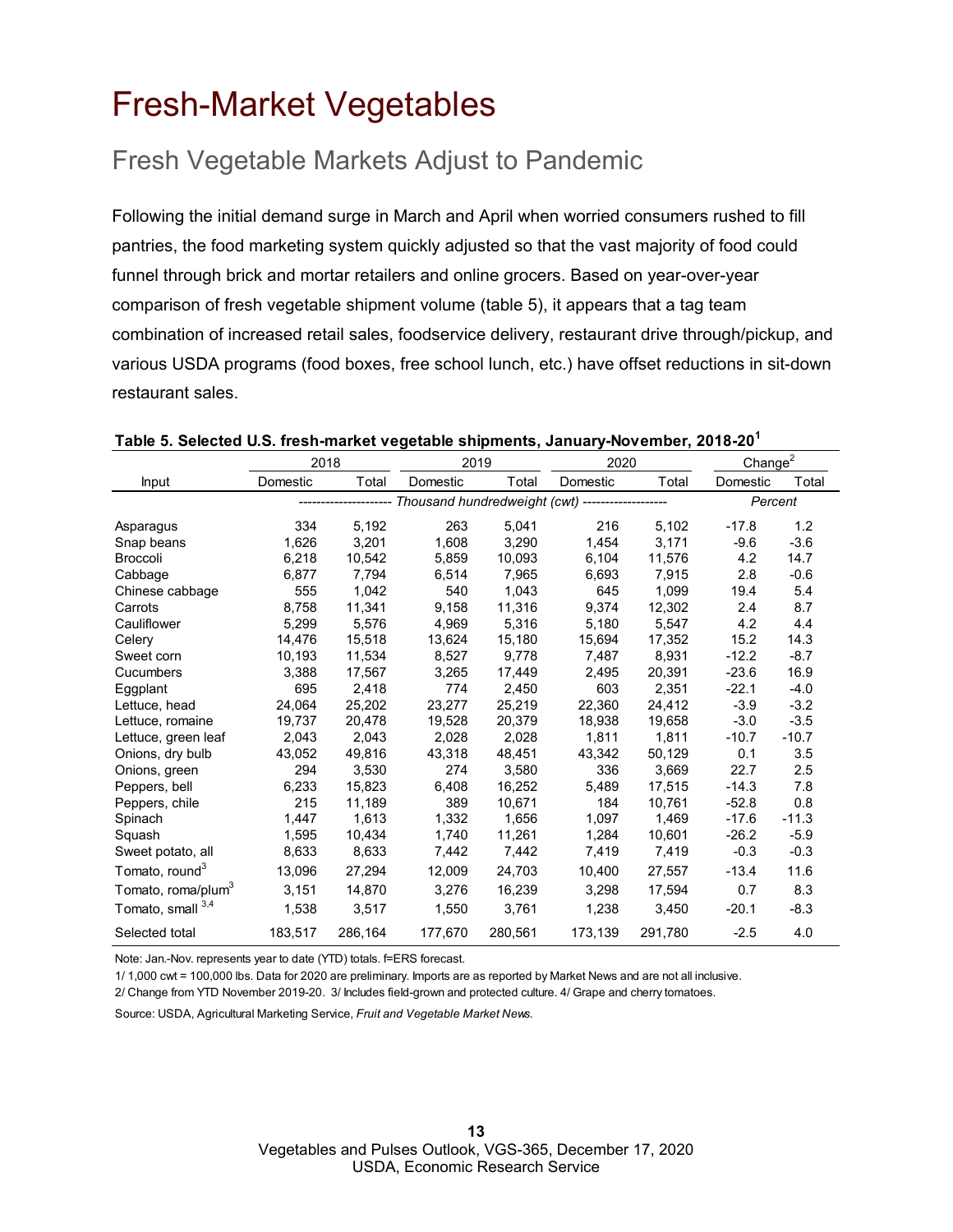Retail demand for fresh vegetables packed in containers, bags, or overwrapped trays has been rising for several years and shippers and retailers have been responding by increasing these purchase options. This trend toward packaged/covered fresh vegetables was likely beneficial in supporting retail vegetable sales this year, especially among safety-wary consumers. The weekto-week volume of fresh market vegetables sold at retail has remained well above year-earlier levels since the early days of the pandemic. For most commodities, it appears that following initial field and in-transport losses caused by the abrupt pandemic-related closure of foodservice outlets in mid-March, aggregate fresh vegetable movement has been similar to a year earlier.

## California Endures Brutal Summer

This was a summer that will not soon be forgotten for California vegetable growers. In addition to the pandemic and ongoing drought conditions, many growers endured periods of smoke-filled skies brought on by an unprecedented series of wildfires. Also, several days of scorching heat (with highs over 90 degrees) in normally cool coastal areas played havoc with quality and growth of cool season vegetables such as lettuce, broccoli, and cauliflower (figure 5).



<sup>1</sup> Year-to-date total reported domestic shipments for January-November. Excludes imports. Source: USDA, Economic Research Service using data from USDA, Agricultural Marketing Service, *Market News*.

Quality and growth of warm season crops such as tomatoes, eggplant, and peppers, which grow in the inland valleys of California, were also impacted by temperatures that exceeded 100 degrees in stretches. The majority of California's fresh market tomatoes are produced in the San Joaquin Valley where temperatures were above average this summer. Heat affects pollination of crops such as those in the nightshade horticultural group, resulting in delayed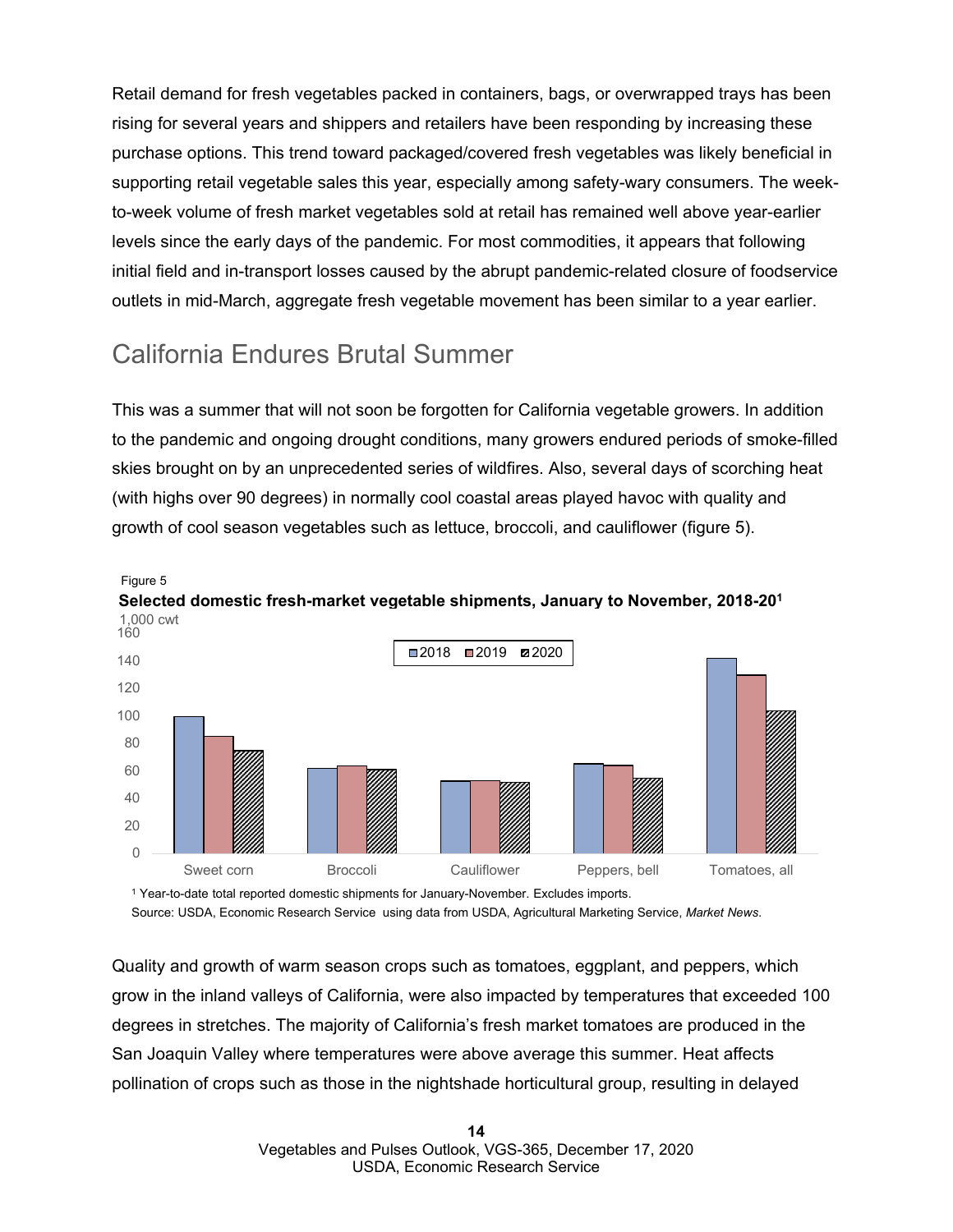growth and marketing and higher market prices. Tomato f.o.b. prices averaged 17 percent above a year earlier this summer and after peaking in October, declined through early December—averaging just 7 percent higher for the fall season (figure 6).



**Shipping-point prices for fresh round field-grown tomatoes, average 2016-18, 2019-20**

**Figure 6**

Source: USDA, Economic Research Service using data of USDA, Agricultural Marketing Service*, Market News*.

This year, growing degree days (using a 60-degree F base) were above normal across California including key vegetable production areas around Salinas, Oxnard, Sacramento, and Fresno. Normally, this would be an indication of advanced crop development rates (and the potential for bunching of harvests which can create a boom-bust price cycle). While some of this was noted in price movements, stretches of extreme high crop-stressing temperatures in most areas along with smoke-clouded skies in others provided a leveling offset to that impact.

The late fall/winter growing season also began on a hot note in the desert southwest of California and Arizona with temperatures frequently in the 90s in late October and early November. This is not unusual as early desert leafy vegetable volume and quality is frequently affected by October/November heat until temperatures cool down later in the month. Coastal California late October-early November lettuce volume was below average due to the earlier heat wave, which was followed by wet, cool conditions. Thus, reduced volume and the resulting higher prices were in play just as the annual transition to the desert late fall/winter areas began. These higher prices merged into the usual seasonal price increases experienced as the Thanksgiving demand pull began (table 6). Fresh leafy and cruciferous vegetable shipping-point prices then eased by early December as both desert supplies and consumer demand evened out.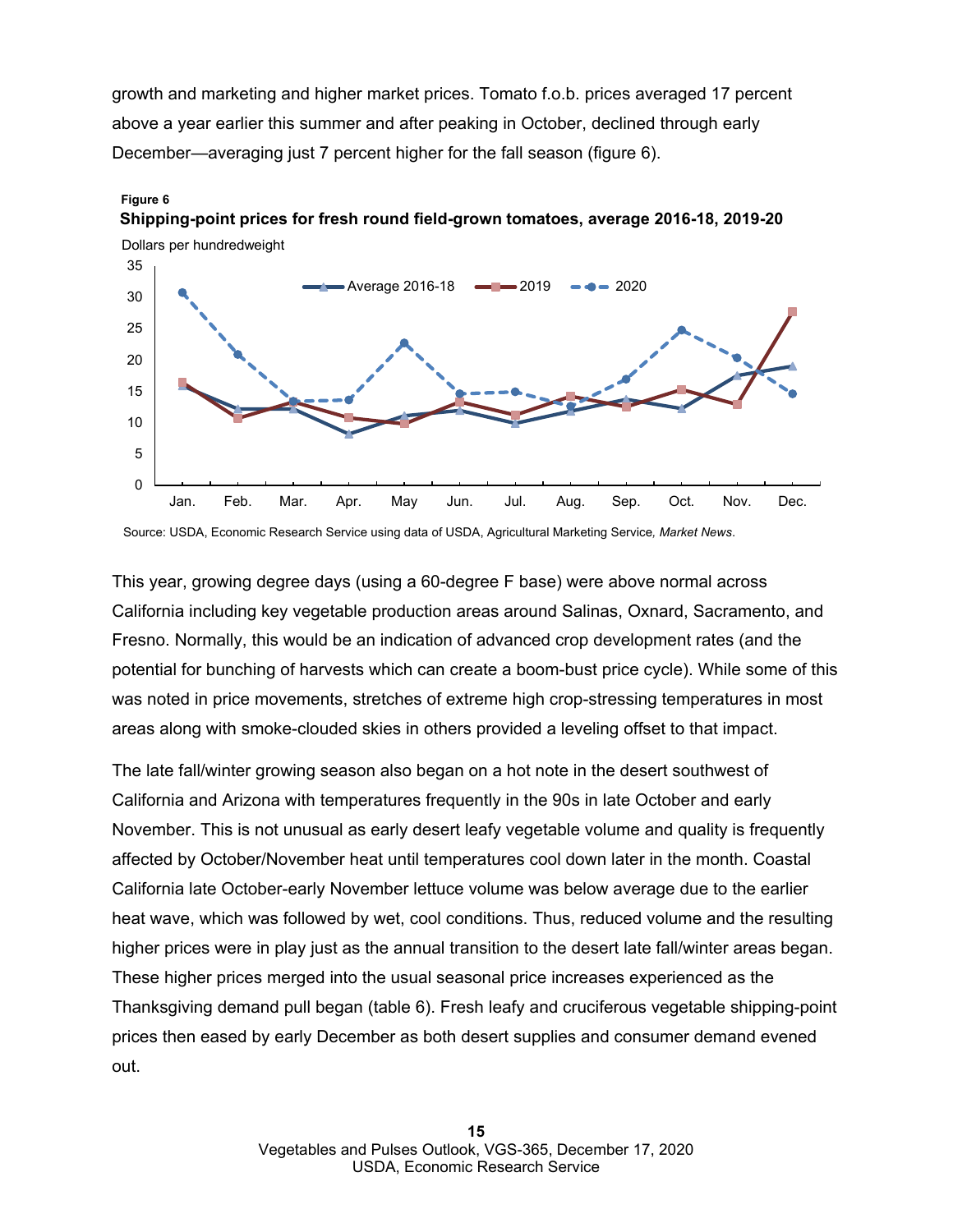**Table 6. U.S. quarterly fresh-market vegetable f.o.b. prices, 2019-20<sup>1</sup>**

|                             | Carton      |       | 2019                              |       |       |                                                 | 2020  |       |         | Change    |
|-----------------------------|-------------|-------|-----------------------------------|-------|-------|-------------------------------------------------|-------|-------|---------|-----------|
| Input                       | size        | 1st Q | 2nd Q                             | 3rd Q | 4th Q | 1st Q                                           | 2nd Q | 3rd Q | 4th Q f | 4th Q $1$ |
|                             |             |       | --------------------------------- |       |       | Dollars per carton ---------------------------- |       |       |         | Percent   |
| Artichokes                  | $23$ -lb    | 26.27 | 22.61                             | 17.86 | 21.17 | 13.76                                           | 18.49 | 21.67 | 21.25   | 0.4       |
| Snap beans                  | $30$ -lb    | 14.82 | 19.72                             | 13.20 | 27.39 | 15.06                                           | 19.76 | 16.05 | 25.92   | $-5.4$    |
| Broccoli, crown-cut         | $20$ -lb    | 16.42 | 14.23                             | 15.15 | 15.10 | 15.77                                           | 14.75 | 14.23 | 17.96   | 18.9      |
| Cabbage, green              | $50$ -lb    | 19.59 | 15.77                             | 9.02  | 9.74  | 8.69                                            | 12.09 | 11.40 | 13.25   | 36.1      |
| Carrots, baby               | 48-1 lb     | 14.78 | 14.54                             | 13.72 | 14.92 | 14.63                                           | 15.27 | 15.40 | 16.00   | 7.2       |
| Cauliflower                 | $25$ -lb    | 21.16 | 16.56                             | 11.86 | 15.96 | 20.04                                           | 14.31 | 8.75  | 19.25   | 20.6      |
| Celery                      | $60$ -lb    | 40.00 | 61.88                             | 10.09 | 14.91 | 10.30                                           | 10.11 | 12.06 | 10.75   | $-27.9$   |
| Sweet corn                  | $42$ -lb    | 15.10 | 11.87                             | 14.05 | 16.15 | 16.41                                           | 20.48 | 17.40 | 18.75   | 16.1      |
| Cucumbers                   | 55-lb       | 15.35 | 14.95                             | 14.79 | 17.92 | 22.78                                           | 17.71 | 20.87 | 16.00   | $-10.7$   |
| Lettuce, head               | $50$ - $lb$ | 16.26 | 13.19                             | 15.03 | 19.60 | 14.35                                           | 10.95 | 15.20 | 21.00   | 7.2       |
| Lettuce, romaine            | $40$ -lb    | 11.38 | 13.83                             | 16.84 | 20.53 | 10.17                                           | 11.36 | 23.36 | 26.00   | 26.6      |
| Onions, dry bulb            | $50$ -Ib    | 13.16 | 15.27                             | 14.14 | 7.81  | 9.18                                            | 9.77  | 10.26 | 9.15    | 17.2      |
| Peppers, bell               | $28$ -Ib    | 21.07 | 18.15                             | 13.74 | 12.67 | 19.63                                           | 22.58 | 16.78 | 15.50   | 22.4      |
| Spinach                     | $20$ -lb    | 17.67 | 14.13                             | 13.25 | 15.85 | 14.19                                           | 15.86 | 15.88 | 17.75   | 12.0      |
| Squash, summer              | $21$ -lb    | 11.72 | 9.27                              | 10.11 | 9.24  | 19.42                                           | 11.68 | 12.86 | 9.00    | $-2.6$    |
| Sweet potato, all           | $40$ -lb    | 16.29 | 17.70                             | 21.83 | 19.26 | 19.36                                           | 20.03 | 21.54 | 21.25   | 10.3      |
| Tomato, field, round        | $25$ -lb    | 13.60 | 11.15                             | 12.82 | 16.70 | 22.05                                           | 16.34 | 14.85 | 18.00   | 7.8       |
| Tomato, field, roma/plum    | $25$ -lb    | 12.32 | 10.73                             | 11.84 | 16.52 | 21.22                                           | 15.51 | 12.23 | 13.25   | $-19.8$   |
| All vegetables <sup>2</sup> |             | 128.0 | 115.3                             | 106.7 | 133.8 | 148.9                                           | 126.5 | 126.3 | 145.0   | 8.3       |

Note: Q = calendar quarter. Non-organic for all sizes and varieties. f = ERS forecast. 1/ Change in projected fourth quarter 2020 over fourth quarter 2019. 2/ Price index with base period of 2011 (the period when the index equaled 100).

Source: USDA, Economic Research Service using data from USDA, National Agricultural Statistics Service and USDA, Agricultural Marketing Service, *Fruit and Vegetable Market News.*

## Eta Adds Insult to Injury for Florida

On the east coast, Tropical Storm Eta hit Florida with torrential rains and high winds in the middle of the fall vegetable season. These are largely the same Florida (and South Georgia) growers and shippers who suffered losses when the pandemic struck in March with foodservice venues suddenly shuttered. Some growers anticipating the heavy Thanksgiving demand pull may have had challenges meeting retail demand due to flooded fields, damaged crops, and delayed harvests.

Damage from excess rain was noted for rain-sensitive crops such as squash and many newly planted fields which were underwater and required replanting. In general, planting schedules were in disarray as growers waited for flooded fields to dry out which may delay harvests and lead to supply gaps for many warm season crops such as squash, tomatoes, and peppers into the new year. This could also spur further increases in imported vegetables into 2021.

### La Niña Is Back

As has been seen this past summer and fall, weather plays an important role in determining fresh vegetable quality and yield. The National Oceanic and Atmospheric Administration projects a moderate to strong La Niña weather pattern emerging this winter. In general, this

**16**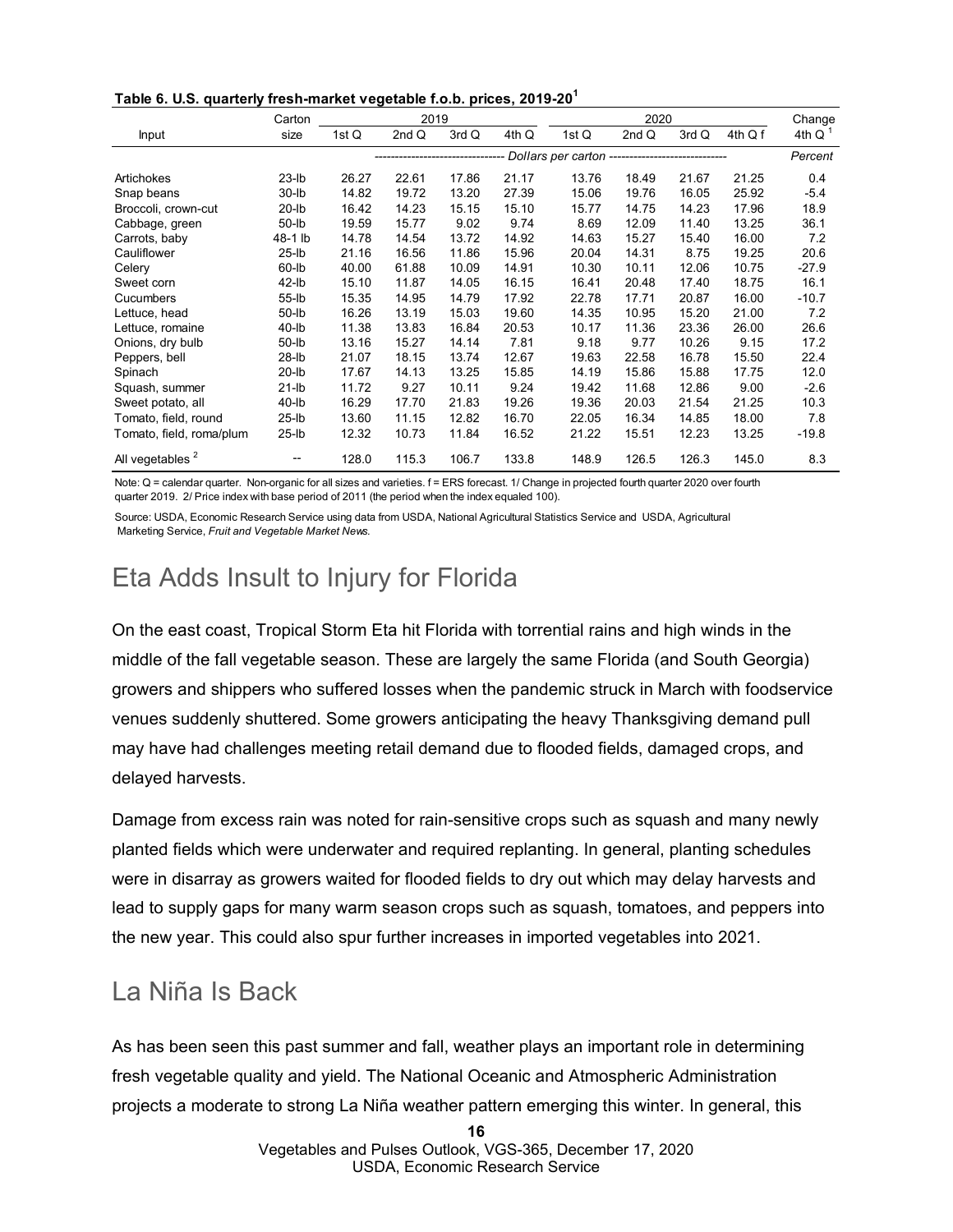could be favorable news for weather-weary fresh-market vegetable growers since La Niña seasons usually bring drier, warmer winters to the Western and Southern states. These are the regions (the desert Southwest, Florida, South Texas) where the majority of domestic field-grown fresh market vegetables are produced. Domestic production in these regions is supplemented by imports, scattered (but ever-expanding) protected-culture suppliers, and storage supplies (e.g., potatoes, onions, cabbage, sweet potatoes, carrots). The downside to La Niña seasons is possible transportation headaches and demand impacts caused by heavier snowfall and extreme cold snaps in major Eastern/Northern population centers.

## Winter Season Outlook Clouded by Pandemic

The outlook for market volume this winter remains clouded by the pandemic's influence. Despite the likely introduction of a vaccine this winter, it will take time for distribution and acceptance. Plus, although retail sales are expected to remain strong, cold weather may negatively affect restaurant sales simply by the attendant drop off in outside dining in most of the country. The specter of further restrictions on consumer activity is also in play in the event of increased virus activity during the cool winter months when flu and other viruses are more easily passed. Thus, given continued uncertainty in demand, growers likely remained cautious when planting for the winter harvest given the sizeable investment required to plant and produce an acre for the fresh market. Therefore, even with average weather and limited COVID-19 related restrictions, domestic shipments are expected to remain below the pre-pandemic levels of last winter.

For Florida winter-season growers, a sizeable portion of the vegetable crop has historically been geared toward the foodservice industry. This is especially true of tomato production which relies on a large restaurant base for demand. If COVID-19 flareups lead to lockdowns and restaurant closures this winter, Florida growers may face adversity for a third consecutive growing season.

## Shipments Up, Prices Up

Excluding potatoes and mushrooms, shipments (domestic and imports) of the major fresh market vegetables rose 2 percent from a year earlier during January-November of 2020. Most of the increase in market volume was due to greater imports. Likely reflecting reduced area and adverse weather impacts, shipments from domestic producers declined for most fresh vegetables. Given the uncertainty caused by the pandemic, many domestic producers likely trimmed area planted during the spring and summer seasons. Wholesalers and retailers filled the resulting gaps in supply by increasing import volume—largely from Mexico and Canada.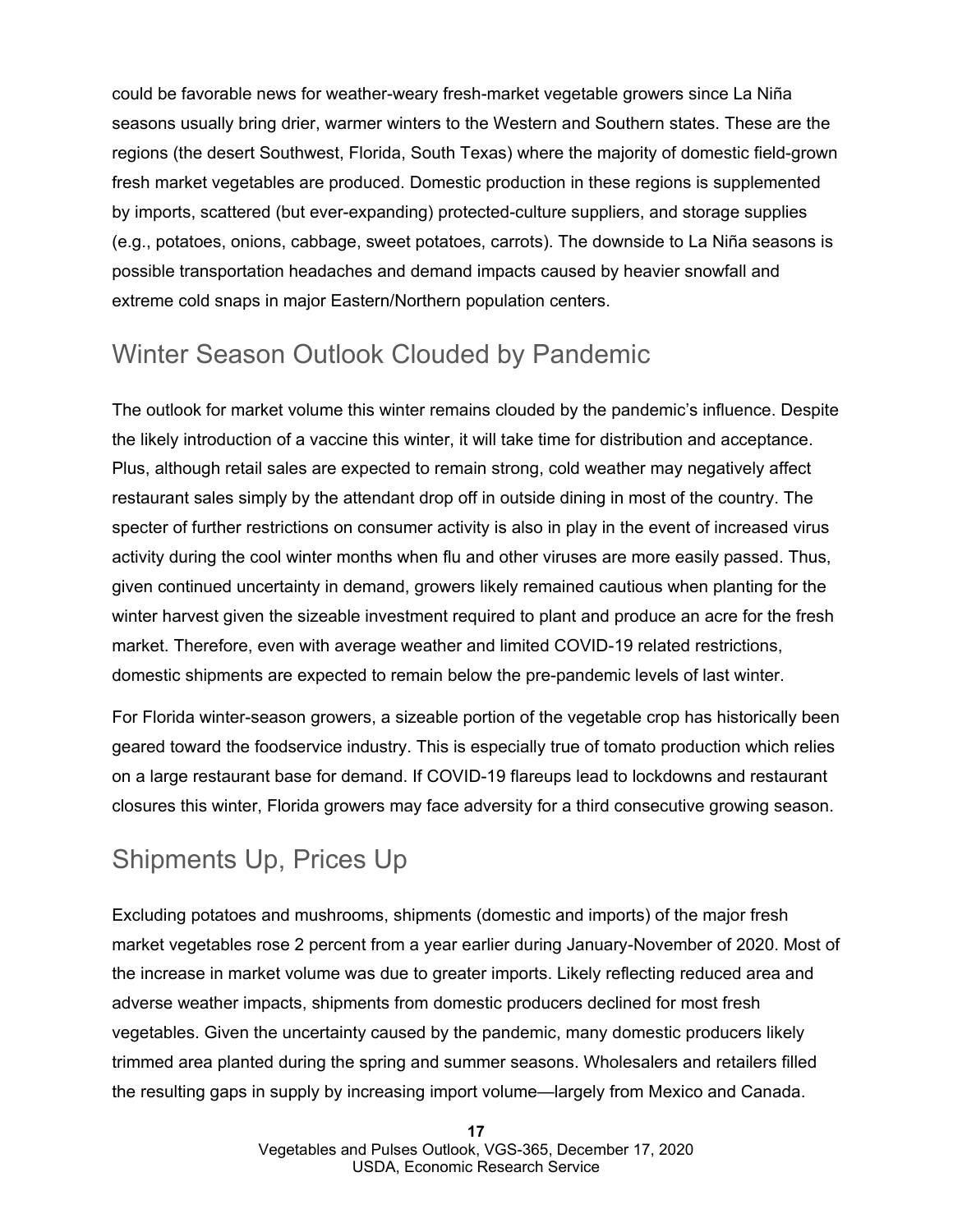In general, domestic f.o.b. prices for fresh field-grown vegetables are projected to average just above a year earlier during 2020. Lower average prices during January-June were outweighed by higher prices during the July-December period. Comparing the Producer Price Index (PPI) for all fresh vegetables (excluding potatoes) reported by the Bureau of Labor Statistics (which is computed using shipping-point prices) over the January through October period with a year earlier reveals fresh vegetable prices declined 1 percent from 2019. However, factoring in estimates for higher vegetable prices experienced during November and early December could place the annual PPI for fresh vegetables up about 1 percent from a year earlier.

Normally, the domestic vegetable price index computed by USDA's National Agricultural Statistics Service (NASS) would be utilized for determining the industry average price change here. However, NASS changed the data source for calculating the vegetable price index in February 2020 from prices at the point-of-first sale (which included grower level, f.o.b. shipping point, and other first buyers) to using only the f.o.b. shipping-point price. This may invalidate direct comparison of price indexes with previous years since the same index construction with prices from the f.o.b. level may be higher than an index that includes grower-level prices because the f.o.b. price includes several services which may not be included in a grower price.

After a rough first month following the beginning of the pandemic, demand for fresh market vegetables bounced back and has remained close to the average of the previous 3 years. Both volume and value of retail sales have averaged above a year earlier since March as homebound and COVID-19 wary consumers turned to home-cooked fare in place of at least part of their restaurant experience. This played an important part in keeping fresh vegetable shipments (domestic and import) near those of a year earlier. USDA's food box and free school lunch programs have also been important outlets for many vegetable growers.

Total vegetable shipments were buoyed despite the sharp reduction in foodservice sales. According to the Bureau of the Census, sales at food service and drinking places dropped 19 percent from a year earlier over the first 10 months of 2020. As one might expect based on closures and widespread seating/occupancy limits, sales performance was most severely curtailed in full-service venues. Meanwhile sales at establishments that offer drive-through and other low-contact options such as fast food declined much less. Home delivery, curbside pickup, mobile units, and ghost/dark kitchens have offered a lifeline for many distressed foodservice operations. Together with the familiar drive-through operations, these food purveying modes have helped keep the foodservice side of fresh-market vegetable demand alive.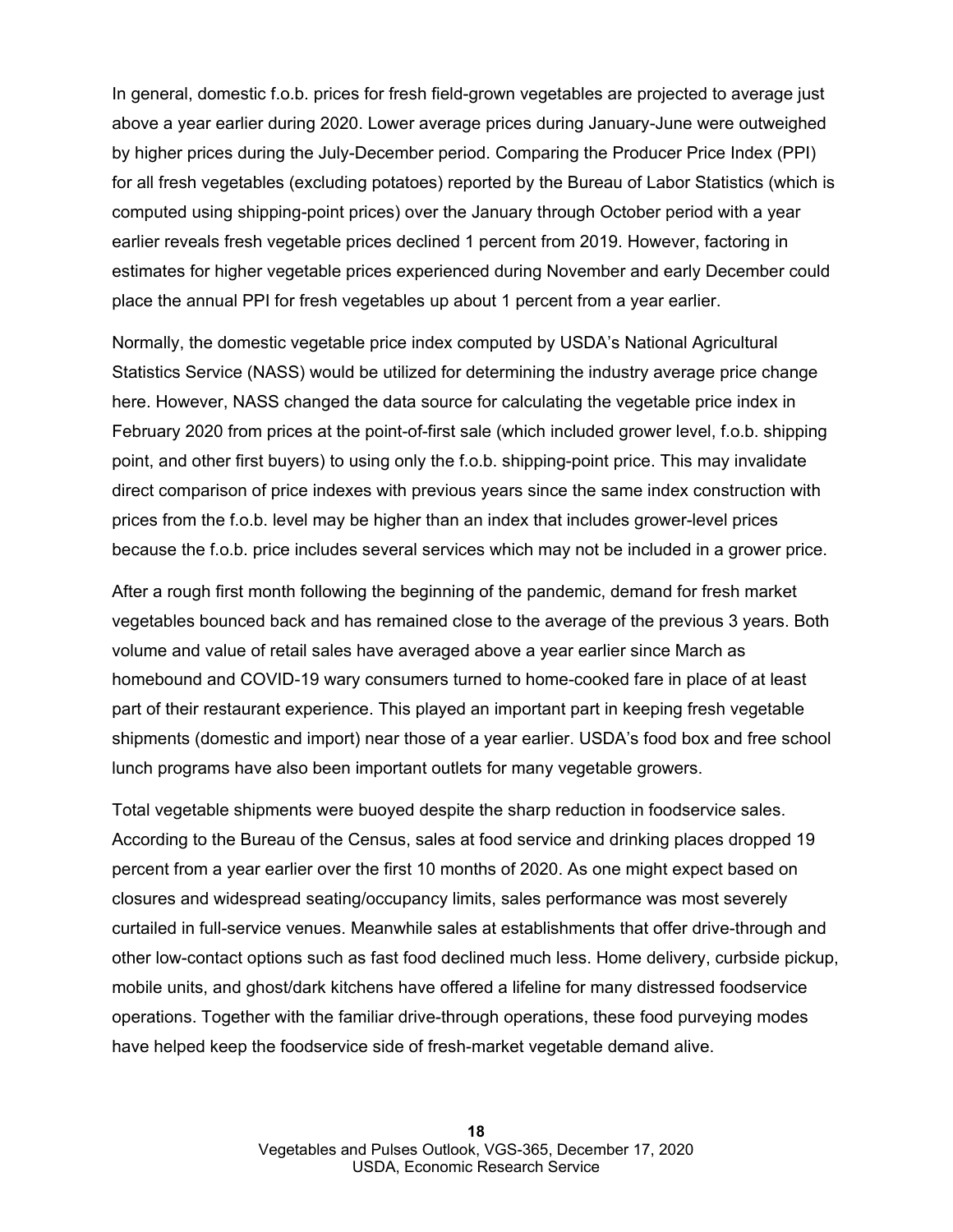|                                                          | 2019      |        |       |       | 2020  |       |       |         | $4th Q$ Change $1$ |         |
|----------------------------------------------------------|-----------|--------|-------|-------|-------|-------|-------|---------|--------------------|---------|
| Input                                                    | 1stQ      | 2ndQ   | 3rd Q | 4th Q | 1stQ  | 2ndQ  | 3rd Q | 4th Q f | Quarter            | Year    |
|                                                          | $Index -$ |        |       |       |       |       |       |         | Percent            |         |
| Consumer Price Indices (CPI, 1982-84=100)                |           |        |       |       |       |       |       |         |                    |         |
| Food at home                                             | 242.0     | 241.8  | 241.4 | 241.9 | 244.1 | 253.5 | 252.1 | 251.0   | $-0.4$             | 3.8     |
| Food away from home                                      | 281.2     | 283.5  | 285.5 | 287.4 | 289.7 | 291.9 | 295.7 | 298.0   | 0.8                | 3.7     |
| Fresh vegetables                                         | 343.3     | 335.4  | 334.8 | 334.9 | 343.2 | 344.7 | 347.2 | 347.0   | $-0.1$             | 3.6     |
| Potatoes                                                 | 355.2     | 357.5  | 375.6 | 359.2 | 371.1 | 392.9 | 390.7 | 362.0   | $-7.3$             | 0.8     |
| Tomatoes, all                                            | 347.1     | 321.8  | 322.1 | 329.0 | 360.9 | 347.7 | 348.4 | 348.0   | $-0.1$             | 5.8     |
| Lettuce, all                                             | 324.7     | 314.3  | 317.1 | 332.9 | 328.4 | 323.5 | 327.8 | 355.0   | 8.3                | 6.6     |
| Prepared salads <sup>2</sup>                             | 126.5     | 125.2  | 125.6 | 130.2 | 133.3 | 128.5 | 127.9 | 131.0   | 2.5                | 0.6     |
| Other vegetables                                         | 347.9     | 342.9  | 335.7 | 334.4 | 338.1 | 340.0 | 343.8 | 343.0   | $-0.2$             | 2.6     |
| Producer Price Indices (12/1991=100)<br>Fresh vegetables |           |        |       |       |       |       |       |         |                    |         |
| (excluding potatoes) <sup>3</sup>                        | 274.6     | 259.0  | 224.9 | 283.0 | 253.8 | 226.2 | 236.9 | 335.0   | 41.4               | 18.4    |
| <b>Beets</b>                                             | 103.8     | 103.4  | 128.2 | 130.2 | 128.0 | 116.5 | 120.0 | 115.0   | $-4.2$             | $-11.7$ |
| <b>Broccoli</b>                                          | 208.8     | 197.6  | 174.9 | 209.9 | 180.4 | 201.2 | 177.3 | 250.0   | 41.0               | 19.1    |
| Cabbage <sup>3</sup>                                     | 449.3     | 318.3  | 243.0 | 216.5 | 183.4 | 273.2 | 286.3 | 358.0   | 25.0               | 65.4    |
| Carrots <sup>3</sup>                                     | 178.1     | 180.1  | 183.0 | 207.3 | 191.5 | 182.7 | 194.3 | 200.0   | 2.9                | $-3.5$  |
| Cauliflower                                              | 127.4     | 103.0  | 65.8  | 131.6 | 109.7 | 83.3  | 45.7  | 105.0   | 129.8              | $-20.2$ |
| $C$ elery $3$                                            | 791.8     | 1356.7 | 209.8 | 303.7 | 174.5 | 190.8 | 235.9 | 225.0   | $-4.6$             | $-25.9$ |
| Cucumbers                                                | --        | 184.3  | 277.8 | 245.5 | --    | 210.7 | 308.3 | 235.0   | $-23.8$            | $-4.3$  |
| Eggplant                                                 | 412.0     | 280.6  | 306.3 | 223.3 | 216.6 | 421.6 | 437.4 | 365.0   | $-16.6$            | 63.5    |
| Greens                                                   | 300.1     | 184.5  | 207.8 | 196.9 | 193.3 | 181.5 | 177.9 | 210.0   | 18.0               | 6.6     |
| Lettuce <sup>3</sup>                                     | 290.2     | 231.2  | 298.9 | 458.3 | 274.4 | 200.5 | 274.9 | 500.0   | 81.9               | 9.1     |
| Onions, dry bulb <sup>3</sup>                            | 196.0     | 214.9  | 186.1 | 123.9 | 136.4 | 158.4 | 185.0 | 147.0   | $-20.5$            | 18.6    |
| Peppers, green/bell                                      | 447.3     | 392.0  | 264.9 | 276.3 | 470.4 | 461.0 | 392.2 | 395.0   | 0.7                | 43.0    |
| Spinach                                                  | 594.2     | 439.7  | 400.7 | 513.4 | 472.2 | 529.2 | 491.6 | 540.0   | 9.8                | 5.2     |
| Squash                                                   | 235.8     | 137.9  | 250.2 | 154.7 | 391.1 | 172.7 | 281.1 | 205.0   | $-27.1$            | 32.5    |
| Sweet potato                                             | 90.0      | 96.4   | 117.7 | 107.6 | 105.9 | 106.9 | 109.9 | 100.0   | $-9.0$             | $-7.1$  |
| Sweet corn <sup>3</sup>                                  | 162.8     | 132.8  | 168.9 | 200.0 | 192.5 | 187.1 | 215.2 | 250.0   | 16.2               | 25.0    |
| Tomatoes <sup>3</sup>                                    | 332.5     | 321.9  | 255.6 | 317.8 | 468.5 | 382.6 | 285.1 | 385.0   | 35.0               | 21.1    |

**Table 7. Fresh vegetables: U.S. Consumer and Producer Price Indices, 2019-20** 

Note: Q = calendar quarter. f=ERS forecast. -- = not available. 1/ Change in projected fourth quarter 2020 from previous quarter/year. 2/ Index base is Dec 2007=100. 3/ Index base is 1982=100.

Source: USDA, Economic Research Service using data from U.S. Dept of Labor, Bureau of Labor Statistics.

## Retail Prices Rise in Second Half of 2020

During 2020, the Consumer Price Index (CPI) for fresh vegetables is expected to rise nearly 3 percent from a year earlier (table 7). Despite the challenges, increased costs, and higher volume handled the retail industry due to the pandemic, fresh vegetable retail prices rose less than they did a year earlier (up 3.8 percent). This compares with a 3.5 percent increase in the all food CPI. If current end-of-year price expectations hold, unadjusted prices for at-home food will have increased slightly more than prices for away-from-home food—the first time that has occurred since 2011 and a further reflection on the pandemic's impact on the foodservice industry.

During the summer quarter (July-September) of 2020, shipping-point prices for fresh-market vegetables turned around from the spring doldrums fostered by the pandemic's impact on both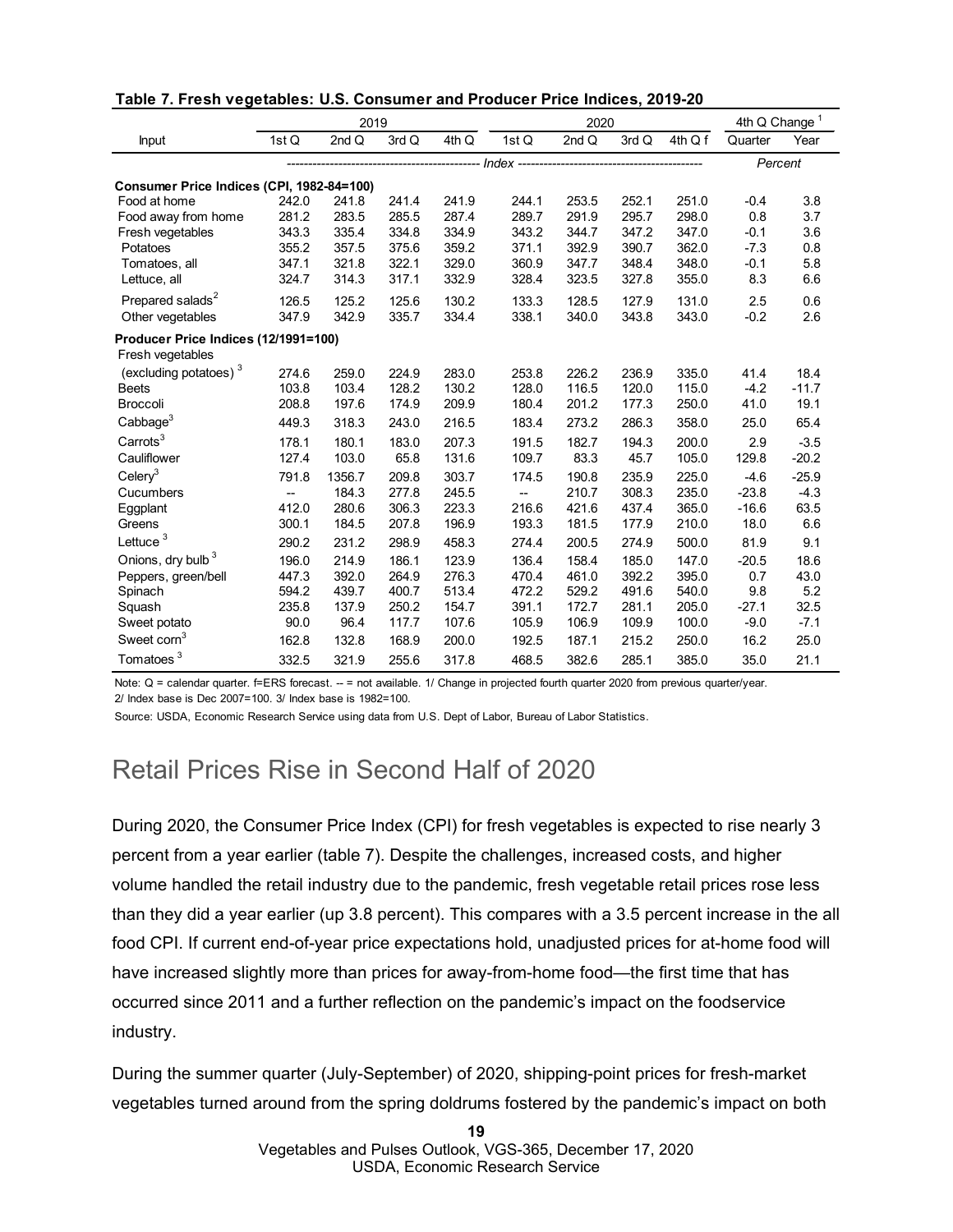supply and demand. The warmth of summer allowed many foodservice establishments to offer outside dining as a supplement to takeout and curbside pickup for pandemic-weary consumers. The additional demand from the foodservice side combined with lower domestic supplies caused by acreage reductions and environmental issues (extreme heat, smoke-filled skies, tropical downpours) and caused summer quarter fresh market vegetable f.o.b. prices to move higher. As a result, consumer prices for fresh market vegetables (including potatoes) rose 4 percent this summer from a year earlier, led primarily by an 8 percent gain in fresh tomato prices. Retail prices for fresh tomatoes have been under pressure all year as a result of pandemic-reduced planted area, various weather issues in both domestic and Mexican production regions, and increased demand (table 8).

|                               |       | 2019    |       |       | 2020  |       |       |         | 4th Q Change <sup>1</sup> |         |
|-------------------------------|-------|---------|-------|-------|-------|-------|-------|---------|---------------------------|---------|
| Input                         | 1st Q | 2nd $Q$ | 3rd Q | 4th Q | 1st Q | 2nd Q | 3rd Q | 4th Q f | Quarter                   | Year    |
|                               |       |         |       |       |       |       |       |         | Percent                   |         |
| Asparagus, green              | 2.65  | 2.66    | 2.84  | 2.60  | 2.49  | 2.48  | 2.98  | 2.67    | $-10.4$                   | 2.7     |
| Beans, snap                   | 1.50  | 1.46    | 1.34  | 1.34  | 1.61  | 1.65  | 1.36  | 1.49    | 9.2                       | 11.2    |
| <b>Beets</b>                  | 0.72  | 0.65    | 0.59  | 0.64  | 0.71  | 0.66  | 0.63  | 0.75    | 19.0                      | 17.2    |
| Bok choy                      | 1.01  | 0.76    | 0.96  | 0.83  | 0.90  | 0.87  | 0.80  | 0.92    | 15.6                      | 10.8    |
| Broccoli, crown cut           | 2.40  | 1.70    | 1.64  | 1.57  | 2.42  | 1.57  | 1.59  | 1.61    | 1.0                       | 2.5     |
| Cabbage, green                | 0.62  | 0.57    | 0.59  | 0.58  | 0.56  | 0.55  | 0.57  | 0.61    | 8.0                       | 5.2     |
| Carrots, baby                 | 1.28  | 1.24    | 1.23  | 1.27  | 1.19  | 1.23  | 1.23  | 1.20    | $-2.6$                    | $-5.5$  |
| Cauliflower                   | 1.30  | 1.38    | 1.24  | 1.41  | 1.30  | 1.40  | 1.22  | 1.24    | 2.0                       | $-12.1$ |
| Celery (each)                 | 1.29  | 1.78    | 1.87  | 1.84  | 1.27  | 1.22  | 1.93  | 1.89    | $-2.3$                    | 2.7     |
| Collard greens                | 1.87  | 1.82    | 1.90  | 1.73  | 1.82  | 1.96  | 1.91  | 1.85    | $-3.1$                    | 6.9     |
| Corn, sweet (per ear)         | 0.47  | 0.38    | 0.41  | 0.53  | 0.50  | 0.42  | 0.44  | 0.45    | 1.9                       | $-15.1$ |
| Cucumbers                     | 1.17  | 0.99    | 1.04  | 1.08  | 1.58  | 1.04  | 1.17  | 1.03    | $-12.0$                   | $-4.6$  |
| Eggplant                      | 1.32  | 1.36    | 1.37  | 1.26  | 1.26  | 1.44  | 1.32  | 1.23    | $-6.8$                    | $-2.4$  |
| Garlic                        | 2.89  | 2.49    | 3.16  | 2.72  | 3.10  | 3.97  | 2.96  | 1.93    | $-34.8$                   | $-29.2$ |
| Lettuce, iceberg              | 1.52  | 1.55    | 1.74  | 1.82  | 1.71  | 1.83  | 1.91  | 1.80    | $-5.5$                    | $-1.1$  |
| Lettuce, romaine              | 1.52  | 1.46    | 1.49  | 1.96  | 1.38  | 1.27  | 1.37  | 2.06    | 50.8                      | 5.1     |
| Mushrooms, white button       | 2.70  | 2.54    | 2.54  | 2.65  | 2.67  | 2.62  | 2.67  | 3.12    | 16.9                      | 17.7    |
| Onions, dry bulb <sup>2</sup> | 0.79  | 0.90    | 0.85  | 0.72  | 0.63  | 0.72  | 0.75  | 0.80    | 6.7                       | 11.1    |
| Peppers, green bell           | 1.60  | 1.45    | 1.36  | 2.41  | 1.46  | 1.77  | 1.46  | 2.52    | 73.1                      | 4.6     |
| Potato, table, russet         | 0.59  | 0.60    | 0.63  | 0.50  | 0.61  | 0.64  | 0.61  | 0.47    | $-23.7$                   | $-6.8$  |
| Radishes                      | 1.52  | 1.57    | 1.39  | 1.50  | 1.35  | 1.53  | 1.75  | 1.71    | $-2.1$                    | 14.0    |
| Spinach, flat baby            | 2.48  | 2.54    | 2.13  | 3.27  | 2.67  | 2.50  | 2.88  | 2.90    | 0.8                       | $-11.3$ |
| Squash, zucchini              | 1.43  | 1.32    | 1.24  | 1.23  | 1.40  | 1.31  | 1.28  | 1.33    | 3.7                       | 8.1     |
| Sweet potatoes                | 0.91  | 0.97    | 1.04  | 0.89  | 0.92  | 0.98  | 1.00  | 0.86    | $-13.6$                   | $-3.4$  |
| Tomatoes, round field         | 1.41  | 1.49    | 1.50  | 1.41  | 1.74  | 1.59  | 1.62  | 1.70    | 4.4                       | 20.5    |
| Tomatoes, roma/plum field     | 1.07  | 0.99    | 1.09  | 1.11  | 1.16  | 1.09  | 1.10  | 1.17    | 6.7                       | 5.4     |

**Table 8. Fresh vegetables: U.S. advertised retail prices, 2019-20** 

Note: Q = calendar quarter. Data exclude organic. f=ERS forecast. 1/ Change in projected fourth quarter 2020 from previous quarter/year. 2/ Price per pound based on a 3-lb bag.

Source: USDA, Economic Research Service using data from USDA, Agricultural Marketing Service, *Market News.*

During the fall quarter, fresh vegetable demand uncertainties began to increase as cooler weather began to close off outdoor dining options, while rising COVID-19 infections prompted many states to reimpose restrictions on in-person restaurant dining. At the same time, this softening of demand was met with weather-reduced domestic supplies in both western and eastern growing regions. This resulted in a 5 percent rise in the fresh-market vegetable consumer price index from year-earlier levels. Although higher retail prices for tomatoes (up 11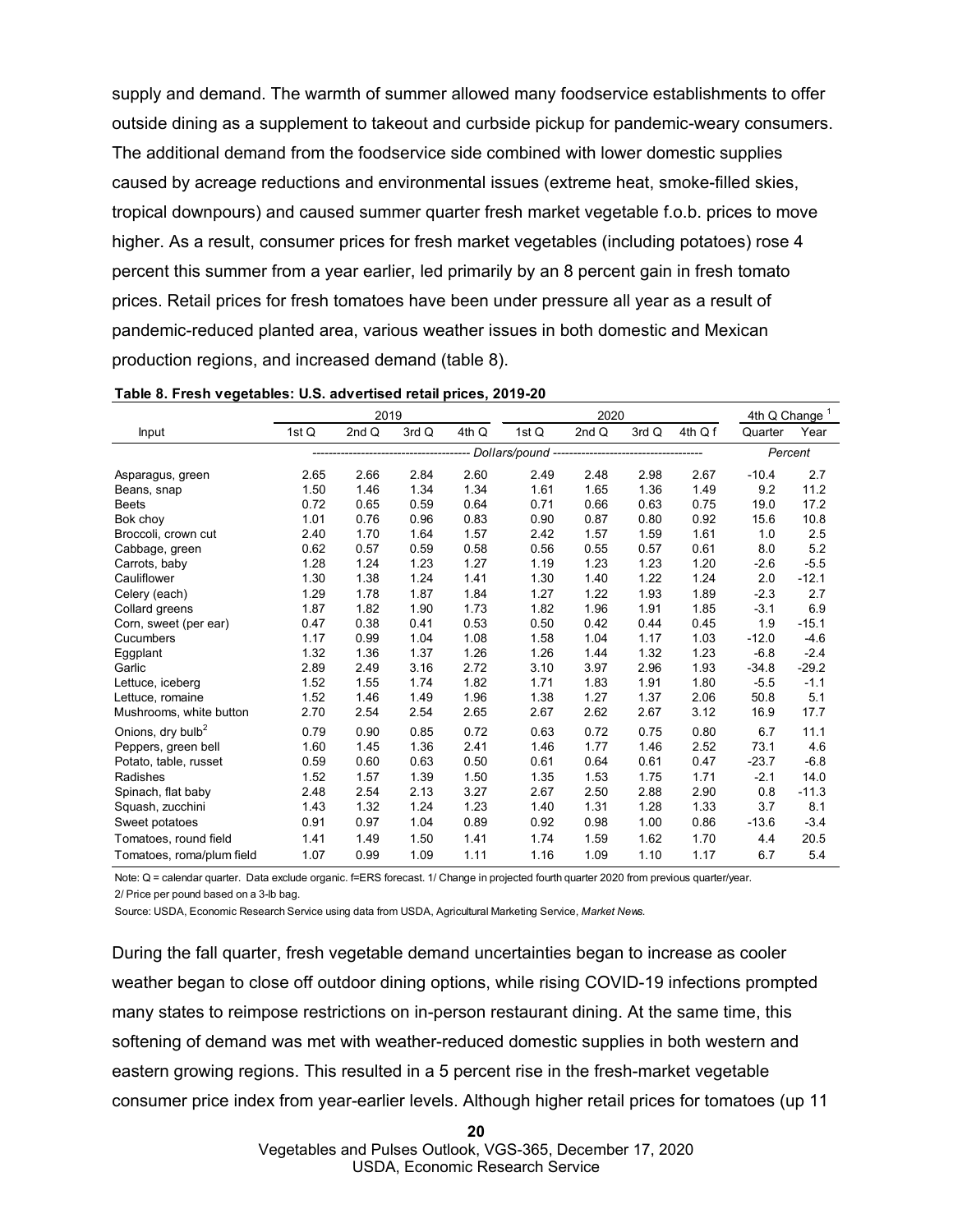percent) remained a key determinant in the fresh vegetable retail price index, reduced yields pushed retail lettuce prices up 8 percent from fall 2019. Following potatoes, tomatoes and lettuce are the two most heavily weighted items in the CPI for fresh vegetables.

Through November, about 60 percent of average advertised retail prices for 26 selected freshmarket vegetables registered increases during 2020. Cucumbers (up 34 percent, roma tomatoes (up 28 percent), garlic (up 26 percent), and round, field-grown tomatoes (up 21 percent) have registered the greatest year-over-year gains. On the opposite end, celery (down 15 percent), bok choy (down 13 percent), dry-bulb onions (down 9 percent) exhibited the greatest reductions in advertised price. Most of these large swings were reflections of unusual weather impacts (e.g., celery in 2019, lettuce and tomatoes in fall 2020), but others such as garlic reflected a heavier retail demand caused by the pandemic.

In the case of garlic, it is surmised that the sudden increase in at-home meal preparation prompted households that rarely engage in home cooking (as well as those who do) to purchase spices and flavoring agents (such as garlic), creating an unexpected run on supplies near the close of the marketing year. This also resulted in a 7 percent gain in fresh garlic imports. Since garlic harvest begins in June, the jump in demand exhausted supplies and sent prices upward (table 5). Demand remains strong and garlic prices this fall are running well above a year earlier as consumers purchase their flavoring agents for holiday meal preparation.

## Fresh Imports Up, Exports Down

During the January through October period of 2020, the volume of fresh vegetable (excluding potatoes and mushrooms) exports declined 3 percent from a year earlier (table 9). Much of the reduction occurred during March, April, and June and was partly the result of pandemic-related transportation bottlenecks. In value terms, fresh exports totaled \$1.9 billion with declines noted in trade with Canada (down 4 percent), Japan (down 26 percent), and Taiwan (down 16 percent). Through October, export volume was lower for most major commodities, including tomatoes, iceberg lettuce, dry bulb onions, and bell peppers.

Fresh vegetable import volume began 2020 on the same upward trajectory it has been on for decades, with January (up 4 percent) and February (up 5 percent) both registering gains over the average of the previous three years (2017-19). However, widespread media reports of the COVID-19 virus in late January and early February affected fresh vegetable import volume by March when volume fell slightly from the average of the previous three years.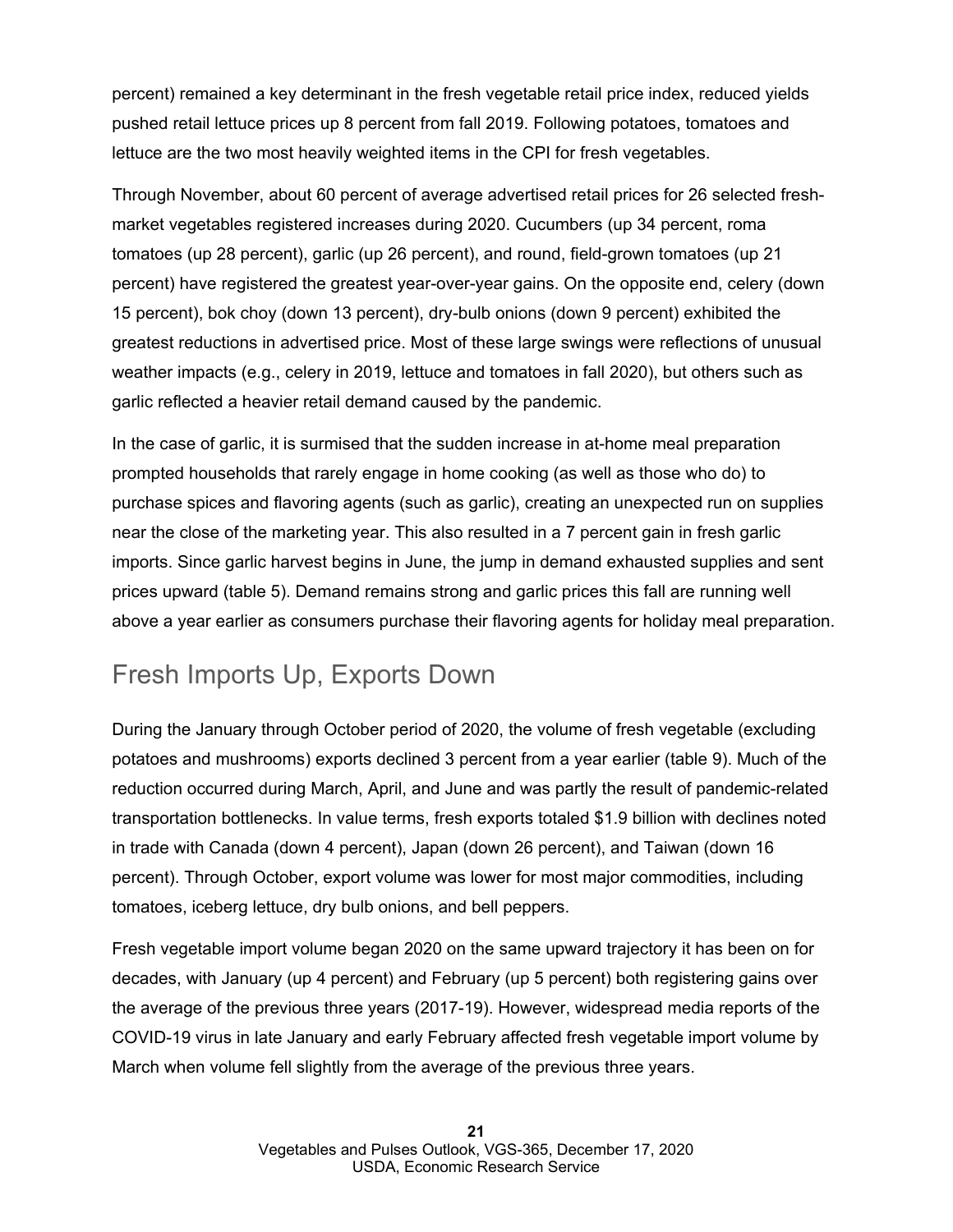|                     | 2019   |           | January-October |                                                       |           | Change         |
|---------------------|--------|-----------|-----------------|-------------------------------------------------------|-----------|----------------|
| Item                | Annual | 2017      | 2018            | 2019                                                  | 2020      | 2019-20        |
|                     |        |           |                 | ------------ Million pounds ------------------------- |           | Percent        |
| Imports, fresh:     |        |           |                 |                                                       |           |                |
| Tomatoes, all       | 4,023  | 3,270     | 3,477           | 3,406                                                 | 3,399     | 0              |
| Cucumbers           | 2,145  | 1,560     | 1,681           | 1,761                                                 | 1,773     | 1              |
| Peppers, bell       | 1,613  | 1,207     | 1,287           | 1,346                                                 | 1,394     | 4              |
| Squash <sup>2</sup> | 1,206  | 826       | 867             | 937                                                   | 930       | $-1$           |
| Peppers, chile      | 957    | 780       | 820             | 801                                                   | 783       | $-2$           |
| Lettuce, all        | 789    | 508       | 503             | 652                                                   | 638       | $-2$           |
| Asparagus           | 572    | 429       | 485             | 489                                                   | 503       | $\sqrt{3}$     |
| Carrots             | 504    | 371       | 406             | 407                                                   | 385       | $-5$           |
| <b>Broccoli</b>     | 493    | 397       | 328             | 395                                                   | 411       | $\overline{4}$ |
| Other               | 4,370  | 3,173     | 3,397           | 3,583                                                 | 4,139     | 15             |
| <b>Subtotal</b>     | 16,671 | 12,520    | 13,250          | 13,777                                                | 13,944    | 1              |
| <b>Mushrooms</b>    | 169    | 109       | 122             | 137                                                   | 147       | $\overline{7}$ |
| Potatoes, excl seed | 763    | 764       | 757             | 590                                                   | 736       | 25             |
| Sweet potatoes      | 25     | 19        | 23              | 22                                                    | 17        | $-21$          |
| <b>Total</b>        | 17,628 | 13,413    | 14,153          | 14,526                                                | 14,845    | $\mathbf 2$    |
| Exports, fresh:     |        |           |                 |                                                       |           |                |
| Onions, dry bulb    | 810    | 538       | 534             | 636                                                   | 595       | -6             |
| Lettuce, excl head  | 480    | 377       | 379             | 398                                                   | 393       | $-1$           |
| Lettuce, head       | 243    | 217       | 219             | 206                                                   | 200       | $-3$           |
| Cauliflower         | 243    | 198       | 234             | 192                                                   | 202       | $\mathbf 5$    |
| Carrots             | 207    | 177       | 187             | 179                                                   | 181       | $\overline{2}$ |
| Tomatoes, all       | 173    | 159       | 151             | 143                                                   | 119       | $-17$          |
| Sweet corn          | 126    | 143       | 140             | 119                                                   | 126       | 6              |
| Peppers, bell       | 104    | 88        | 86              | 83                                                    | 79        | $-5$           |
| Spinach             | 96     | 67<br>957 | 70<br>958       | 81<br>901                                             | 86<br>876 | 6<br>$-3$      |
| Other               | 1,101  |           |                 |                                                       |           |                |
| <b>Subtotal</b>     | 3,582  | 2,920     | 2,957           | 2,937                                                 | 2,856     | $-3$           |
| Mushrooms           | 17     | 9         | 15              | 15                                                    | 14        | $\mathbf 0$    |
| Potatoes            | 1,140  | 939       | 864             | 1,009                                                 | 895       | $-11$          |
| Sweet potatoes      | 571    | 528       | 549             | 464                                                   | 496       | $\overline{7}$ |
| <b>Total</b>        | 5,311  | 4,396     | 4,385           | 4,425                                                 | 4,262     | -4             |

### **Table 9. Selected fresh-market vegetable trade volume, 2018-201**

 $1$ Excludes melons and dry pulses.  $2$ lncludes chayote.

Source: USDA, Economic Research Service based on data from U.S. Department of Commerce, Bureau of the Census.

Following the mid-March shutdown of much of the economy, April fresh import volume dropped 10 percent from the 3-year average on the collapse of foodservice and institutional demand (figure 7). However, once strong retail demand emerged and the market adjusted, imports again resumed their upward trend, averaging a 13 percent monthly gain over the 3-year average between May and September.

Despite the sizeable decline in April, the volume of fresh vegetable (excluding potatoes and dry pulse crops) imports increased 1 percent from a year earlier and was 6 percent above the 2017- 19 average during the January through October period of 2020. The value of those imports totaled \$8.1 billion with the top three sources, Mexico (up 14 percent), Canada (up 15 percent),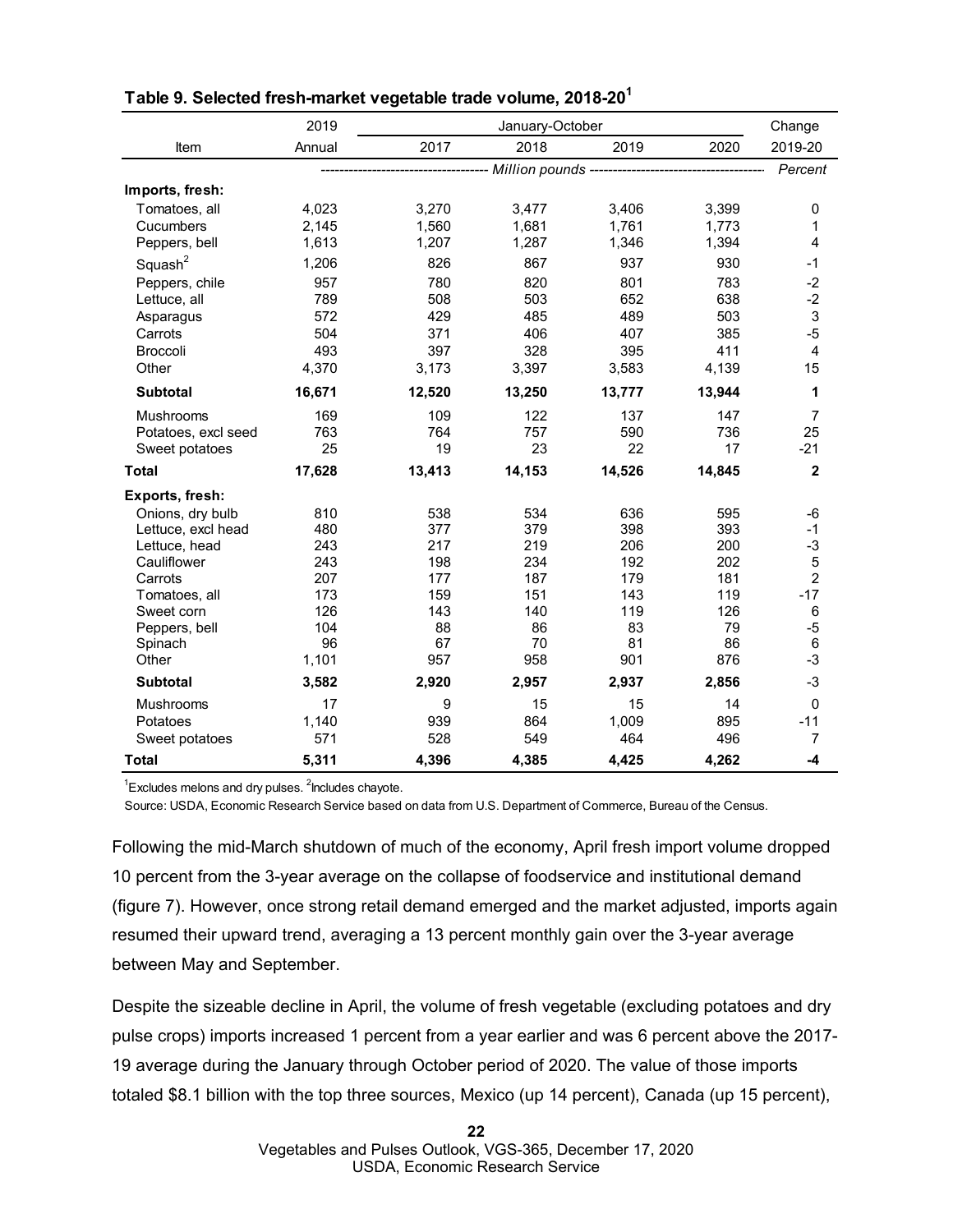and Peru (up 5 percent), each registering year-over-year gains. The value of fresh imports from China (largely consisting of garlic) were down 20 percent through October. Together, Mexico and Canada accounted for 90 percent of U.S. fresh-market vegetable import volume during this period, up slightly from a decade earlier (89 percent). Through October, import volume is mixed among the major commodities, with increases for bell peppers, broccoli, and asparagus and declines for carrots, lettuce, and chile peppers.

In 2019, with rising imports and lower domestic output, the fresh vegetable (excluding potatoes and mushrooms) import share of availability reached a record high of nearly 32 percent—up from 21 percent a decade earlier. Given the continuing gains experienced in import volume this year in spite of the unsettled nature of the market, import share is projected to continue rising, further challenging domestic producers.



#### Figure 7



<sup>1</sup> Fall 2020 is projected by ERS. Excludes potatoes. Winter=Jan.-Mar, Spring=Apr.-June, Summer=July-Sept., Fall=Oct.-Dec. Source: USDA, Economic Research Service using data from U.S. Dept. of Commerce, Bureau of the Census.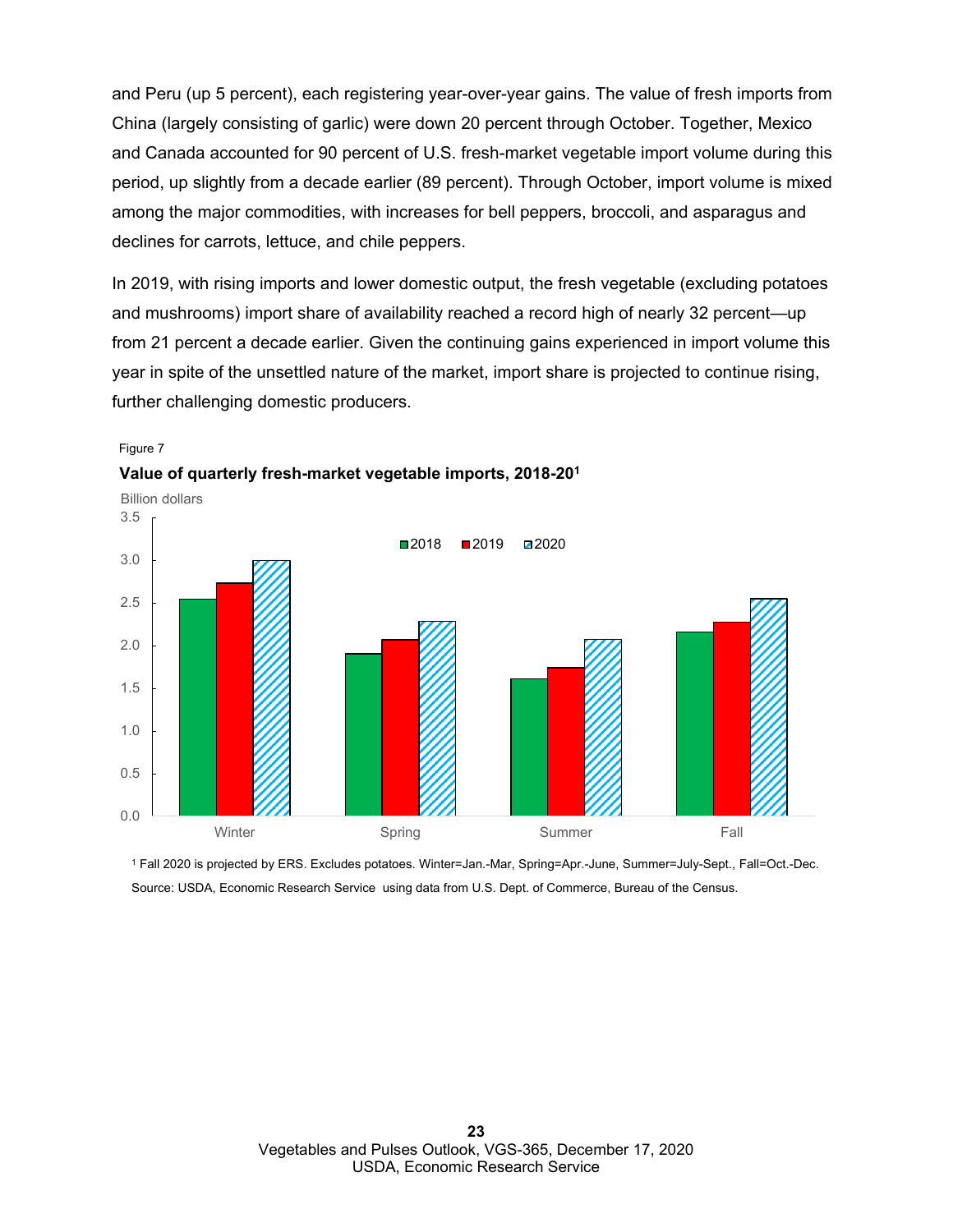## <span id="page-23-0"></span>Processing Vegetables

## California Tomato Crop Up Despite Challenges

With a 1-percent increase in contract area expected to be joined by a slight gain in yield per acre, contract production of California processing tomatoes was estimated to total 11.4 million short tons (table 10). However, according to the California Processing Tomato Advisory Board (PTAB), the crop came in at 11.3 million tons. The processing season began in early July and was complete by late October. Although this year's crop is down from earlier intentions, it is up 1 percent from a year earlier and about equal to the 2017-19 average output (figure 8). Tomatoes were expected to be harvested from a contract area of 230,000 acres, down from the earlier forecast of 235,000 acres. According to PTAB, within the 11.3 million tons, 526 thousand tons (4.7 percent of the 2020 crop) was produced organically, up 30 percent from a year earlier and the second highest (2016 was the highest at 737 thousand tons) over the past 7 years.

As with a year earlier, California's processing tomato yield fell below trend expectations. Although short of expectations, yield managed to exceed that of a year earlier despite facing several adversities. Fields experienced bouts with plant-stressing unusually hot weather at the start and end of the season. Pest pressures were also reported to be a negative factor on yield this season along with the usual limitations in State and Federal water allocations (20 percent) and periods of smoke-reduced sunlight in areas of the state downwind from severe wildfires. Additionally, a shortage of drivers for tomato delivery trucks was noted (possibly COVID-19 related).

|                   | Harvested      |           | Utilized      |                    |                 |
|-------------------|----------------|-----------|---------------|--------------------|-----------------|
| Year              | acres          | Yield     | production    | Price <sup>1</sup> | Value           |
|                   | Thousand acres | Tons/acre | Thousand tons | Dollars/ton        | Million dollars |
| 2000-04           | 274.2          | 37.1      | 10.181.3      | 57.49              | 585.4           |
| 2005-09           | 285.8          | 39.8      | 11.384.4      | 73.05              | 831.6           |
| 2010-14           | 265.4          | 47.5      | 12.597.6      | 82.06              | 1.033.8         |
| 2015-19           | 248.0          | 49.2      | 12,188.4      | 84.34              | 1,028.0         |
| 2015              | 296.0          | 48.5      | 14.361.0      | 93.00              | 1,335.6         |
| 2016              | 258.0          | 49.0      | 12.647.0      | 86.30              | 1.091.4         |
| 2017              | 222.0          | 47.1      | 10.464.0      | 81.00              | 847.6           |
| 2018              | 236.0          | 52.1      | 12.284.0      | 79.00              | 970.4           |
| 2019              | 228.0          | 49.1      | 11.186.0      | 80.00              | 894.9           |
| 2020 <sub>p</sub> | 230.0          | 49.6      | 11.400.0      | 83.00              | 946.2           |

**Table 10. California production of processing tomatoes**

Note: Tons are expressed as short (2,000 lb) tons. p=preliminary.

 $1$  Price at the processing plant door. 2020 price is projected by ERS.

Source: USDA, Economic Research Service using data from USDA, National Agricultural Statistics Service.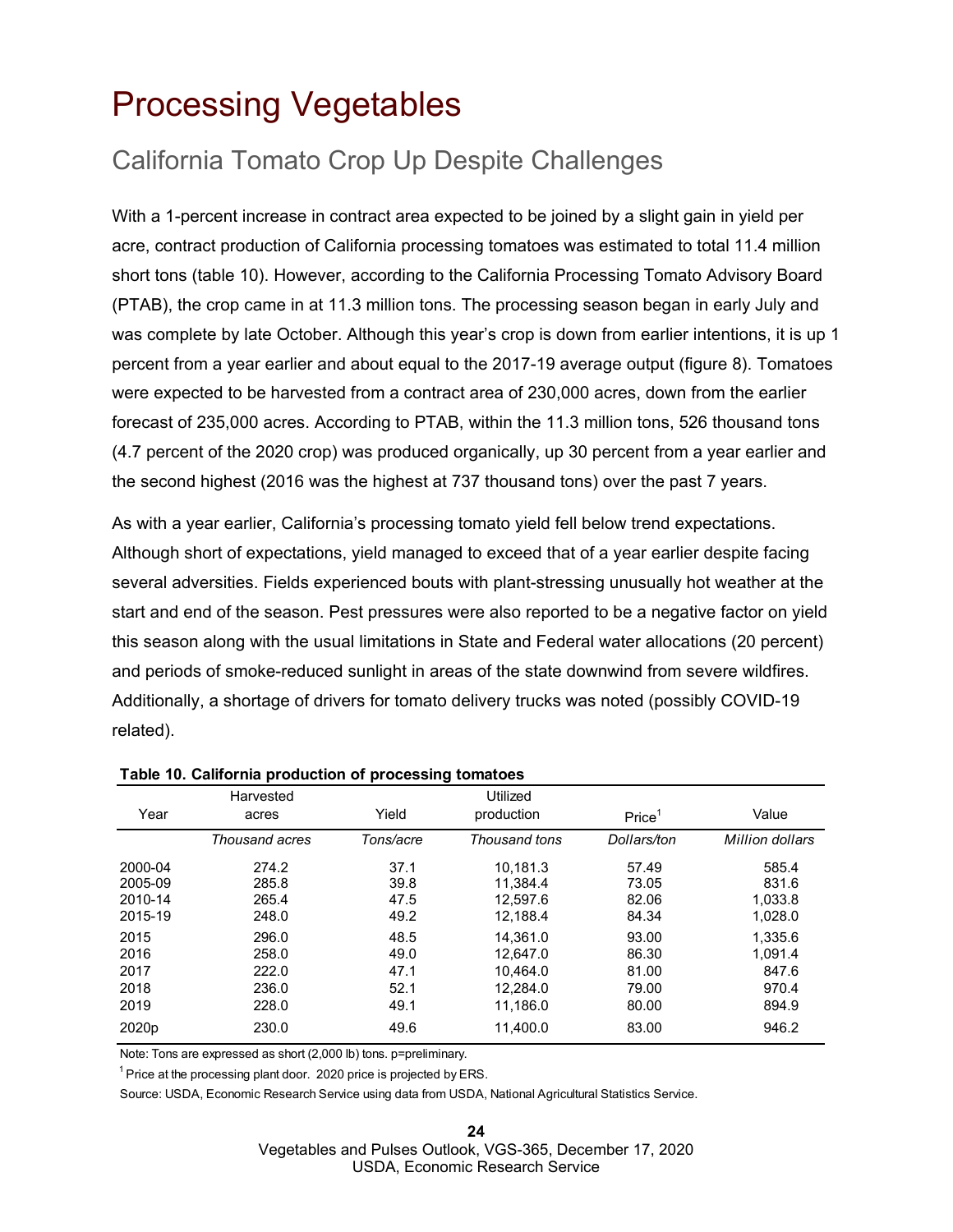



Statistics Service.

but it is unknown if any fields were bypassed or suffered quality issues (and rejection by processors) due to delayed harvest. Most rejected loads were likely related to heat and pest/mold issues. Although pandemic mitigation costs likely added to expenses for both growers and processors, few other discernable impacts on raw tomato output can be directly ascribed to COVID-19.

In addition to the California crop, another 0.5 to 0.6 million tons of processing tomatoes are produced in other States. No official estimates are available for these States as they were dropped from the crop estimates program by the National Agricultural Statistics Service after the 2018 season for budgetary reasons. The majority of these tomatoes are produced in Indiana, Ohio, Michigan, and Pennsylvania.

The outlook for 2020/21 remains clouded by the continuing impact of the pandemic on domestic and foreign consumer behavior. Improved tomato product movement at retail has offset reductions in foodservice demand but industry export volume is running below a year earlier. Inventories coming into the 2020/21 season were down 15 percent from a year earlier and were the lowest in several years. The industry (and all of California agriculture) is also concerned with the specter of drought and the irrigation water situation. With most key reservoir levels currently below the 15-year historical average and groundwater a fragile and uncertain resource (groundwater provides 40 percent of the state's water supply in normal years and up to 60 percent in dry years), an above average snowpack will be on agriculture's wish list this winter. Despite the continued reign of market uncertainty and prospects for continued sluggish export markets, a combination of shrinking inventories, higher paste prices, and the likelihood of a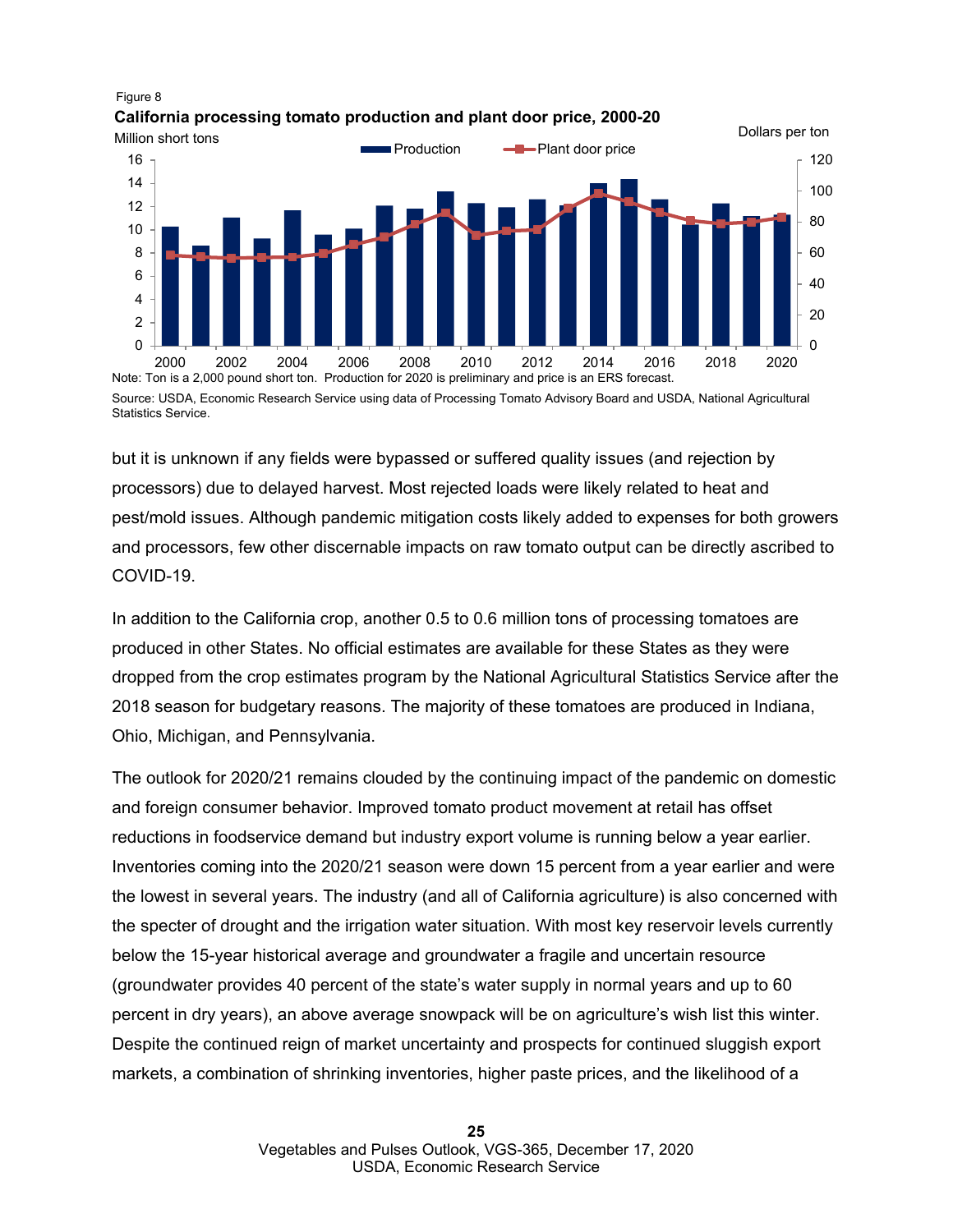foodservice industry recovery during the 2021/22 marketing season could spur a modest increase in tomato contract intentions in 2021.

## Price Negotiations Stretch into Fall

According to the California Tomato Growers Association (CTGA), the final 2020 base price (price at the first delivery point, excluding premiums) has yet to be finalized with all 9 processors. Eight of the nine processors agreed to accept \$78.50 per short ton (unadjusted for inflation), up from \$75 the previous season. However, as of this writing, the CTGA and 1 remaining processor were headed to conciliation for final settlement.

Given the contentious nature of price negotiations in 2020 and the likelihood of similar market forces in 2021, growers and processors may be equally hard-pressed to quickly come to agreement in the coming year. It appears the 2021 raw tomato base price will experience some upward pressure based on industry stock levels, an under-budget 2020 crop, and expectations about the initial CTGA price position which consider rising input costs, higher paste prices, and an apparent slowdown in yield trends. However, downward pressure may come from stronger export competition (larger world output in 2020), the relatively strong dollar, and potentially sluggish foodservice demand during the cooler months of the 2020/21 market year.

|                                                | 2019                                  |         |       | 2020  |                                      |       |       | 4th $Q$ Change <sup>2</sup> |         |                                       |
|------------------------------------------------|---------------------------------------|---------|-------|-------|--------------------------------------|-------|-------|-----------------------------|---------|---------------------------------------|
| <b>Input</b>                                   | 1st Q                                 | 2 $ndQ$ | 3rd Q | 4th Q | 1st Q                                | 2ndQ  | 3rd Q | 4th Q f                     | Quarter | Year                                  |
|                                                |                                       |         |       |       | Index ------------------------------ |       |       |                             | Percent |                                       |
| Consumer Price Indexes (12/97=100)             |                                       |         |       |       |                                      |       |       |                             |         |                                       |
| Processed fruits and vegetables                | 155.8                                 | 157.1   | 156.7 | 155.2 | 157.1                                | 163.5 | 164.0 | 161.4                       | $-1.6$  | 4.0                                   |
| Canned vegetables                              | 172.2                                 | 175.5   | 174.5 | 170.7 | 173.2                                | 181.9 | 182.0 | 178.5                       | $-1.9$  | 4.6                                   |
| Frozen vegetables (1982-84=100)                | 197.0                                 | 200.3   | 200.5 | 198.1 | 201.3                                | 209.2 | 208.8 | 206.0                       | $-1.3$  | 4.0                                   |
| Dry beans, peas, lentils                       | 179.2                                 | 180.4   | 180.8 | 183.4 | 182.5                                | 191.6 | 195.9 | 187.0                       | -4.5    | 2.0                                   |
| Olives, pickles, relishes                      | $\hspace{0.05cm}$ – $\hspace{0.05cm}$ | 141.4   | 141.1 | 142.3 | 146.8                                | 147.0 | 148.0 | 149.7                       | 1.1     | 5.2                                   |
| Producer Price Indexes (1982=100)              |                                       |         |       |       |                                      |       |       |                             |         |                                       |
| Canned vegetables and juices                   | 176.6                                 | 175.6   | 177.0 | 180.3 | 183.1                                | 184.4 | 183.9 | 186.5                       | 1.4     | 3.4                                   |
| Tomato catsup and sauces $^3$                  | 157.6                                 | 158.2   | 158.6 | 160.6 | 161.1                                | 160.5 | 160.1 | 162.3                       | 1.4     | 1.0                                   |
| Other canned vegetables <sup>3</sup>           | 192.7                                 | 188.7   | 192.2 | 196.9 | 204.5                                | 209.5 | 209.0 | 211.8                       | 1.4     | 7.6                                   |
| Vegetable juices <sup>3</sup>                  | 145.8                                 | 145.1   | 145.6 | 151.1 | $-$                                  |       |       |                             | $- -$   | $\hspace{0.05cm}$ – $\hspace{0.05cm}$ |
| Pickles and products                           | 241.9                                 | 241.6   | 241.1 | 241.1 | 241.1                                | 241.6 | 242.0 | 242.3                       | 0.1     | 0.5                                   |
| Canned dry beans                               | 171.4                                 | 170.8   | 172.7 | 173.6 | 173.0                                | 173.5 | 172.9 | 174.2                       | 0.8     | 0.3                                   |
| Frozen vegetables (excl potatoes) <sup>4</sup> | 150.2                                 | 150.7   | 153.4 | 155.7 | 156.2                                | 156.4 | 157.6 | 157.7                       | 0.0     | 1.3                                   |
| Frozen vegetables (incl potatoes)              | 211.9                                 | 212.1   | 213.8 | 215.4 | 216.2                                | 216.3 | 217.1 | 217.2                       | 0.0     | 0.8                                   |
| Frozen potato products <sup>4</sup>            | 208.0                                 | 208.0   | 208.1 | 208.7 | 209.5                                | 209.5 | 209.5 | 209.5                       | 0.0     | 0.4                                   |
| Dried/dehy. fruit & vegetables                 | 238.5                                 | 238.8   | 237.7 | 237.7 | 239.1                                | 247.8 | 249.2 | 252.0                       | 1.1     | 6.0                                   |

#### **Table 11. Processed vegetables: U.S. Consumer and Producer Price Indices, 2019-201**

Note: f=ERS forecast. -- =not available. Q=calendar quarter. 1/ Not seasonally adjusted.

2/ Change in projected fourth quarter 2020 from previous quarter/year. 3/ Index base is 1987=100. 4/ Index base is 1990=100.

Source: USDA, Economic Research Service using data from U.S. Dept of Labor, Bureau of Labor Statistics.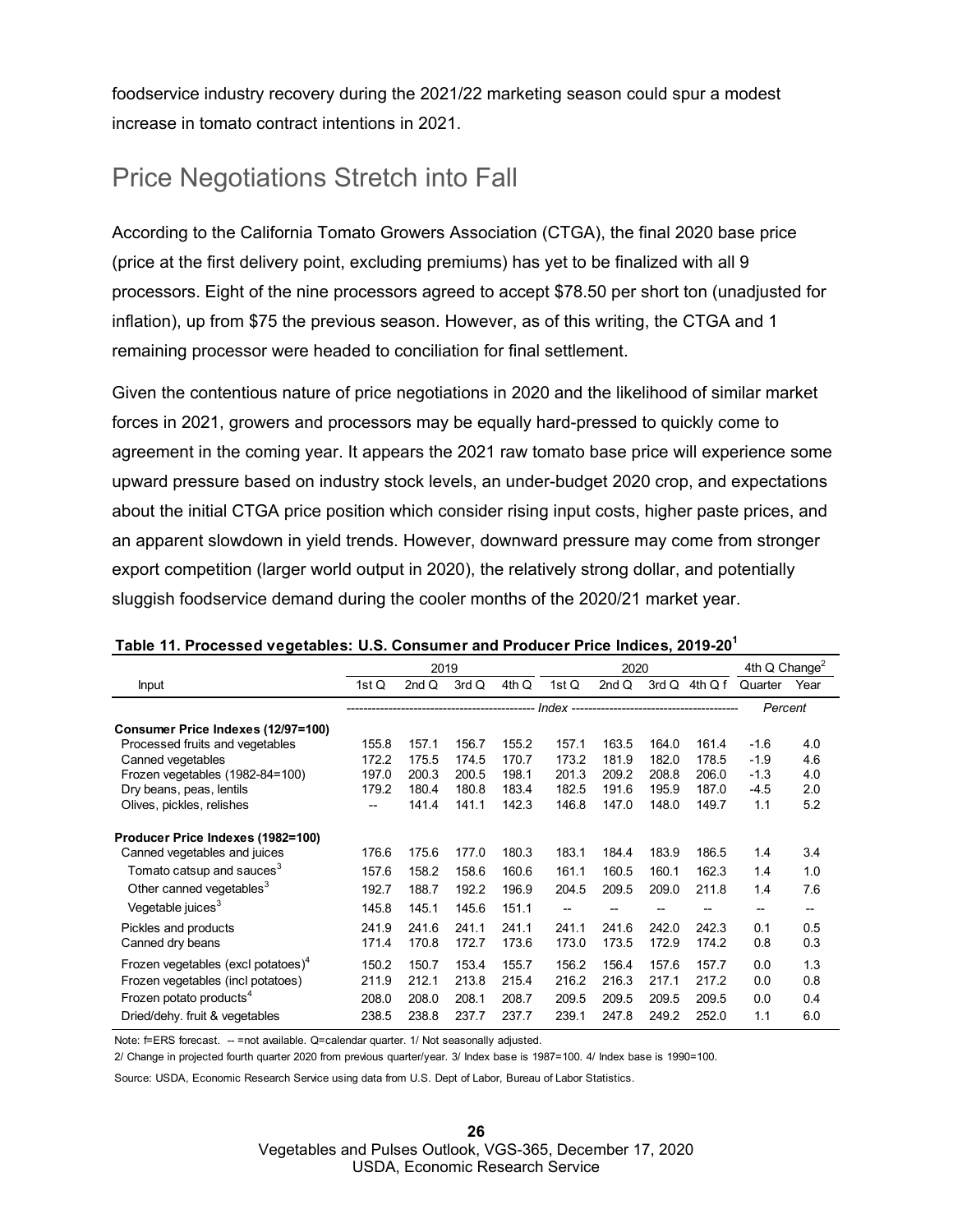Given these offsets and barring sustained improvement in tomato product movement this winter, continued market uncertainty appears likely through the end of the 2020/21 market year and points to the possibility of another year of unusually contentious price negotiations.

Given a smaller-than-expected 2020 tomato crop and low beginning stocks, it is likely that wholesale prices will remain above year-earlier levels for most tomato products into next summer (table 11). Since the start of the marketing year in July, spot wholesale prices for 31 percent industrial tomato paste have risen from 38 cents to 40 cents per pound. Nominal dollar tomato paste prices are running 8 percent above a year earlier and are the highest since 2015. In the past, sustained prices at this level have been indicative of impending increases in contract output.

## Global Tomato Production Estimated Higher

According to the World Processing Tomato Council, the preliminary estimate for 2020 global production of tomatoes used to make processed products increased 3 percent to 42.5 million short tons. This gain occurred despite lower-than-expected output in the United States, the top global producer with 28 percent of the 2020 crop. In China, preliminary estimates indicate the processing tomato crop will be up about one-fourth from a year earlier at 6.4 million short tons. China was the second leading global producer in 2020, with the majority of the crop produced in Xinjiang, where yields were reported to be favorable. Italy rounds out the top three producers and expects a crop of 5.7 million short tons (13 percent of global output), up 8 percent from the 2019 crop.

## Processing Vegetable Exports Down, Imports Up

Based on data for January through October, the value of U.S. processed vegetable exports (canned, frozen dried/dehydrated, juice) declined 12 percent from a year earlier to \$2.9 billion while import value rose 4 percent to \$4.1 billion. Each of the top 3 trading partners increased shipments to the United States led by Canada (up 4 percent), Mexico (up 9 percent), and China (up 21 percent). Half of processed imports consisted of frozen vegetables, with 42 percent of these (largely frozen potato products) entering from Canada. Shelf-stable vegetables (prepared/preserved) accounted for 36 percent of processed vegetable import value, with Mexico (16 percent), Canada (12 percent), and Italy (12 percent) the top sources.

On the export side, most of the decline was in reduced exports to the leading market, Canada (down 9 percent). With the exception of dried/dehydrated products, the value of processed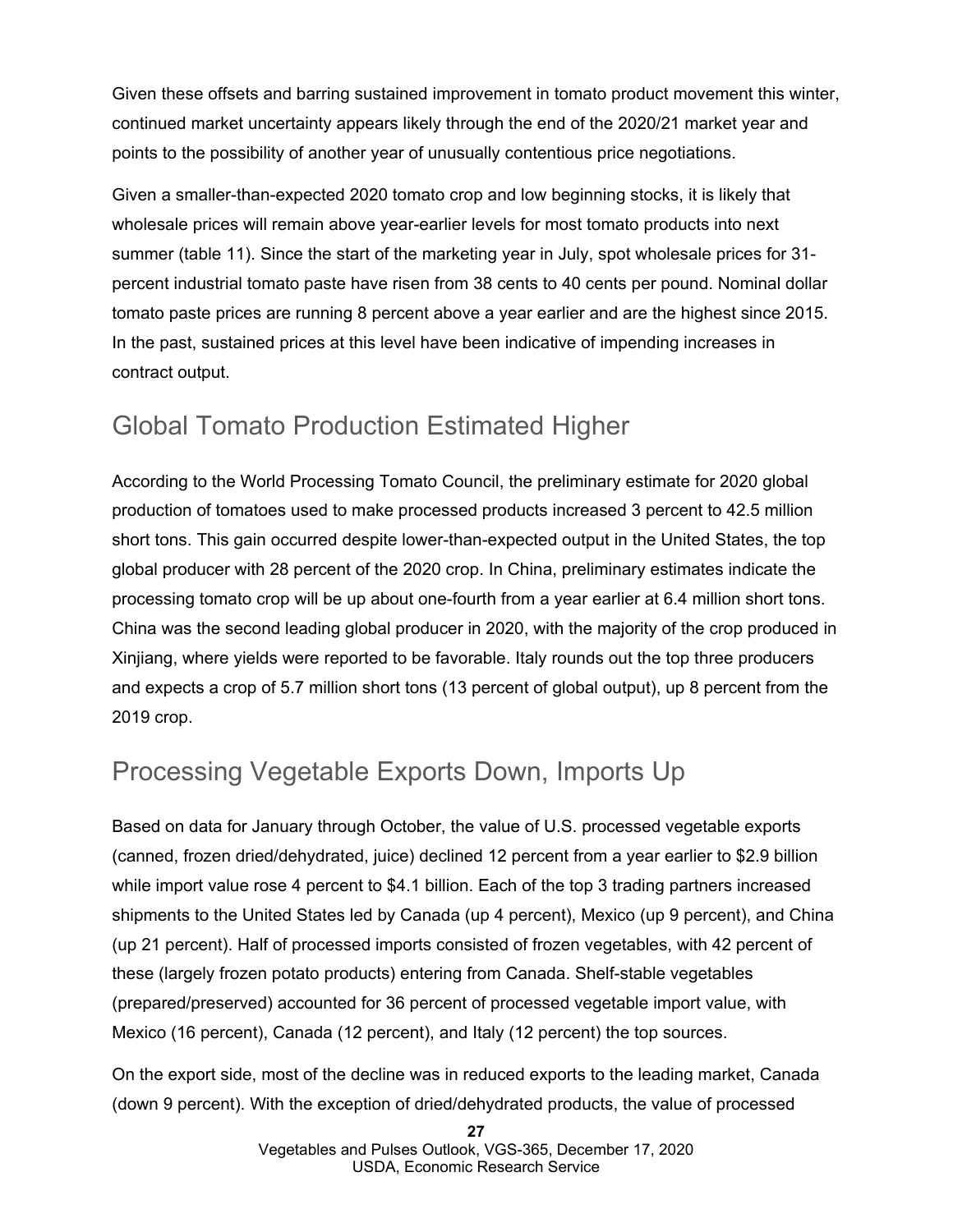vegetable exports to Canada were lower for each of the major subgroups. The value of dried and dehydrated vegetable exports (excluding pulse crops) rose 3 percent led by mixed dried/dehydrated vegetables (up 11 percent) and dried onions (up 8 percent). The value of processed vegetable exports to Japan, the second leading market, declined 5 percent led by a 7-percent drop in frozen products (largely french fries) and an 8 percent reduction in shelf-stable (canned) products. Exports of dried and dehydrated vegetables to Japan rose 8 percent with potato flakes (up 23 percent) and dried onions (up 24 percent) leading the way. Exports of dried vegetables occurred in the 2-3 months after the pandemic began perhaps reflecting concern by industrial users that export markets might be hampered to the point that these products would be difficult to receive.

In terms of volume, shelf stable (largely canned) vegetable exports were running behind year earlier volume for each of the top 3 markets with exports to Canada (down 8 percent), Mexico (down 4 percent), and Japan (down 8 percent). Notably, U.S. canned exports to Saudi Arabia, the fourth leading market in 2020, were down 22 percent driven by a 15 percent drop in tomato sauce. Through October, tomato products continued to dominate the top 3 canned export products led by sauces, paste, and ketchup (figure 9). Exports of each of these products were running below a year earlier and given rising world supplies, higher U.S. prices, and a relatively strong (although weakening) dollar, exports are expected to remain under pressure into 2021.



Million pounds Figure 9 **Volume of selected processed tomato exports, January-October, 2018-20** 

Source: Compiled by USDA, Economic Research Service from data of U.S. Dept of Commerce, Bureau of the Census.

<sup>1</sup> Sauces include purees.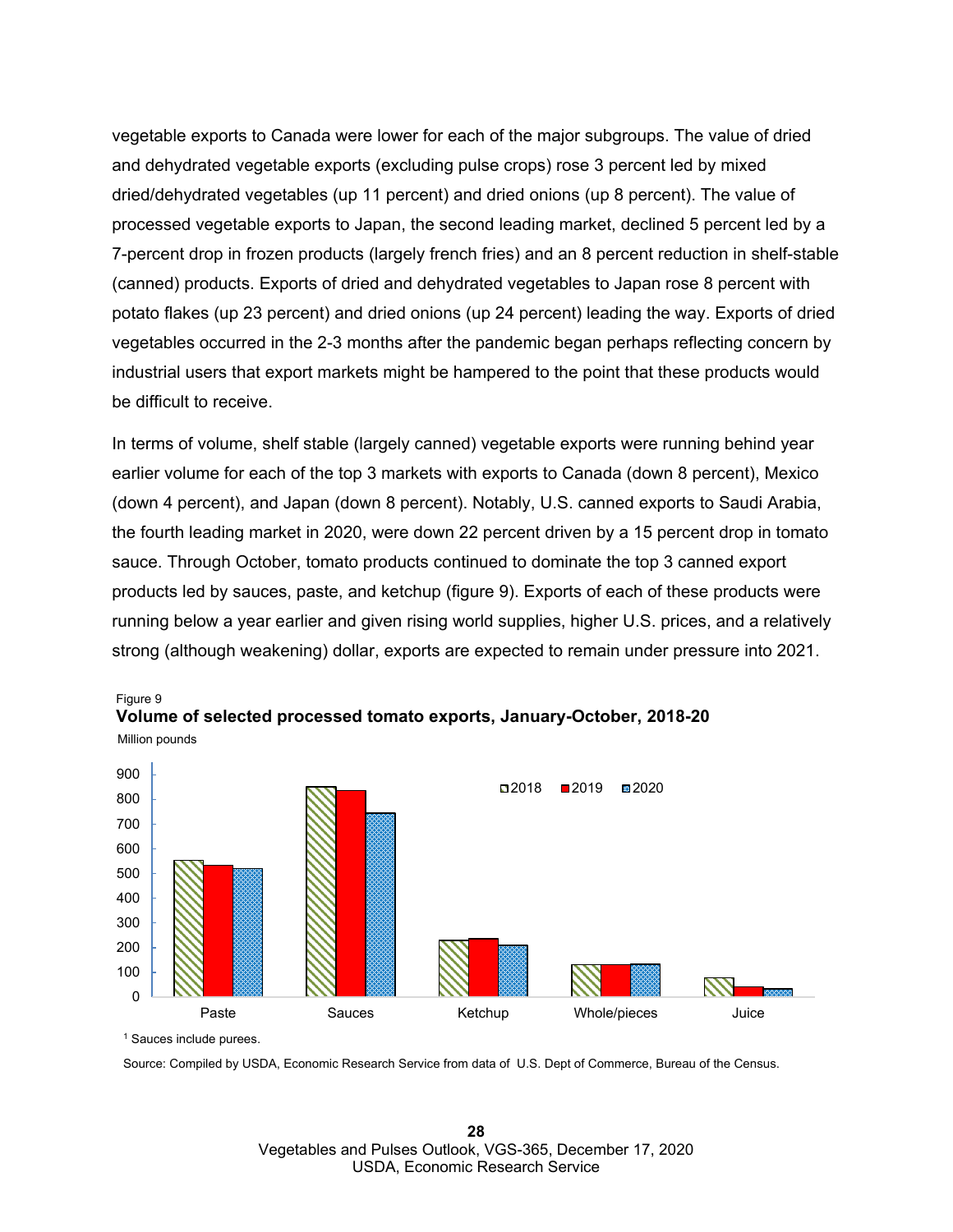The volume of frozen vegetable exports plummeted 18 percent from a year earlier during the January-October period. The majority of this decline can be explained by a drop in frozen french fries (down 20 percent) and other frozen potato products (down 8 percent). Exports of frozen fries are driven largely by global foodservice demand (particularly by quick service restaurants) and account for nearly three-fourths of annual U.S. frozen vegetable export volume. The pandemic has been particularly tough on foodservice sales on which french fries account for the vast majority of domestic and export movement. The top three nations comprise more than half of U.S. frozen vegetable exports. Although frozen exports to Mexico (the second-leading nation) were up 3 percent in 2020, volume was lower for top market Japan (down 7 percent) and Canada (down 18 percent).

Although the value was up 2 percent, the volume of dried and dehydrated vegetable (excludes pulse crops) exports rose 8 percent from a year earlier through October (table 12). However, most of the gain is from temporary surges in demand largely driven by pandemic-inspired purchases. For example, movement to the top 3 traditional markets was down 8 percent through October, with dried/dehydrated exports down 16 percent to Canada, 8 percent lower to Mexico, but 3 percent higher in the third-leading market, Japan. Notably, U.S. dried/dehydrated exports to China, the fourth-leading market, accounted for most of the total gain in the U.S. global total—leaping 548 percent, driven mostly by mixtures of dried and dehydrated vegetables. Most of this gain occurred in August and was likely a one-time purchase reflecting an industrial need.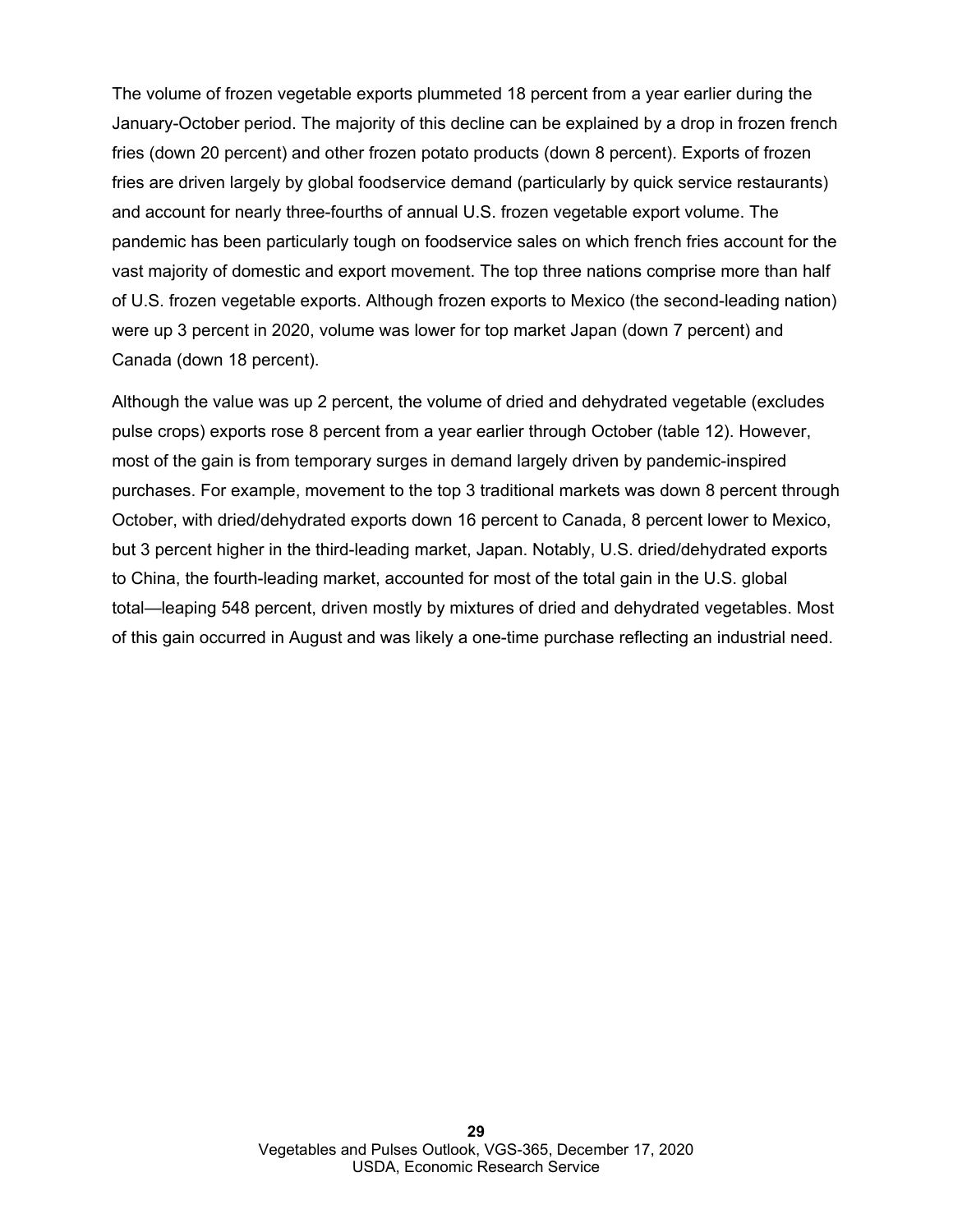|                               | 2019   |       |                                                                          | Change |       |                 |
|-------------------------------|--------|-------|--------------------------------------------------------------------------|--------|-------|-----------------|
| Item                          | Annual | 2017  | 2018                                                                     | 2019   | 2020  | 2019-20         |
|                               |        |       | ---------------------------- Million dollars --------------------------- |        |       | Percent         |
| <b>Imports</b>                |        |       |                                                                          |        |       |                 |
| Canned vegetables             | 1,526  | 1,269 | 1,293                                                                    | 1,295  | 1,447 | 12              |
| Tomatoes                      | 232    | 155   | 175                                                                      | 189    | 250   | 32              |
| Artichokes                    | 139    | 121   | 114                                                                      | 113    | 101   | $-11$           |
| Peppers, all                  | 113    | 97    | 105                                                                      | 92     | 92    | $-1$            |
| Mushrooms                     | 115    | 91    | 92                                                                       | 97     | 96    | $-1$            |
| Juices (including tomato)     | 68     | 34    | 61                                                                       | 58     | 51    | $-11$           |
| Frozen vegetables             | 2,345  | 1,687 | 1,913                                                                    | 1,944  | 2,133 | 10              |
| Potatoes                      | 969    | 718   | 803                                                                      | 799    | 880   | 10              |
| <b>Broccoli</b>               | 360    | 242   | 295                                                                      | 304    | 320   | 5               |
| Cauliflower                   | 80     | 47    | 53                                                                       | 64     | 76    | 18              |
| Dried and dehydrated          | 748    | 604   | 653                                                                      | 634    | 542   | $-15$           |
| <b>Starches</b>               | 212    | 135   | 170                                                                      | 177    | 141   | $-20$           |
| Potato flakes and granules    | 147    | 122   | 140                                                                      | 125    | 113   | $-9$            |
| Potato chips                  | 102    | 63    | 75                                                                       | 86     | 75    | $-12$           |
| Garlic, dried/dehydrated      | 22     | 52    | 33                                                                       | 19     | 17    | $-10$           |
| <b>Selected total imports</b> | 4,619  | 3,559 | 3,858                                                                    | 3,873  | 4,121 | $6\phantom{1}6$ |
| <b>Exports</b>                |        |       |                                                                          |        |       |                 |
| Canned vegetables             | 1,785  | 1,551 | 1,509                                                                    | 1,498  | 1,359 | -9              |
| Tomatoes                      | 1,247  | 1,065 | 1,026                                                                    | 1,038  | 967   | $-7$            |
| Sweet corn                    | 96     | 93    | 91                                                                       | 82     | 71    | $-13$           |
| Cucumbers                     | 71     | 64    | 66                                                                       | 63     | 38    | $-39$           |
| Juices (including tomato)     | 40     | 51    | 49                                                                       | 34     | 33    | $-3$            |
| Frozen vegetables             | 1,583  | 1,284 | 1,252                                                                    | 1,316  | 1,075 | $-18$           |
| Potatoes                      | 1,251  | 980   | 961                                                                      | 1,037  | 830   | $-20$           |
| Sweet corn                    | 102    | 86    | 87                                                                       | 89     | 79    | $-11$           |
| Dried and dehydrated          | 504    | 440   | 408                                                                      | 418    | 426   | $\overline{2}$  |
| Potato chips                  | 185    | 165   | 158                                                                      | 153    | 154   | $\mathbf{1}$    |
| Potatoes, dried/dehydrated    | 141    | 94    | 93                                                                       | 116    | 112   | $-3$            |
| Onions, dehydrated            | 79     | 66    | 68                                                                       | 66     | 69    | 5               |
| <b>Selected total exports</b> | 3,873  | 3,275 | 3,168                                                                    | 3,232  | 2,859 | $-12$           |

#### **Table 12. Selected processed vegetable trade value, 2017-20**

Note: Potato chips were grouped with dried and dehydrated for the purposes of this table. Excludes soybeans.

Source: Economic Research Service, USDA using data from U.S. Department of Commerce, Bureau of the Census.

### Frozen Stocks Up 4 Percent in October

According to the NASS *Cold Storage* report for October, frozen vegetable stocks (including potatoes) were up from a month earlier 4 percent above a year ago (table 13). With stronger retail demand offsetting reduced foodservice sales, frozen vegetable stocks registered few unusual movements during the year. Although record low stocks were recorded for lima beans and french-style green beans in October, these were most likely reflective of long-term downward trends in demand for these vegetable packs.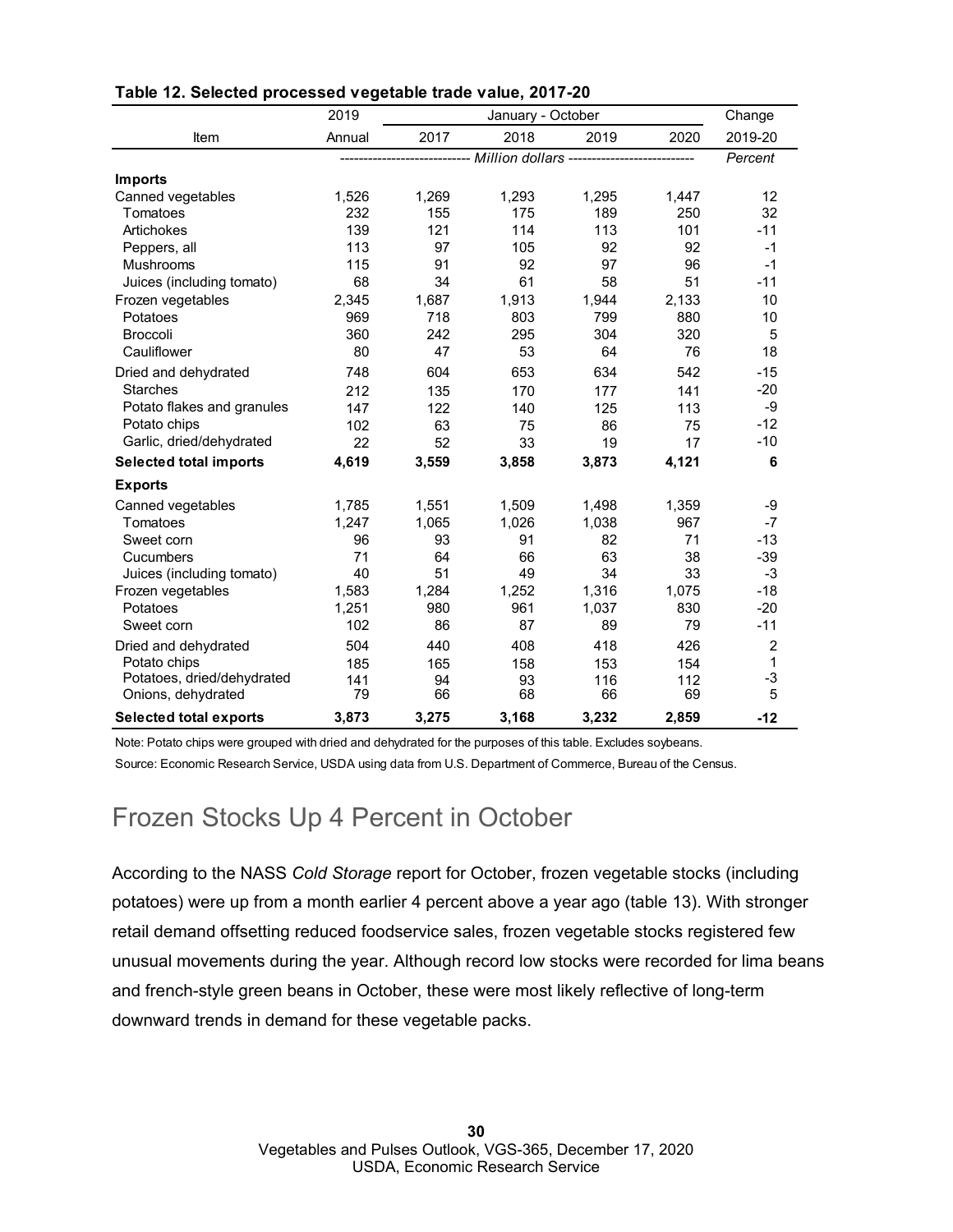|  |  | Table 13. Frozen vegetables: U.S. cold storage holdings during initial month of the quarter, 2019-20 <sup>1</sup> |
|--|--|-------------------------------------------------------------------------------------------------------------------|
|--|--|-------------------------------------------------------------------------------------------------------------------|

|                         |           |           | 2019      |           | 2020      |           |           |           | Change previous: <sup>2</sup> |         |  |
|-------------------------|-----------|-----------|-----------|-----------|-----------|-----------|-----------|-----------|-------------------------------|---------|--|
| Input                   | January   | April     | July      | October   | January   | April     | July      | October   | July                          | Year    |  |
|                         |           |           |           |           |           |           |           |           | Percent                       |         |  |
| Asparagus               | 7,694     | 5.714     | 7.297     | 6,344     | 5,936     | 4,298     | 7,666     | 5,937     | $-22.6$                       | $-6.4$  |  |
| Lima beans              | 34,443    | 18.879    | 11,091    | 39,771    | 30,762    | 21,005    | 11,083    | 26,908    | 142.8                         | $-32.3$ |  |
| Snap beans              | 156,582   | 121,611   | 141,796   | 205.362   | 157,106   | 103,693   | 136,842   | 254,126   | 85.7                          | 23.7    |  |
| <b>Broccoli</b>         | 63,250    | 76.705    | 82,456    | 85,859    | 75,586    | 82,128    | 75,905    | 77,107    | 1.6                           | $-10.2$ |  |
| <b>Brussels sprouts</b> | 15,728    | 13,341    | 12.930    | 12,982    | 13,256    | 9,172     | 10,118    | 9,550     | $-5.6$                        | $-26.4$ |  |
| Carrots                 | 220,326   | 182,744   | 141,737   | 199,854   | 262,482   | 199,297   | 139,801   | 195,669   | 40.0                          | $-2.1$  |  |
| Cauliflower             | 28,000    | 23,981    | 19,682    | 21,973    | 26,212    | 28,132    | 28,570    | 31,998    | 12.0                          | 45.6    |  |
| Sweet corn, cut         | 433,018   | 295,948   | 250,720   | 674,400   | 510,508   | 372,483   | 261,628   | 690,936   | 164.1                         | 2.5     |  |
| Sweet corn, cob         | 242,621   | 169,151   | 137,583   | 345,723   | 246,556   | 177,364   | 128,561   | 316,594   | 146.3                         | $-8.4$  |  |
| Mixed vegetables        | 60,231    | 63,707    | 62,213    | 58,664    | 52,790    | 54,632    | 54,875    | 52,296    | $-4.7$                        | $-10.9$ |  |
| Okra                    | 37,915    | 16,652    | 43,014    | 57,568    | 43,036    | 25,797    | 39,287    | 41,334    | 5.2                           | $-28.2$ |  |
| Onions, all             | 69,721    | 82.588    | 77.280    | 67.368    | 67,871    | 92,375    | 77,129    | 74,413    | $-3.5$                        | 10.5    |  |
| Blackeye peas           | 1,497     | 1,495     | 1,615     | 1,904     | 1,187     | 1,499     | 1,589     | 1,415     | $-11.0$                       | $-25.7$ |  |
| Green peas              | 188,769   | 132,510   | 385,001   | 277,596   | 185,946   | 112,569   | 341,429   | 281,524   | $-17.5$                       | 1.4     |  |
| Southern greens         | 11,889    | 9,976     | 15,254    | 14,583    | 10,403    | 10,524    | 14,533    | 16,106    | 10.8                          | 10.4    |  |
| Spinach                 | 30,847    | 34.603    | 39.444    | 32,030    | 35,144    | 43,320    | 53.806    | 44,542    | $-17.2$                       | 39.1    |  |
| Squash                  | 55,342    | 48,370    | 37,843    | 55,609    | 53,090    | 39,749    | 34,347    | 58,821    | 71.3                          | 5.8     |  |
| Other vegetables        | 535.862   | 440.646   | 354.953   | 458,115   | 406,680   | 381,515   | 363,933   | 517,389   | 42.2                          | 12.9    |  |
| Potatoes, french fries  | 1,030,263 | 969,089   | 907.021   | 942,518   | 990,553   | 975.074   | 867.817   | 1.022.623 | 17.8                          | 8.5     |  |
| Potatoes, other frozen  | 234,970   | 242,123   | 227,235   | 228,186   | 210,687   | 217,686   | 219,902   | 219,050   | $-0.4$                        | $-4.0$  |  |
| Total                   | 3.458.968 | 2,949,833 | 2,956,165 | 3,786,409 | 3,385,791 | 2,952,312 | 2,868,821 | 3,938,338 | 37.3                          | 4.0     |  |

1/ Reported stocks in cold storage during the first month of the calendar quarter. 2/ Percentage change in October stocks from July and the previous October. Source: USDA, National Agricultural Statistics Service, *Cold Storage.*

However, two record highs were also noted in October for sweet corn (cut from the cob) and onions (other than onion rings). The highs for onions may reflect greater availability this year with favorable yields for onions in several areas and strong demand from food processors realizing strong retail demand for frozen meal preparations. Similarly, record stocks for cut corn likely reflects good retail and food manufacturing demand. This may be a bit of good news for sweet corn processors, considering that since per capita availability peaked in the 1990s, consumer demand for frozen sweet corn has slackened, with average domestic per capita availability down 16 percent between the 1990s and the 2010s.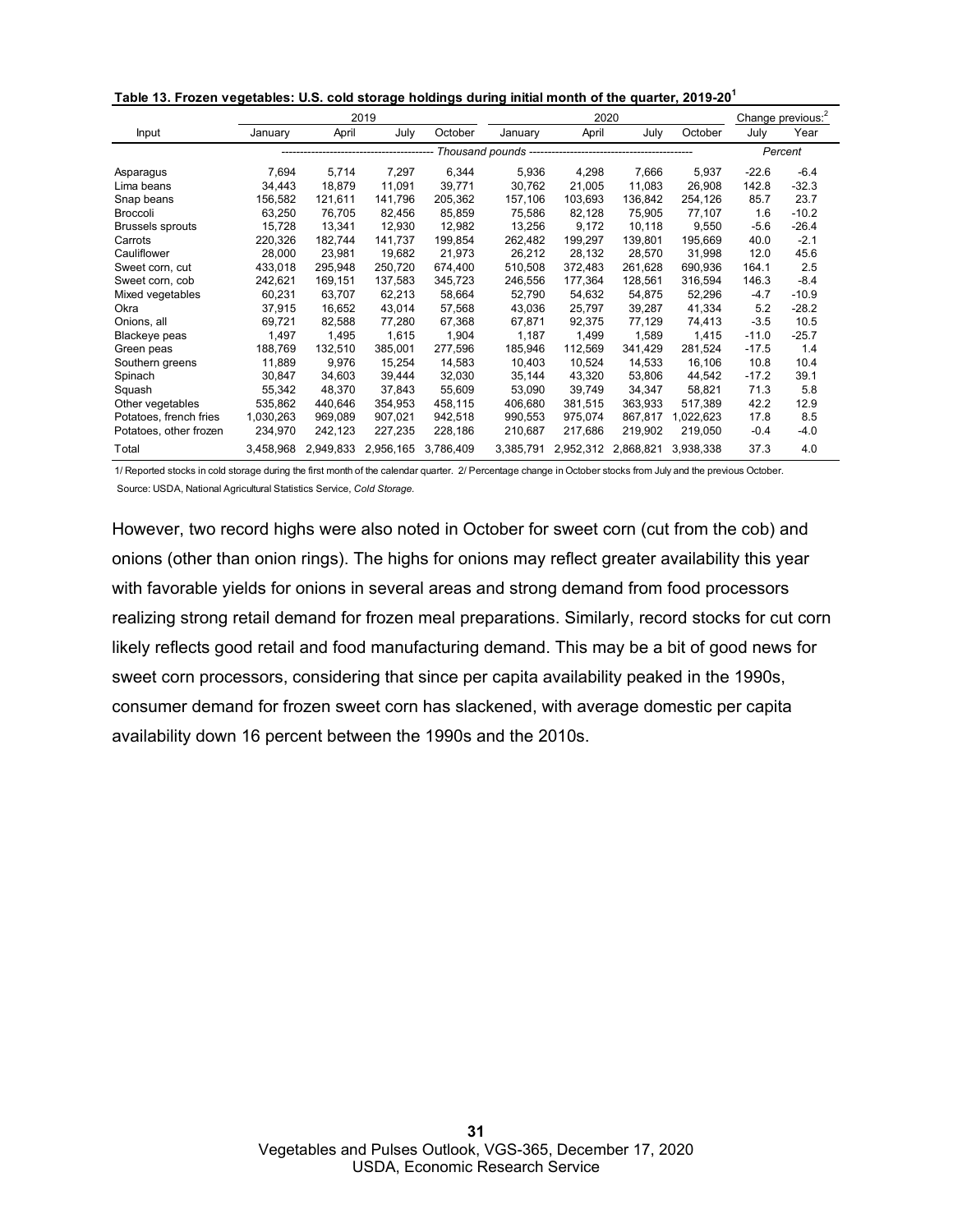## <span id="page-31-0"></span>Mushrooms

## Sales Value and Prices Up, Volume Continues Down

USDA's National Agricultural Statistics Service (NASS) reported the 2019/20 season (July-June) farm value of all mushrooms (Agaricus and specialty), increase of 3 percent to \$1.15 billion. The rise in mushroom farm value is mostly attributed to increases in both white-button and brown mushroom varieties. White and brown mushrooms accounted for 98 percent of all mushroom sales in 2019/20 season with white-button sales of 74 percent of total mushroom sales alone. Sales value for white mushrooms climbed 4 percent from the previous year to \$789.7 million due to a 9-cent increase in the season-average price (point of first sale) from \$1.21 per pound in 2018/19 to \$1.30 per pound in 2019/20. Similarly, the sales value of brown mushrooms has also increased by 4 percent from the previous year (table 14).

|                      | <b>Volume of Sales</b>    |         | Price                     |         | Value of Sales             |           |
|----------------------|---------------------------|---------|---------------------------|---------|----------------------------|-----------|
| Item                 | 2018/19                   | 2019/20 | 2018/19                   | 2019/20 | 2018/19                    | 2019/20   |
|                      | ---- Thousand pounds ---- |         | --- Dollars per pound --- |         | ---- Thousand dollars ---- |           |
| <b>Agaricus</b>      | 812,469                   | 796,362 | 1.29                      | 1.36    | 1,048,459                  | 1,085,850 |
| White                | 628.695                   | 607.659 | 1.21                      | 1.30    | 762.926                    | 789.711   |
| Brown <sup>1</sup>   | 183,774                   | 188,703 | 1.55                      | 1.57    | 285,533                    | 296,139   |
| <b>All Specialty</b> | 19,255                    | 20,005  | 3.44                      | 3.37    | 66,251                     | 67,446    |
| Shitake              | 6,726                     | 7.013   | 3.20                      | 3.44    | 21,515                     | 24.091    |
| Oyster               | 8,623                     | 8,517   | 3.10                      | 2.70    | 26,695                     | 23.032    |
| Other                | 3.906                     | 4.475   | 4.62                      | 4.54    | 18,041                     | 20,323    |
| Total                | 831.724                   | 816.367 | 1.34                      | 1.41    | 1,114,710                  | 1,153,296 |

#### **Table 14: Mushrooms sales volume, price, and sales value**

1 Includes Portobella and Cremini.

Source: USDA, National Agricultural Statistics Service, *Mushrooms.*

## Divergent Agaricus and Specialty Mushroom Prices

The 2019/20 season price of all mushrooms (Agaricus and specialty) has trended upward of 5 percent from \$1.34 to \$1.41 per pound in 2019/20 from the previous year. The increase in Agaricus mushroom prices have increased 6 percent while specialty mushroom prices have declined by 2 percent from last year (table 14). The NASS reported divergent price trends of specialty mushroom and Agaricus prices are also consistent with reports from the mushroom industry.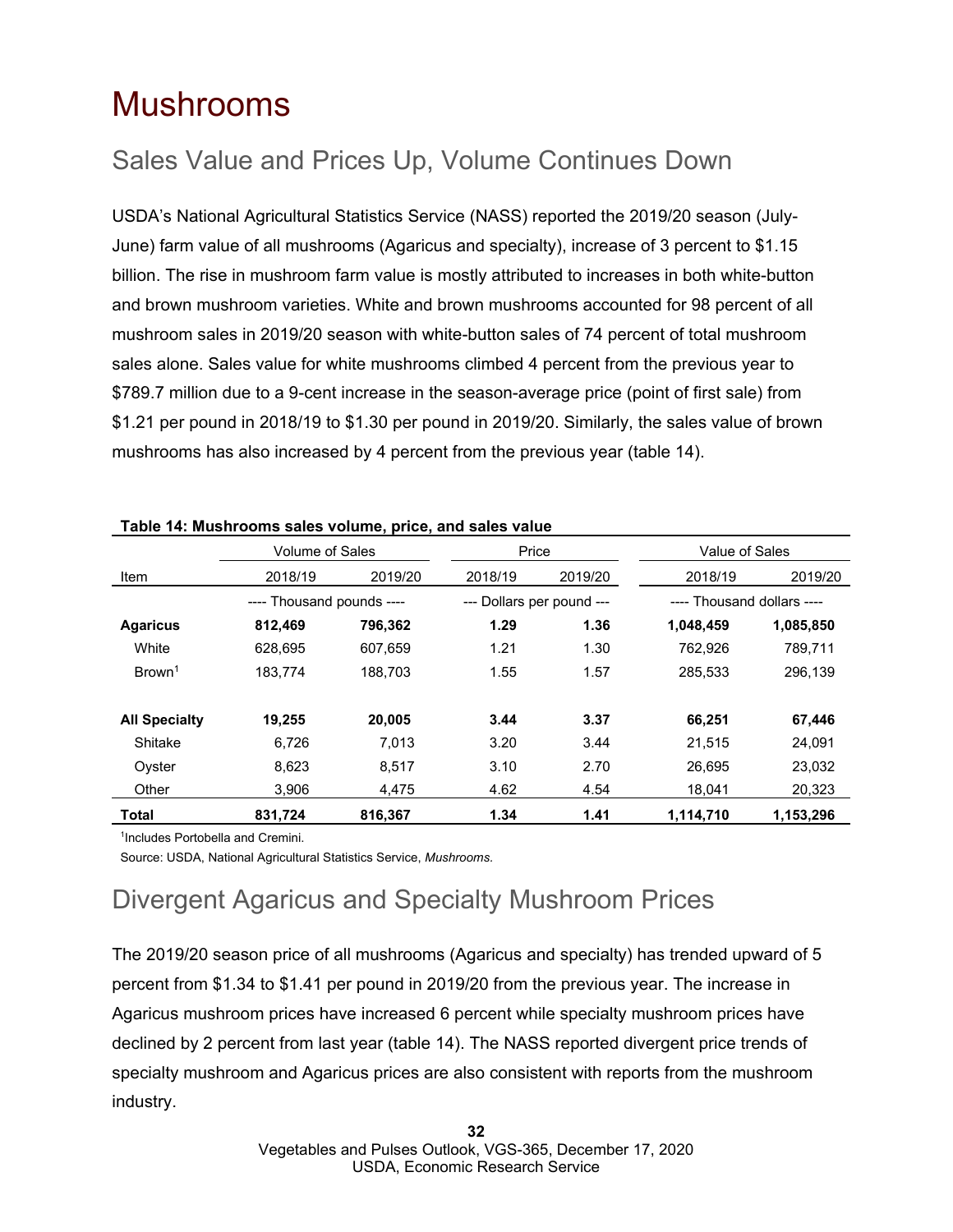Reports from the mushroom industry attribute the decline in specialty mushroom prices and the increase in Agaricus mushroom prices to changes in consumer demand and higher grower costs. Despite State price differences, reports from the mushroom industry overall cite foodservice demand declines from restaurants closing which traditionally have greater demand for specialty mushrooms. While the most common mushroom varieties (Agaricus) have experienced increasing demand at supermarket retailers and farmers markets as consumers shift their consumption away from restaurants during the coronavirus pandemic.

### Mushrooms Sales Volume Down

The 2019/20 season sales volume of all mushrooms (Agaricus and specialty), declined 2 percent to 816 million pounds. Most of the volume decline was realized in the white-button mushroom variety from 628.7 million pounds in 2018/19 to 607.7 million pounds in 2019/20. Despite the decline in white-button volume, brown mushrooms (including Portobella and Cremini) increased 3 percent to 188.7 million pounds (table 14).

## Fresh Mushroom Supply and Per Capita Availability

Per capita availability (previously called disappearance or use) for fresh Agaricus mushrooms has been steadily climbing since the 2010/11 season with a slight increase of 2.79 pounds per person during the 2019/20 season from 2.77 pounds per person last year. U.S. fresh-mushroom imports grew to an all-time high at over 19 percent of total domestic availability to 174.8 million pounds and continues to be increasingly important to per-capita availability. Fresh-mushroom production also increased 760.8 million in the 2019/20 season pounds (figure 10).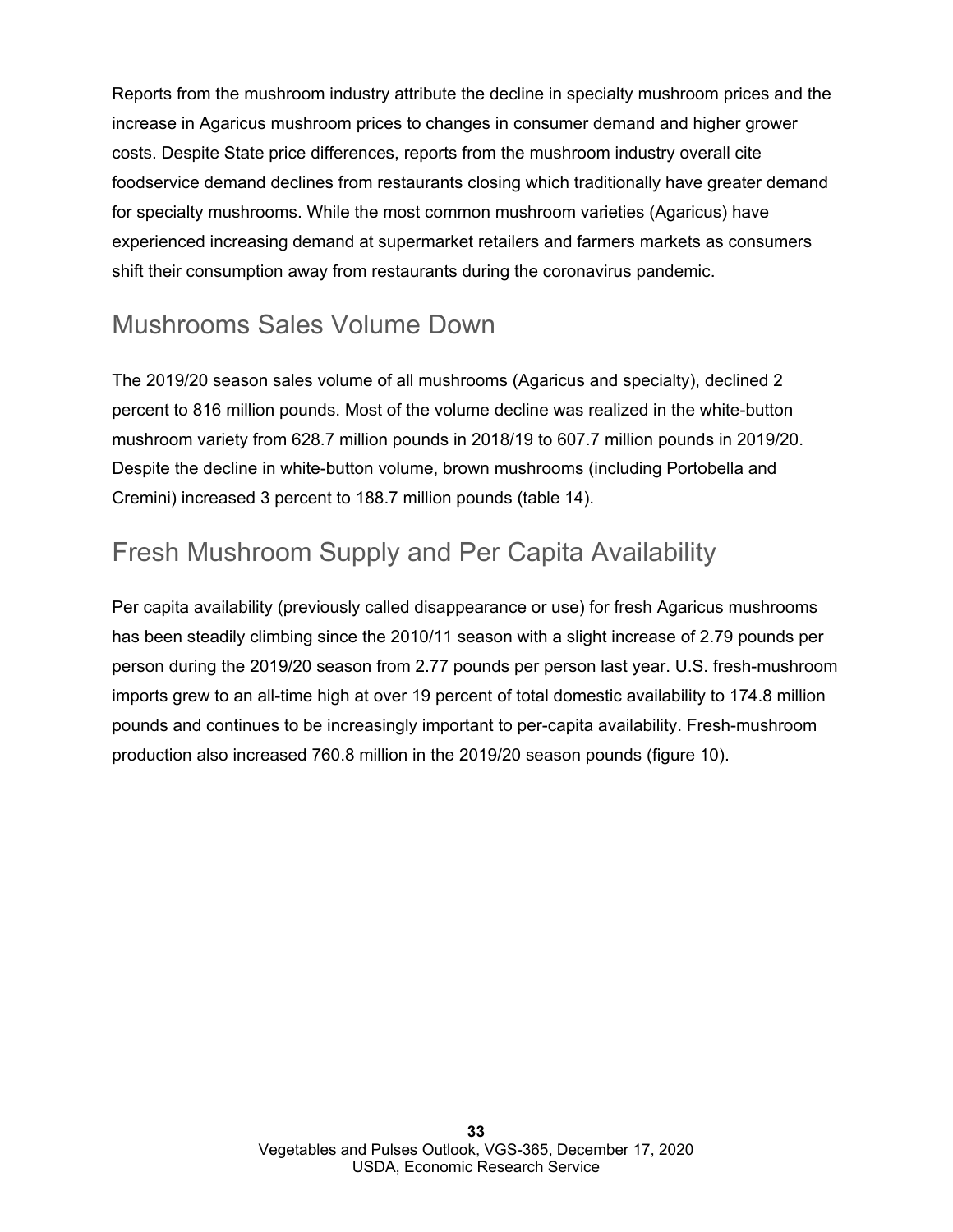

## Processed Mushroom Supply and Share of Availability

U.S. processed-mushroom trade share of imports continues to be increasingly important over the past 20 years as the share of imports continues to climb. Despite the volume of imports being relatively stable with 271.6 million pounds of processed imports in 2019/20, the trade share of imports has increased from 67 percent in 2000/01 to an all-time high of over 86 percent in 2019/20 (figure 10). The increase in the trade share of imports is due in part to declines in processed mushroom production over time coupled with a steady decline in per capita availability. Processed exports have remained relatively low over this same 20-year time period.

The top 5 countries shipping to the U.S. representing 91 percent of total processed imports for the past 3 years are the Netherlands (68 percent) with 98.4 million pounds, China (9 percent) with 12.9 million pounds, France (5 percent) with 7.5 million pounds, Spain (5 percent) with 6.9 million pounds, and Poland (4 percent) with 5.9 million pounds. The processed utilization types from the Netherlands for the 2019/20 season were canned (63 percent) with 62.3 million pounds and frozen (37 percent) with 36.1 million pounds.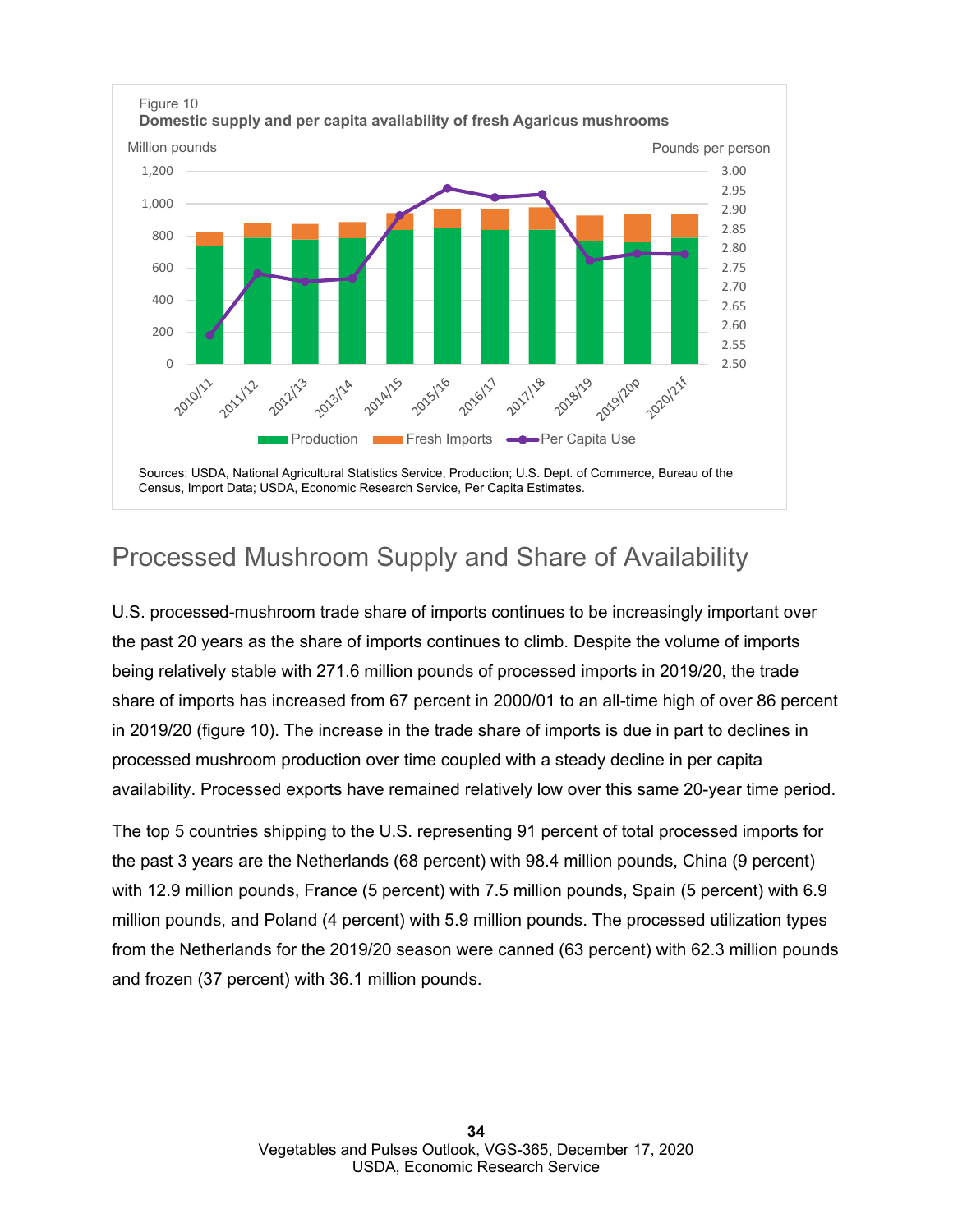## <span id="page-34-0"></span>Potatoes

## Production Down on Reduced Area

The first estimate (November) of the 2020 potato crop produced in the 13 States included in the USDA National Agricultural Statistics Service (NASS) estimates program indicated a 3 percent reduction from a year earlier to 415 million hundredweight (cwt) (table 15). All the reduction stemmed from a 2 percent decline in harvested area with 10 of the 13 States reporting fewer acres. The majority of the acreage reductions occurred in Washington, Idaho, California, and Texas. Three States harvested more area in 2020, with the most notable being North Dakota (up 12,500 acres), which was recovering from heavy weather-related acreage losses (21 percent of planted area went unharvested) in 2019. North Dakota, the fifth leading potatoproducing State, is one of the top 2 producers of red potatoes which were in short supply last year.

|         | Harvested      |          | Total       |                    | Crop            |
|---------|----------------|----------|-------------|--------------------|-----------------|
| Year    | acres          | Yield    | production  | Price <sup>1</sup> | value           |
|         | Thousand acres | Cwt/acre | Million cwt | Dollars/cwt        | Million dollars |
| 2000-04 | 1.250.0        | 372      | 464.7       | 6.00               | 2,786.8         |
| 2005-09 | 1.083.9        | 398      | 431.4       | 7.82               | 3,371.6         |
| 2010-14 | 1.070.3        | 409      | 437.4       | 9.21               | 4,028.9         |
| 2015-19 | 1,021.0        | 436      | 444.9       | 9.17               | 4,077.8         |
| 2015    | 1.070.9        | 419      | 448.6       | 8.79               | 3.941.8         |
| 2016    | 1.037.7        | 434      | 450.3       | 9.08               | 4,090.7         |
| 2017    | 1.044.5        | 432      | 450.9       | 9.17               | 4.133.1         |
| 2018    | 1.014.8        | 443      | 450.0       | 8.90               | 4,006.3         |
| 2019    | 937.3          | 453      | 424.4       | 9.94               | 4,217.3         |
| 2020f   | 915.7          | 454      | 415.5       | 10.45              | 4.341.8         |

| Table 15. U.S. potato area, yield, production, price and crop value, 2000-20 |  |  |  |  |  |  |  |  |
|------------------------------------------------------------------------------|--|--|--|--|--|--|--|--|
|------------------------------------------------------------------------------|--|--|--|--|--|--|--|--|

f = forecasts. Note: Cwt is hundredweight, a unit of weight equal to 100 pounds.

 $1$  Grower return from all sales modes.

Source: USDA, Economic Research Service using data from USDA, National Agricultural Statistics Service.

Favorable weather in key potato-producing regions supported crop growth and harvest activity in most States, which allowed per-acre yield to set a new record-high. National potato yield reached 454 cwt per acre—up slightly from a year earlier and the highest since 2018. Record yields were set in Idaho and Nebraska. Yields were notably lower in Texas (down 16 percent) and Michigan (down 12 percent) while one of the driest growing seasons in years slashed Maine's potato yield 18 percent. This left Maine's potato crop down 20 percent from a year earlier and the smallest output since 1918—oddly, a year also known for a viral pandemic. After peaking in 1946 at 47 million cwt (when the State was the nation's top producer), Maine's annual potato production began a slow downward trend, which stopped and stabilized from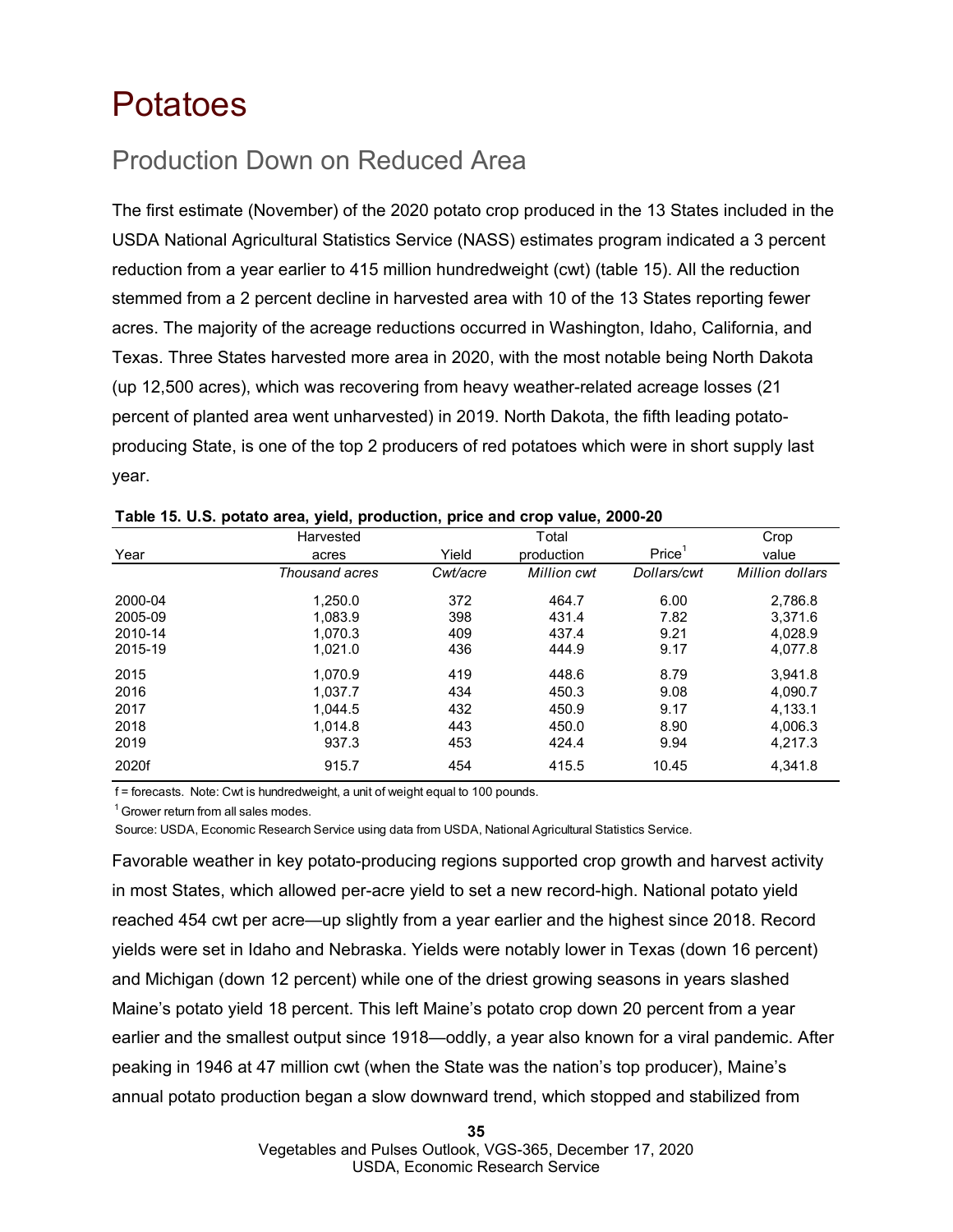2008 through 2019 due largely to the steadying influence of processing demand. The Maine potato crop will receive a much-needed boost over the next few years due to the opening of another french fry processing plant in Northern Maine this past summer.

Cold storage holdings of frozen potato products were up 6 percent in October from a year earlier to a relatively high 1.2 billion pounds (12.4 million cwt). Holdings of frozen french fries, which accounted for 82 percent of frozen potato stocks, were up 8 percent from a year earlier. This was the largest October buildup since 2004 and could reflect anticipation of stronger retail demand and continued strong pull from drive-through quick-service establishments. It could also imply a slowdown in demand caused by the advent of cooler weather and the resurgence of pandemic infections. Future cold storage reports and retail sales reports may help shed light on this situation.

Meanwhile, stocks of other frozen potato products increased monthly from May to September. However, at the end of October these stocks declined 4 percent from a year earlier and were 3 percent below the previous month. Since there was no known manufacturing impediment, this implies increased demand—perhaps as consumers again began to stock up due to a return to tighter pandemic restrictions. In early to mid-November, some city and state officials were limiting business hours in an effort to slow a further rise in COVID-19 infections.

| Utilization category                                                                         | 2015                                                | 2016                                                       | 2017                                                | 2018                                                | 2019                                                | Change<br>2018-19                               |
|----------------------------------------------------------------------------------------------|-----------------------------------------------------|------------------------------------------------------------|-----------------------------------------------------|-----------------------------------------------------|-----------------------------------------------------|-------------------------------------------------|
|                                                                                              |                                                     | -------------- Million hundredweight (cwt) --------------- |                                                     |                                                     |                                                     | Percent                                         |
| Sales, all seasons <sup>2</sup>                                                              | 410.1                                               | 419.0                                                      | 421.4                                               | 420.4                                               | 394.8                                               | -6                                              |
| Table stock                                                                                  | 111.0                                               | 114.2                                                      | 109.8                                               | 106.5                                               | 97.9                                                | -8                                              |
| Processing <sup>3</sup>                                                                      | 278.9                                               | 285.9                                                      | 282.1                                               | 298.3                                               | 283.3                                               |                                                 |
| Frozen french fries<br>Other frozen<br>Chips<br>Dehydrated<br>Canned<br>Other<br>Other sales | 152.3<br>13.6<br>56.8<br>48.0<br>1.7<br>6.4<br>26.6 | 157.0<br>12.7<br>60.3<br>48.0<br>1.9<br>6.0<br>28.0        | 155.8<br>13.8<br>58.8<br>45.8<br>1.9<br>6.2<br>27.1 | 163.1<br>16.0<br>62.7<br>49.1<br>1.9<br>5.6<br>24.8 | 162.4<br>11.8<br>59.6<br>41.6<br>1.7<br>6.0<br>21.2 | 0<br>-26<br>$-5$<br>$-15$<br>$-7$<br>9<br>$-14$ |
| Seed<br>Feed                                                                                 | 25.6<br>0.9                                         | 26.8<br>1.2                                                | 25.2<br>1.9                                         | 24.1<br>0.7                                         | 19.7<br>1.5                                         | $-18$<br>119                                    |
| Non-sales                                                                                    | 31.1                                                | 31.3                                                       | 29.8                                                | 29.6                                                | 29.6                                                | 0                                               |
| Seed, feed, on-farm use<br>Shrinkage and loss                                                | 4.6<br>26.5                                         | 4.4<br>26.9                                                | 4.7<br>25.1                                         | 4.0<br>25.5                                         | 4.6<br>25.0                                         | 14<br>$-2$                                      |

#### **Table 16. Utilization of U.S. potatoes, 2015-191**

 $1$  The potato marketing year begins with harvest in the indicated year and ends in August of the following year.

 $2$  Sales excludes processing volume from outside the NASS estimating states.

 $^3$  Processing includes some potatoes used by processors that originated from outside the NASS program states.

Source: USDA, National Agricultural Statistics Service.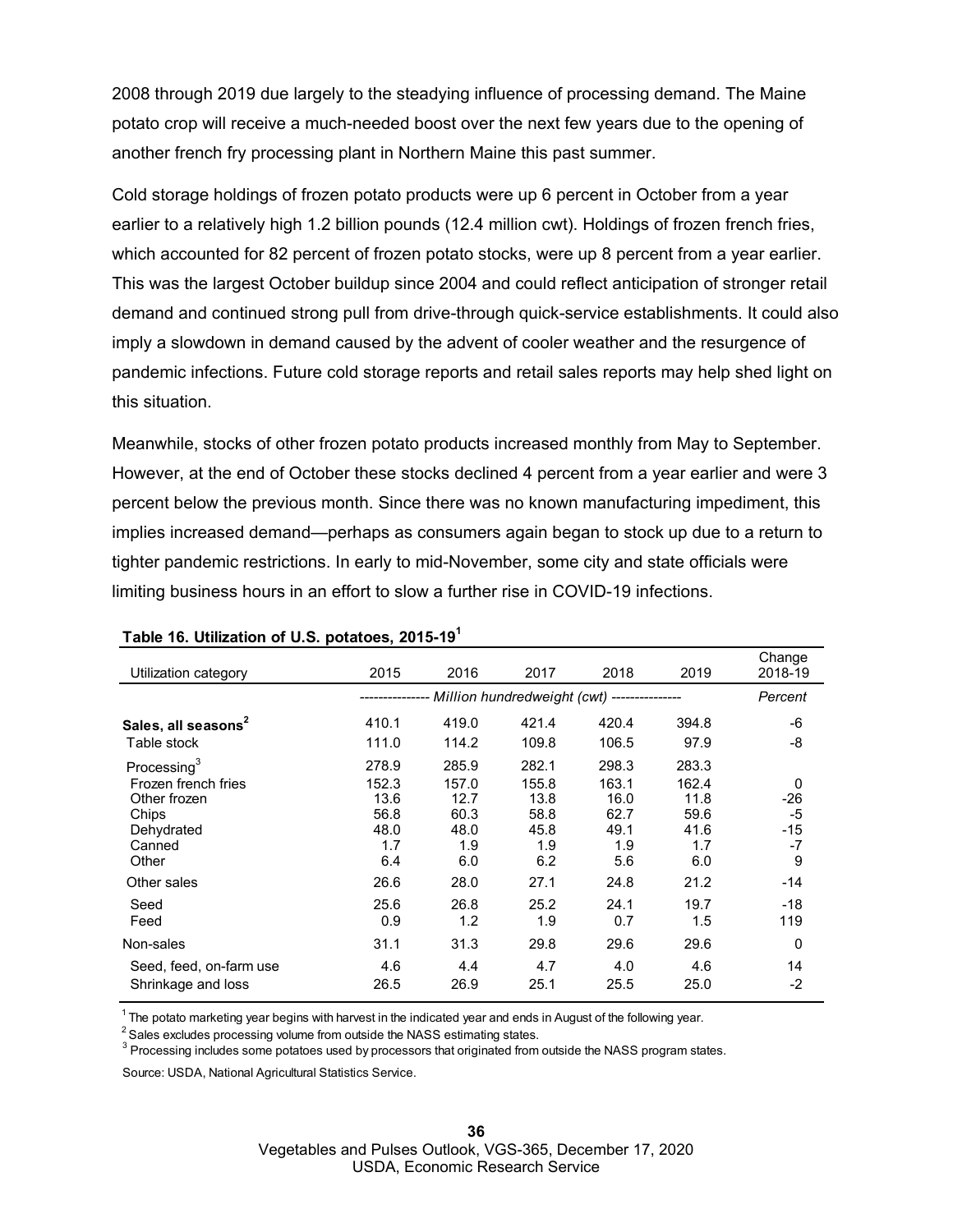## Shipping-point Price Path Uncertain

A tumultuous early spring rife with market uncertainty and angst, courtesy of the pandemic, caused the industry to plant 4 percent fewer acres in 2020—a year that normally might have seen acreage rising due to the incentive of higher prices wrought by the small 2019 crop. With reduced table stock volume from the 2019 crop (table 16) facing strong pre-pandemic demand last fall and then later pandemic-inspired hoarding by consumers this past spring, the marketyear average price for all potatoes increased 12 percent to \$9.94 per cwt. This was also 8 percent above the 2017/18 average price. Powered in part by stronger retail sales this past spring, table potato prices surged 27 percent to \$13.60 per cwt while the average price for processing uses (moderated by contract volume) was up 7 percent to \$8.46 per cwt (figure 11).





Source: USDA, Economic Research Service using data from USDA, Agricultural Marketing Service*, Fruit and Vegetable Market.* 

The 2020 potato crop is the smallest since 2010 but because of the demand-limiting effects of various pandemic reduction practices, season-average potato prices may not rise much in 2020/21 and could average lower depending on the volume sold early in the season. Typically, about half of the potato crop (all seasons) is marketed in the year it is produced (prior to January 1). This share has been slowly declining for decades due to the increased prevalence of processing. Shipping-point prices for fresh potatoes got off to a weak start during the first few months of the 2020-21 marketing year, running well below year-earlier levels. The November average f.o.b. price for fresh potatoes was more than a tenth below year-earlier levels. This pattern of price weakness may hold until some certainty is injected into the market via an event such as the widespread acceptance of an effective vaccine.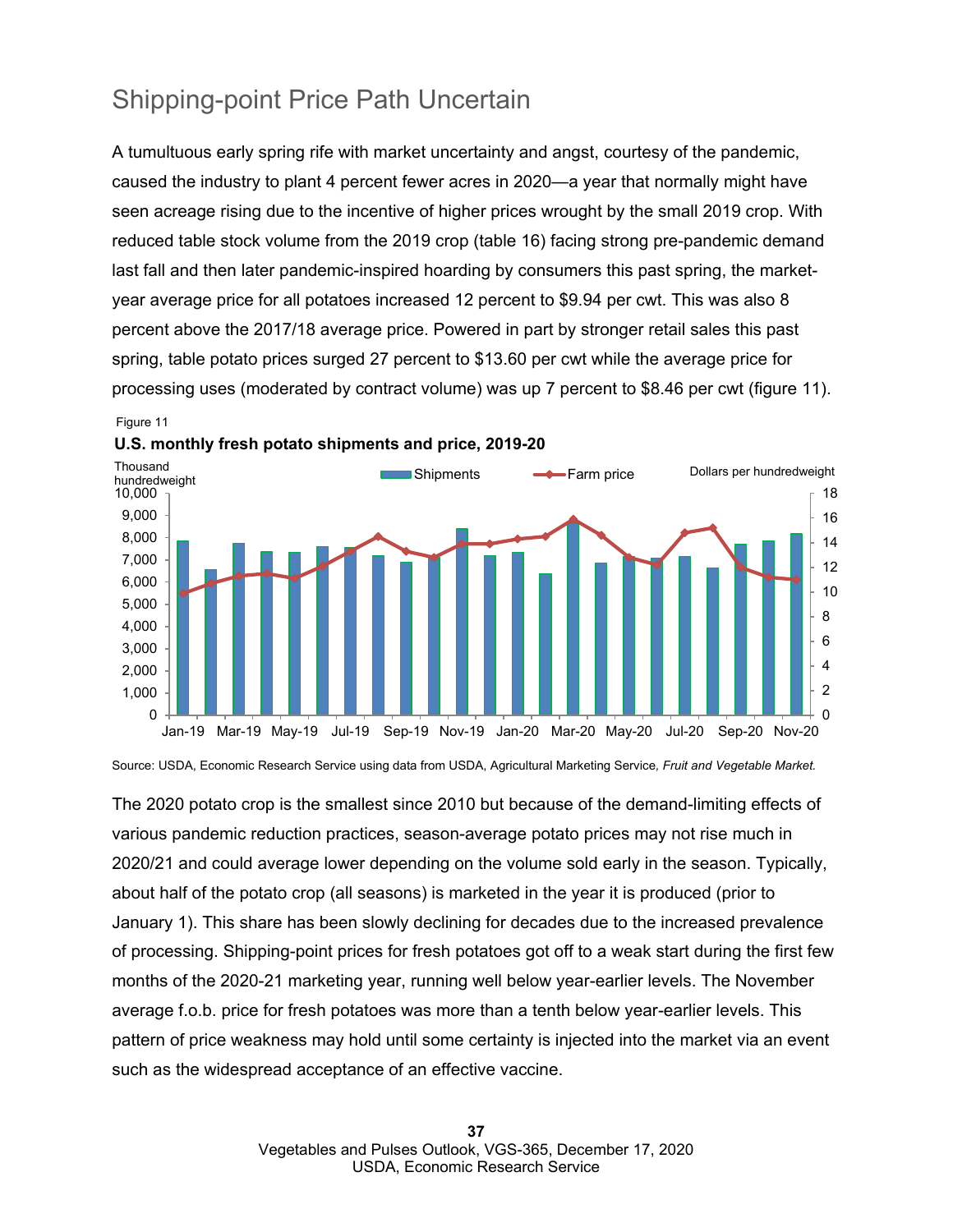## Consumer Prices Ease in Fall, Up in 2020

Reflecting reduced supplies, strong retail demand, and higher prices for the 2019 crop, the Consumer Price Index for fresh potatoes increased 6 percent from a year earlier during January-October 2020 (table 17). This would be the greatest year-over-year increase in fresh potato consumer prices since 2011 when prices surged 12 percent. Prior to the pandemic taking hold in late March and April, fresh potato prices were on track to rise about 4 percent over a year earlier due to the short 2019 crop. Prices began to rise in late March, peaked in August, and eased modestly in September as the fall crop harvest gathered steam.

|      | Table 17. Potatoes: U.S. Consumer and Producer Price Indices and advertised retail prices, 2019-20 <sup>1</sup> |                                  |
|------|-----------------------------------------------------------------------------------------------------------------|----------------------------------|
| 0010 | nnnn                                                                                                            | $4th \Omega$ Change <sup>2</sup> |

|                                         |       |       | 2019  |       | 2020  |       |       |                | 4th $Q$ Change <sup>2</sup> |         |
|-----------------------------------------|-------|-------|-------|-------|-------|-------|-------|----------------|-----------------------------|---------|
| Item                                    | 1st Q | 2ndQ  | 3rdQ  | 4th Q | 1st Q | 2nd Q |       | $3rdQ$ 4th Q f | Quarter                     | Year    |
|                                         |       |       |       |       |       |       |       |                | Percent                     |         |
| <b>Producer Price Indexes</b>           |       |       |       |       |       |       |       |                |                             |         |
| Fresh tablestock (2011=100)             | 105.4 | 113.2 | 126.9 | 127.4 | 139.8 | 122.1 | 128.1 | 109.0          | $-14.9$                     | $-14.4$ |
| Fresh, russet (1991=100)                | 172.8 | 182.0 | 219.4 | 208.7 | 229.8 | 192.1 | 221.6 | 173.0          | $-21.9$                     | $-17.1$ |
| Fresh, red (1991=100)                   | 168.2 | 171.9 | 235.0 | 286.5 | 265.8 | 261.5 | 213.9 | 200.0          | $-6.5$                      | $-30.2$ |
| Fresh, round white (1991=100)           | 195.1 | 154.4 | 121.4 | 224.3 | 229.4 | 248.6 | 161.4 | 250.0          | 54.9                        | 11.5    |
| Frozen products                         | 208.0 | 208.0 | 208.1 | 208.7 | 209.5 | 209.5 | 209.5 | 209.9          | 0.2                         | 0.6     |
| Chips (includes corn) (1985=100)        | 219.0 | 219.3 | 219.5 | 219.8 | 222.2 | 222.2 | 222.4 | 222.6          | 0.1                         | 1.3     |
| <b>Consumer Price Indexes</b>           |       |       |       |       |       |       |       |                |                             |         |
| Fresh tablestock (1982-84=100)          | 355.2 | 357.5 | 375.6 | 359.2 | 371.1 | 392.9 | 390.7 | 362.0          | $-7.3$                      | 0.8     |
|                                         |       |       |       |       |       |       |       |                |                             |         |
| Retail Prices <sup>4</sup>              |       |       |       |       |       |       |       |                |                             |         |
| Fresh potatoes, white                   | 0.75  | 0.75  | 0.79  | 0.78  | 0.79  | 0.85  | 0.84  | 0.78           | $-6.7$                      | 0.5     |
| Potato chips                            | 4.51  | 4.46  | 4.44  | 4.54  | 4.57  | 4.98  | 5.07  | 5.05           | $-0.4$                      | 11.3    |
| Retail Prices (advertised) <sup>5</sup> |       |       |       |       |       |       |       |                |                             |         |
| Fresh, russet                           | 0.529 | 0.521 | 0.523 | 0.502 | 0.494 | 0.517 | 0.516 | 0.468          | $-9.4$                      | $-6.8$  |
| Fresh, red                              | 0.633 | 0.647 | 0.712 | 0.654 | 0.705 | 0.726 | 0.662 | 0.643          | $-3.0$                      | $-1.7$  |
| Fresh, yellow                           | 0.665 | 0.674 | 0.715 | 0.640 | 0.663 | 0.744 | 0.686 | 0.656          | $-4.3$                      | 2.6     |
| Fresh, round white                      | 0.538 | 0.550 | 0.568 | 0.476 | 0.579 | 0.592 | 0.578 | 0.545          | $-5.8$                      | 14.6    |

Note: Q=calendar quarter. f=ERS forecast. 1/ Not seasonally adjusted. 2/ Change in projected fourth quarter 2020 from

the previous quarter/year. 3/ Index base year is 1982=100. 4/ As reported by BLS.

5/ Average of weekly advertised retail prices as reported by *Market News* per pound for 5-lb bags.

Source: USDA, Economic Research Service using data from U.S. Dept of Labor, Bureau of Labor Statistics (BLS) and USDA, Agricultural Marketing Service, *Market News Service.* 

Most of the price high points occurred during April through August when consumers stocked up on less-perishable staple vegetables like potatoes in grocery stores in order to increase home meal preparation. Fresh potato retail prices reached nominal dollar record highs this summer, with peak August prices averaging 85.6 cents per pound—9 percent above a year earlier. Prices then began to drop seasonally even as a slightly smaller 2020 fall crop was harvested. Advertised retail prices during the holiday-rich fall quarter (October-December) for a 5-pound bag of conventionally grown (non-organic) russet potatoes averaged \$1.16 per bag, down 2 percent from a year earlier.

With comfort and snack foods much in demand this year, retail prices for potato chips surged 9 percent above a year earlier to \$4.89 per pound during the January-October period. Chip prices

**38**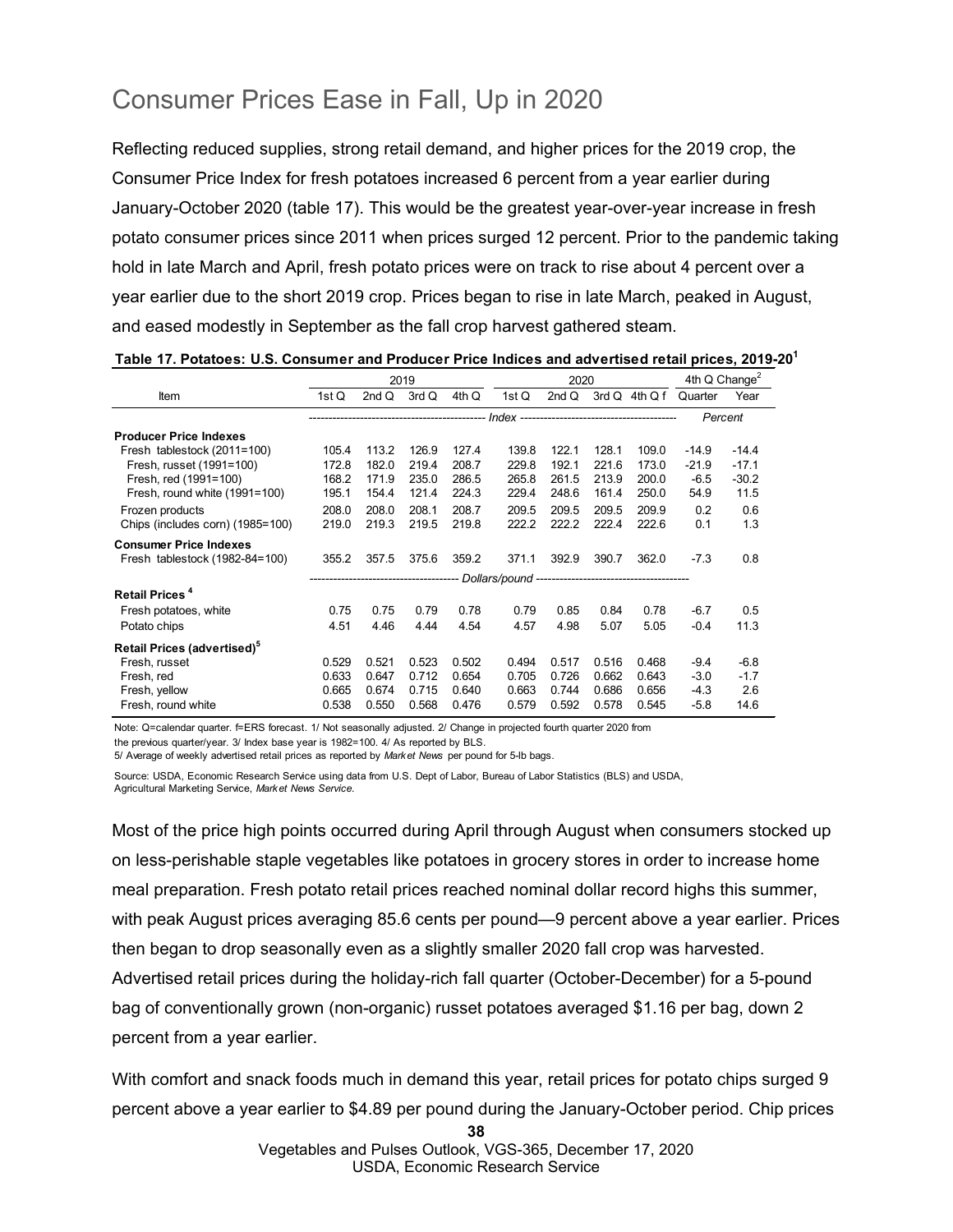had changed little over the previous 5 years with average annual price increases of less than 1 percent. The potato chip market has long been under price pressure from fabricated chips made from dehydrated potatoes and grains such as corn and wheat. Supplies of potatoes used for chipping in the 93 (the number as of 2019) U.S. chip manufacturing plants had been tight for most of the year. With chip demand remaining strong, supplies could tighten again this coming spring. With a smaller-than-expected potato crop in Michigan and a drought-reduced crop in Maine, both key suppliers of fall/winter chipping potatoes, chip manufacturers may need to look for more acreage from the Florida winter/spring crop to meet demand.

## Imports Continue to Rise

Despite the pandemic, imports of potatoes and potato products continued their upward march. During the January through October period, total potato imports were on pace for double digit gains in terms of both volume and value in 2020. Import volume was higher for each of the major import categories including fresh (up 29 percent), starch (up 23 percent), dried/dehydrated (up 15 percent), frozen (up 10 percent), chips (up 10 percent) and seed (up 7 percent). Unit values (a price proxy) were lower for most items with the exception of frozen yellow potatoes (due to the short domestic crop in 2019), granules and flour (in greater demand due to the pandemic), and frozen french fries. According to the United Nations, the United States is by far the leading importer of frozen potato products with 12 percent of the global volume over the 2014-18 period (the latest data available).

The slight gain in fry value may reflect stronger demand for retail packs for which sales have reportedly been brisk. Import volume of frozen french fries is higher, while volume of other frozen potato products (up 44 percent in 2020) have been surging since 2016. At least a portion of the gain in this category reflect higher retail demand for frozen products such as wedges, tots, rounds, and twice baked.

Notably, the source for much of these rising imports over the past 4 years is the European Union (EU), particularly Belgium and the Netherlands leading EU potato processing nations. Frozen potato import growth appears to coincide with the rapid expansion of European discount supermarket chains in the United States (figure 12). On the East coast, two of these retailers feature low-priced store-brand frozen potato products, sourced from either the EU or Canada. One such retailer, Aldi, has expanded rapidly across the United States and plans to open enough new stores by 2022 to place the retailer third in total store units behind Kroger and Albertson's. However, in terms of total sales, Aldi is currently the number 5 supermarket chain in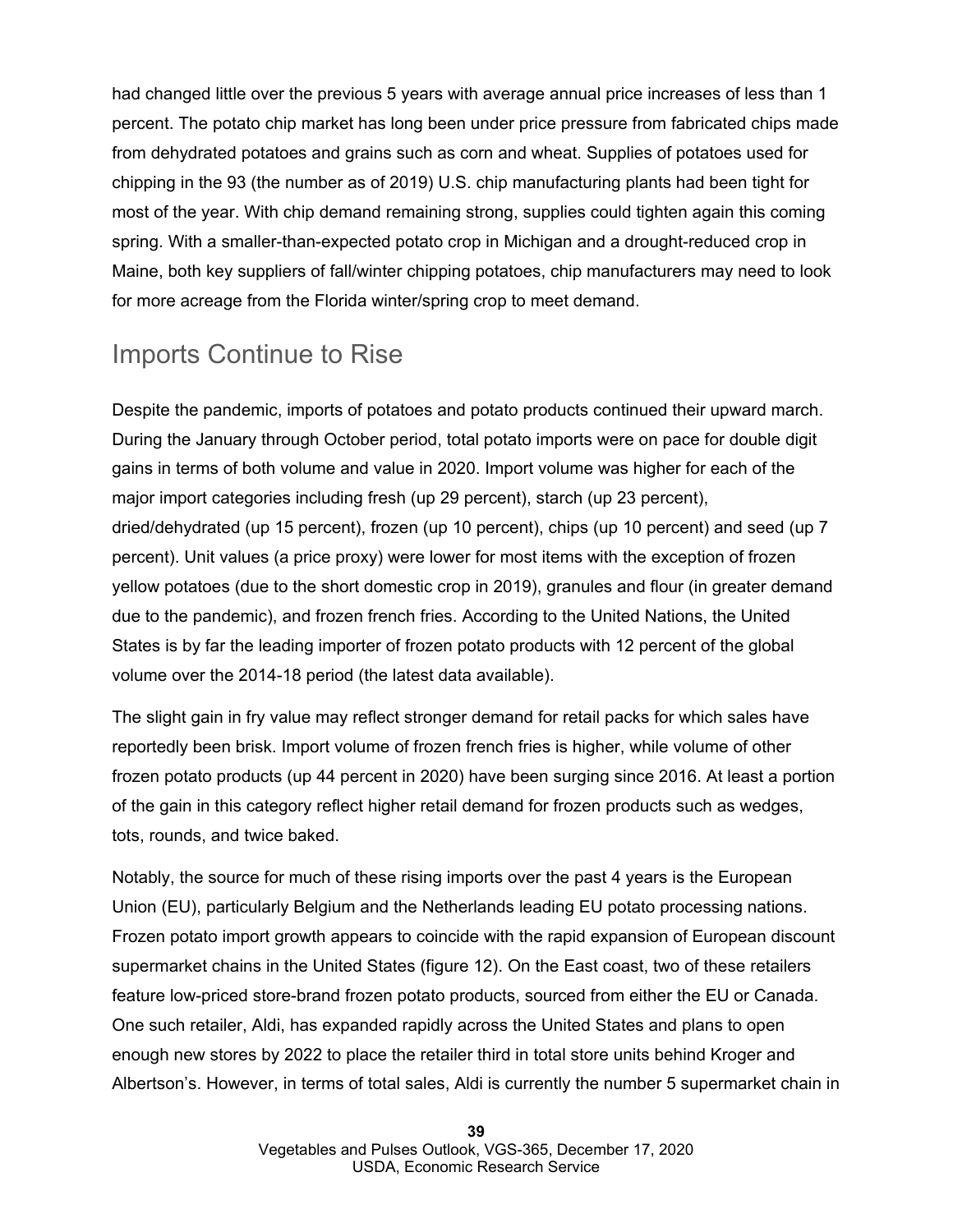the United States, with total sales about one-fourth that of industry leader Kroger.



### Pandemic Pulls Exports Down

During the January-October period, the value of U.S. potato exports declined 14 percent from a year earlier to \$1.4 billion—the lowest since 2012. The volume of frozen potato exports dropped 19 percent with most of the loss in french fries (down 20 percent), reflecting the pandemic's worldwide impact on foodservice demand. However, since bottoming out this past spring, both imports and exports of frozen fries trended higher through October.

During the first quarter (January-March), the value of all potato exports was down less than 1 percent. Pandemic impacts were concentrated in trade with those countries affected earliest, especially China, where french fry import volume from the United States was cut 41 percent.

Potato export value plummeted 27 percent during the spring quarter (April-June) as most countries went into economic and social lockdowns. With foodservice demand extremely limited, exports of frozen potato products suffered the greatest drop-off, falling 35 percent. Global industrial demand for starch and dextrin also dried up with export value down 28 percent. Fresh potato exports fell 21 percent during the spring with Canada (less need of potatoes destined to be processed into frozen fries) and Japan each reducing imports.

The value of summer quarter (July–September) U.S. potato exports began to recover (especially by September) following the easing of pandemic restrictions but were still 16 percent

**40**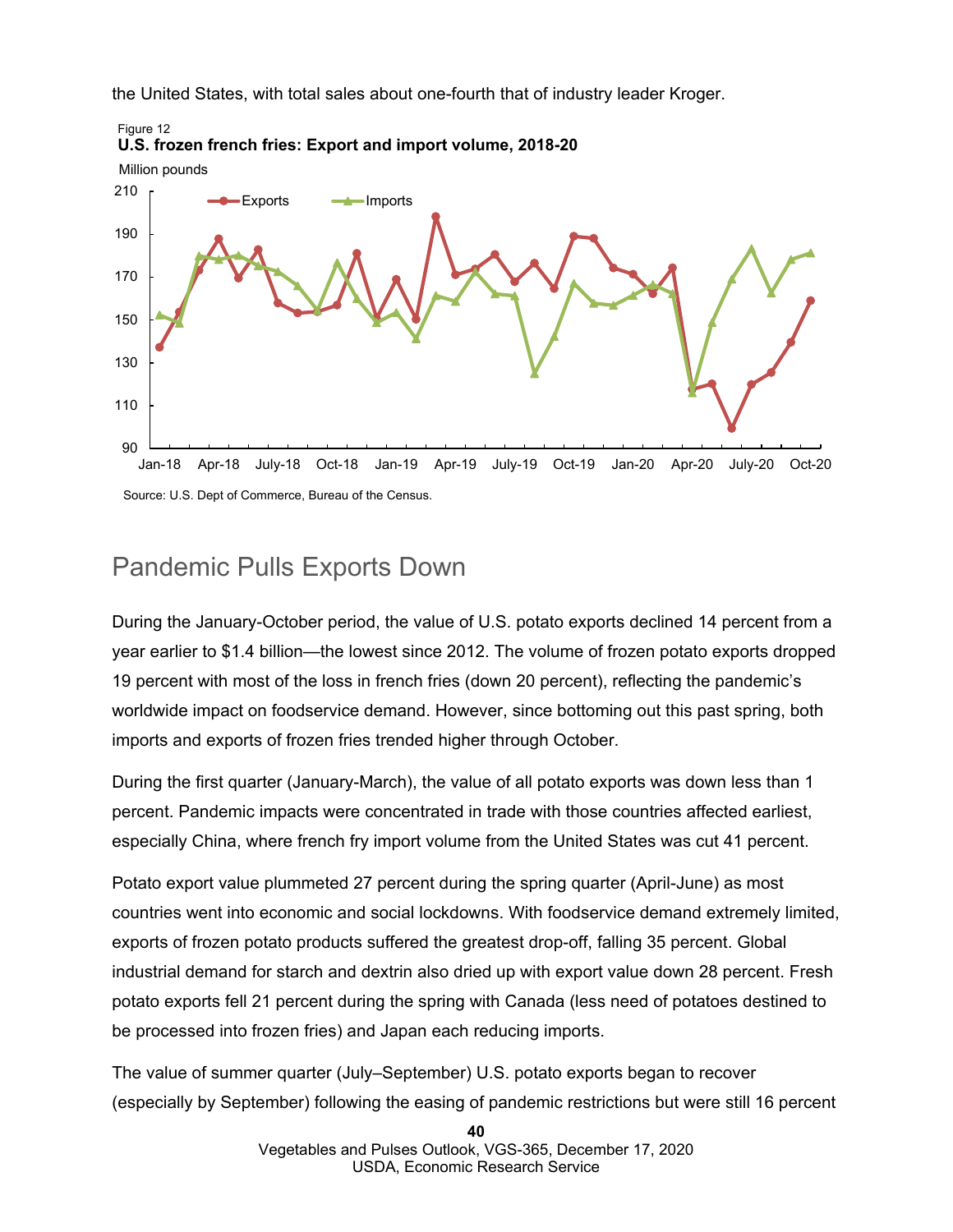below year-earlier levels. Potato chips and dry/dehydrated potato products (each up 3 percent in value) managed to register export gains this summer. While fresh exports were down just 4 percent, frozen exports were off by 25 percent from a year earlier as a weak recovery in foodservice and the restricted travel industry tamped down demand. Also, beginning to help exports was the value of the dollar, which peaked in March, fell substantially against most currencies through the summer and fall, and remains subdued heading into winter. Reasons cited for the weaker dollar since March include a lackluster economy and the rising money supply. However, of current concern is the impact of the current wave of coronavirus infections in the United States and prospects for new economic restrictions.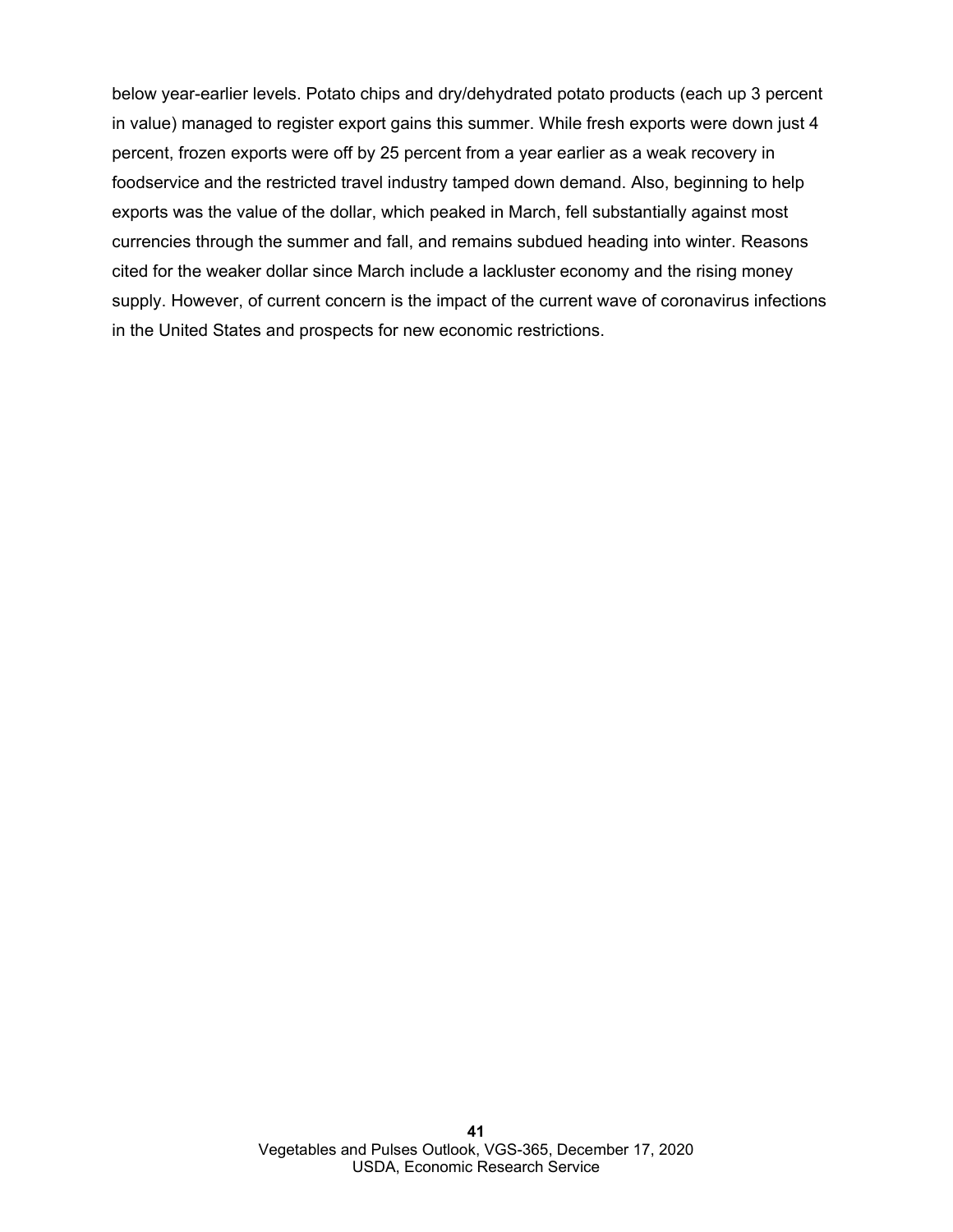## <span id="page-41-0"></span>Dry Edible Beans

## Dry Bean Production Expected to Soar Across the U.S.

The top dry bean producing U.S. States are North Dakota, Michigan, Minnesota, and Nebraska, together representing 86 percent of U.S. dry bean production in 2020. According to the USDA's *Crop Production* report, U.S. dry bean production is expected to increase by 68 percent from 2019 (table 18). North Dakota consistently produces more dry beans than any other State and NASS estimates a production increase of 89 percent from 2019. Moreover, all states that NASS reports show increased dry bean production except California in 2020.

|                        |        |        |                                                                     |        |        | Change         |
|------------------------|--------|--------|---------------------------------------------------------------------|--------|--------|----------------|
| <b>Dry Bean States</b> | 2016   | 2017   | 2018                                                                | 2019   | 2020   | 2019-20        |
|                        |        |        | Hundredweight <sup>1</sup> , thousands ---------------------------- |        |        | <b>Percent</b> |
| California             | 929    | 803    | 735                                                                 | 729    | 624    | $-14$          |
| Colorado               | 742    | 1,071  | 556                                                                 | 623    | 1,091  | 75             |
| Idaho                  | 1.130  | 1,655  | 1,103                                                               | 1,067  | 1,666  | 56             |
| Michigan               | 4,002  | 4,358  | 4,564                                                               | 3,662  | 6,040  | 65             |
| Minnesota              | 3,279  | 3,491  | 3,844                                                               | 4,101  | 5,839  | 42             |
| Nebraska               | 2,723  | 3,496  | 2,828                                                               | 1,883  | 3,487  | 85             |
| North Dakota           | 8,655  | 11.850 | 8,811                                                               | 7,691  | 14.560 | 89             |
| Washington             | 718    | 599    | 539                                                                 | 665    | 1,040  | 56             |
| Wyoming                | 733    | 918    | 481                                                                 | 390    | 637    | 63             |
| Other States $2,3$     | 345    | 1.260  | 3.518                                                               |        |        |                |
| U.S. Total             | 23,256 | 29,501 | 26,979                                                              | 20,811 | 34.984 | 68             |

### **Table 18: U.S. dry bean production by state, 2016-20**

<sup>1</sup> Hundredweight, a unit of weight equal to 100 pounds. <sup>2</sup> ERS included MT & TX in Other States from 2016-2018, NASS stopped reporting those states in 2019;<sup>3</sup> ERS adjusted Other States values in 2016 and 2019 so that US totals match the most recent values from *Crop Production Annual*.

Source: USDA, National Agricultural Statistics Service, *QuickStats* and *Crop Production Annual.*

## U.S. Dry Bean Production Expected to Increase

The top U.S. dry bean producing classes are pinto, black, navy, and kidney (dark and light red) representing 80 percent of the total U.S. dry beans produced in 2019. U.S. dry bean production was down 23 percent from 2018 with declining production in most dry bean classes except baby lima and light red kidney beans (table 19). Disregarding the other bean category, the largest production declines within the most predominant bean classes in 2019 were with navy (down 28 percent) and pinto (down 23 percent). The top 3 U.S. States (Michigan, North Dakota, and Minnesota) producing 98 percent of all U.S. navy beans all declined from 2018. Similarly, the top 2 U.S. States (North Dakota and Nebraska) producing 78 percent of all U.S. pinto beans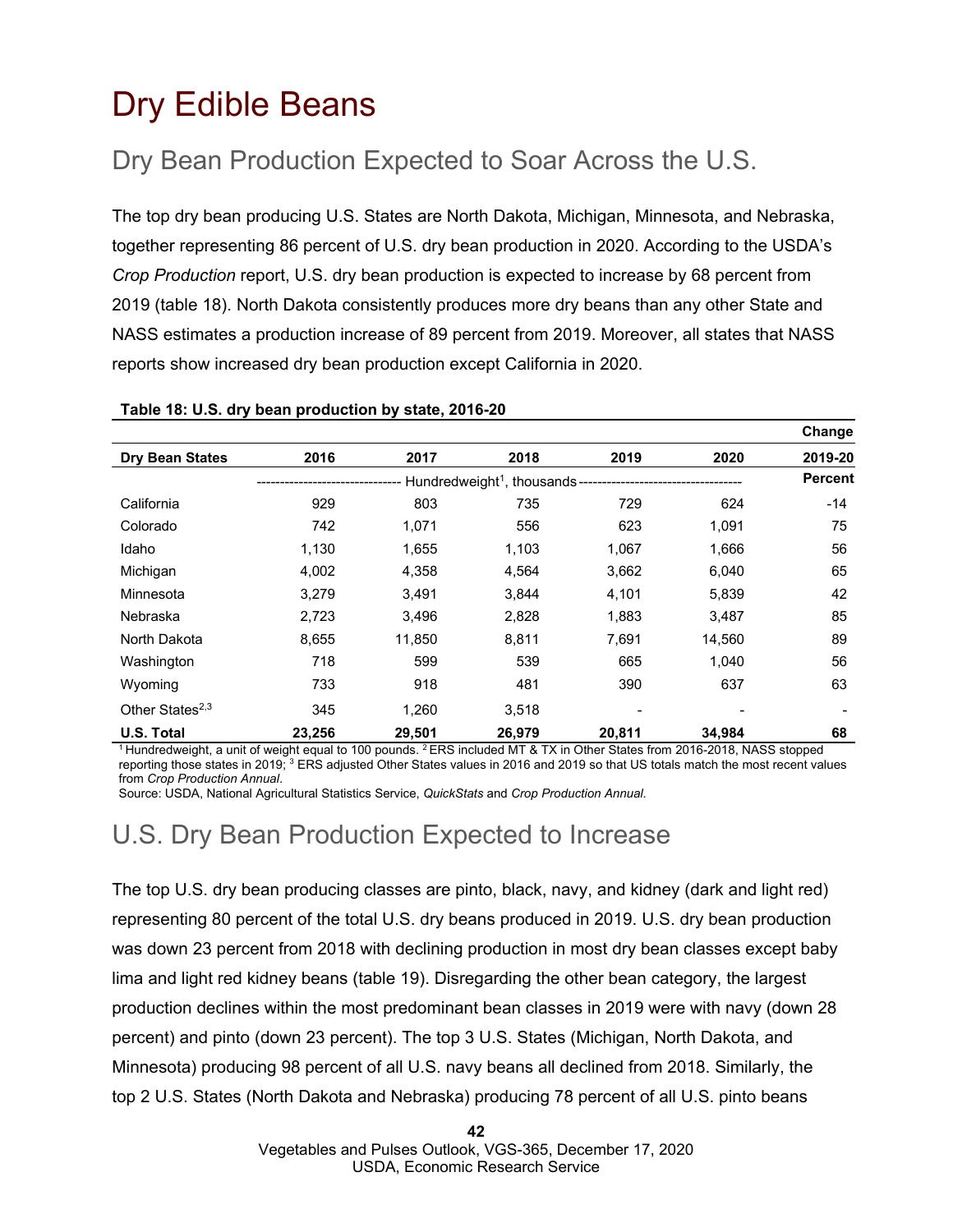declined from 2018. NASS estimated production for the 2020/21 (September – August) season to increase by 68 percent from the previous season. ERS utilized the NASS estimated 2020 total bean production to forecast the production breakdown by dry bean class (table 19).

|                         |        |        |        |                                                                                 |                   | Change  |
|-------------------------|--------|--------|--------|---------------------------------------------------------------------------------|-------------------|---------|
| Commodity               | 2016   | 2017   | 2018   | 2019                                                                            | 2020 <sup>1</sup> | 2019-20 |
|                         |        |        |        | ----------Hundredweight <sup>2</sup> , thousands------------------------------- |                   | Percent |
| <b>Dry Bean Classes</b> |        |        |        |                                                                                 |                   |         |
| <b>Black</b>            | 4,360  | 5,120  | 5,212  | 5,069                                                                           | 6,971             | 38      |
| Blackeye                | 572    | 437    | 528    | 259                                                                             | 554               | 114     |
| Cranberry               | 65     | 185    | 244    | 161                                                                             | 267               | 66      |
| Dark red kidney         | 1,126  | 1,099  | 1,625  | 1,489                                                                           | 1,907             | 28      |
| Great northern          | 845    | 1,403  | 1,188  | 1,040                                                                           | 1,643             | 58      |
| Light red kidney        | 462    | 899    | 897    | 915                                                                             | 1,227             | 34      |
| Lima baby               | 209    | 204    | 275    | 278                                                                             | 343               | 23      |
| Lima large              | 300    | 255    | 234    | 197                                                                             | 311               | 58      |
| Navy                    | 3,516  | 4,161  | 4,191  | 3,029                                                                           | 5,151             | 70      |
| <b>Pink</b>             | 307    | 332    | 398    | 291                                                                             | 462               | 59      |
| Pinto                   | 9,638  | 13,617 | 8,778  | 6,769                                                                           | 13,200            | 95      |
| Small red               | 657    | 438    | 701    | 567                                                                             | 772               | 36      |
| Small white             | 0      | 171    | 155    | 105                                                                             | 195               | 86      |
| Other                   | 1,199  | 1,180  | 2,553  | 642                                                                             | 1,980             | 208     |
| <b>Total Beans</b>      | 23,256 | 29,501 | 26,979 | 20,811                                                                          | 34,984            | 68      |

#### **Table 19: U.S. dry bean production by class, 2016-20**

 $1 f = ERS$  forecast, <sup>2</sup> Hundredweight, a unit of weight equal to 100 pounds.

Sources: USDA, Economic Research Service, 2020 Dry Bean Class Projection; USDA, National Agricultural Statistics Service, *QuickStats*, 2016-19 and 2020 total.

## Dry Bean Planted Area and Yield Up

The 2019/20 (September - August) dry bean season is complete and overall, dry bean planted acres are up 26 percent from the previous year with several months in the 2020/21 dry bean season yet to be realized. The top dry bean classes planted (pinto, black, navy, and kidney) are all up from the 2019/20 season (see figure 13). The dry bean class with the largest increase among the most predominant classes was pinto with a 42 percent change from 2019 followed by navy with a 36 percent change. Pinto planted acres represent 43 percent of total planted acres while navy represent 14 percent of total planted bean acres in 2020. U.S. dry bean yield for the 2019/20 season is down 14 percent from the 2018/19 season (see figure 14).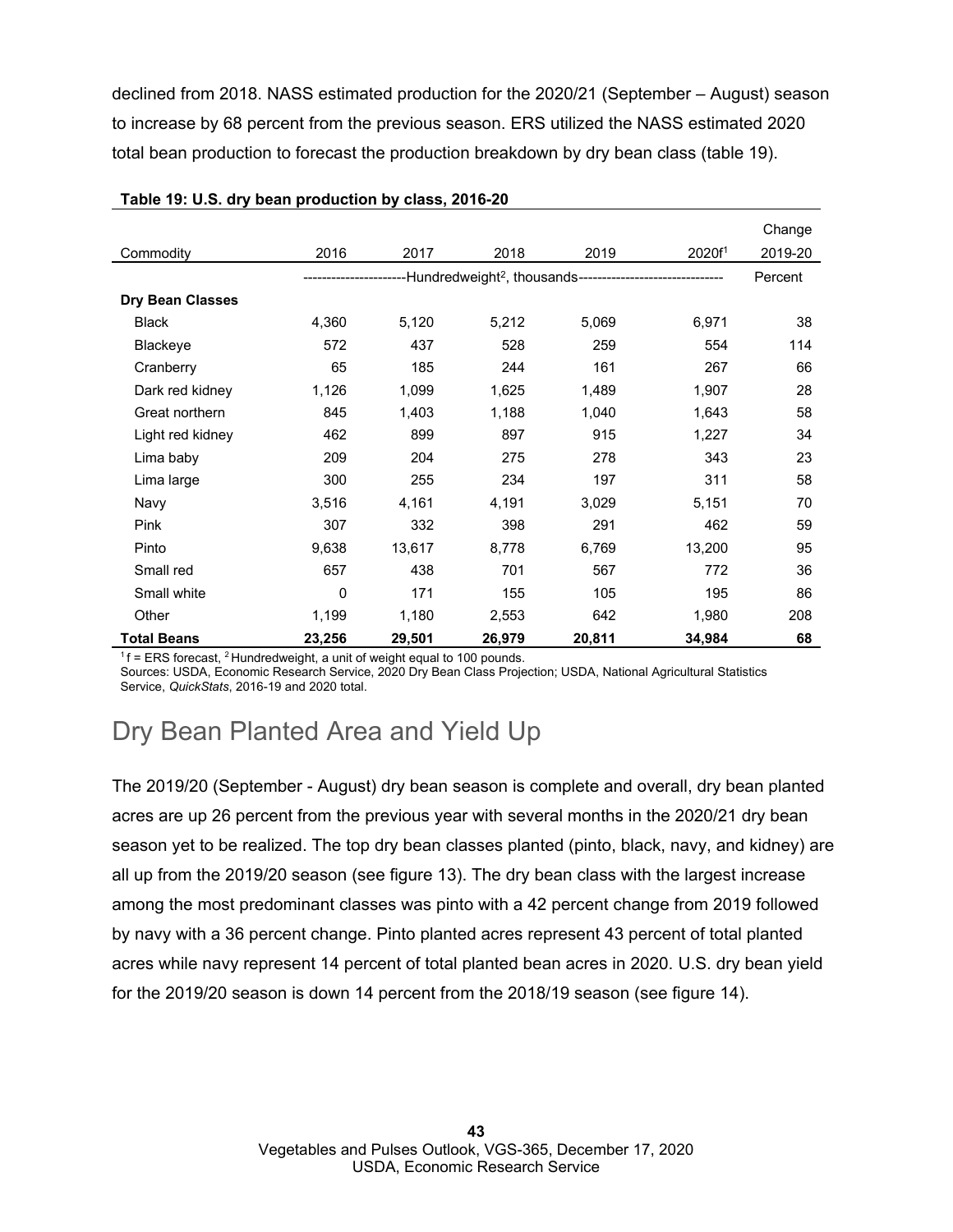

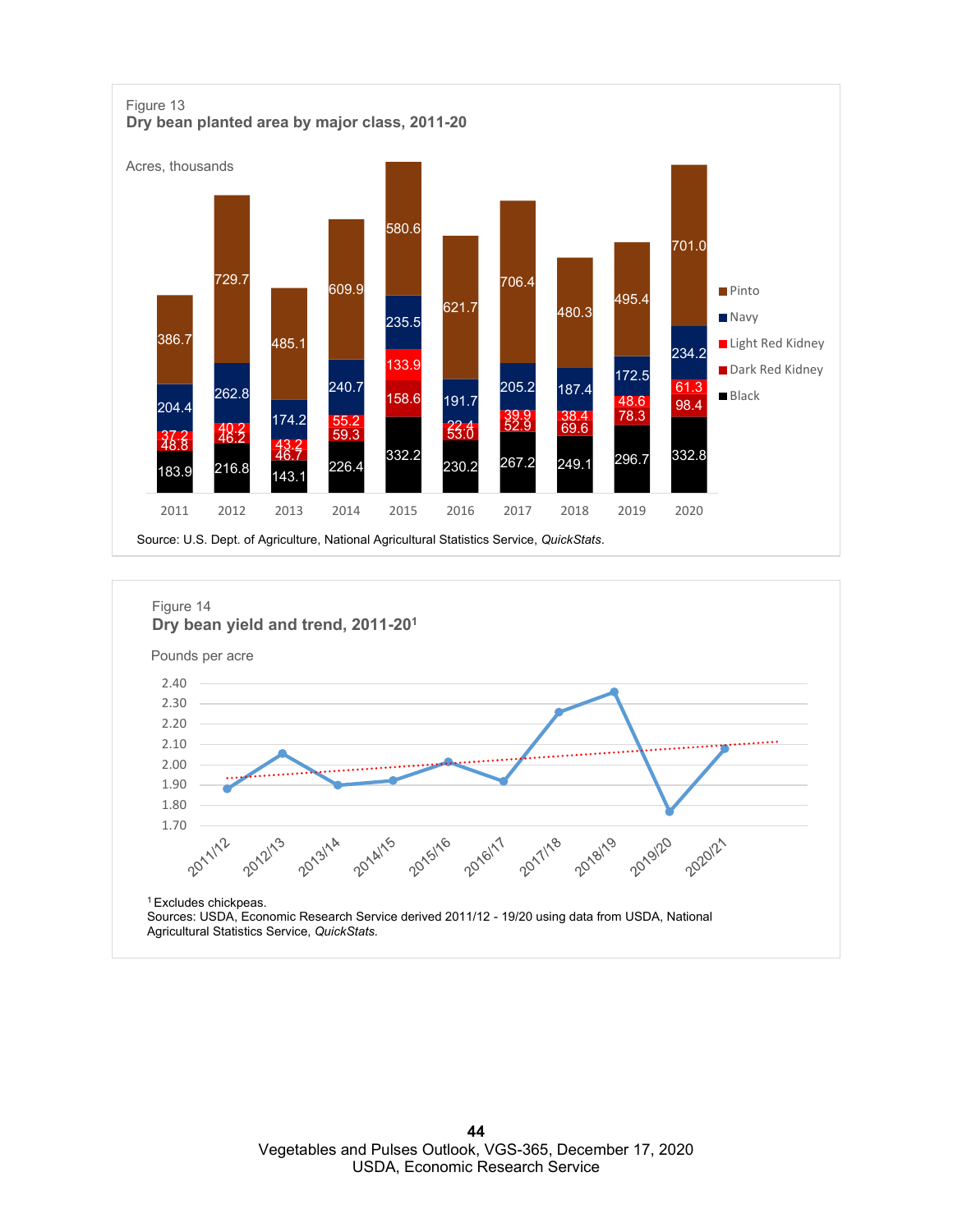## Dry Bean Exports Continue Downward Trend

The Food and Agriculture Organization of the United Nations reported the world's top 4 dry bean producing countries were India (19.6 percent), Myanmar (15 percent), Brazil (9.2 percent), and the U.S. (5.4 percent) in 2018. In 2020, the U.S. exported dry beans to 89 countries and the top 5 U.S. export destination countries reported by the Department of Commerce, U.S. Census Bureau were Mexico, Italy, Canada, Dominican Republic, and the United Kingdom which together represented 63 percent of all U.S. dry bean exports.

U.S. dry bean exports overall are down by 4 percent to 754 million pounds in 2019/20 from the previous season, (table 20) which continues a downward trend as the 2018/19 season was previously down by 8 percent to 784 million. The most predominant U.S. dry bean classes exported in the 2019/20 season are kidneys (32.5 percent), which include dark red, light red, and unspecified kidney beans; black (21.7 percent); navy (18.9 percent); and pinto (14.5 percent). Among the more predominant classes, navy bean exports had the most significant decline of approximately 9 percent to 142 million pounds with most of that decline occurring within the United Kingdom and Italy. However, black bean exports offset much of the navy bean decline with a 55 percent increase from the previous season to 163 million pounds. In the 2019/20 season, the U.S. top 4 black bean export destination countries were Mexico, Dominican Republic, Costa Rica, and Haiti, as all black bean exports to those countries increased from the previous year.

## Dry Bean Imports Up

In 2020, the U.S. imported dry beans from 69 countries and the top 5 countries reported by the Department of Commerce, U.S. Census Bureau were Canada, Mexico, Nicaragua, China (Mainland), and India, which together represented 72 percent of all U.S. dry bean imports.

U.S. dry bean imports overall are up by 34 percent from the previous season (see table 20). Disregarding the "other bean" class category, the most predominant U.S. dry bean classes imported in the 2019/20 season were mung beans (23 percent); kidney beans (19 percent), which include dark red, light red, and unspecified kidney beans; black beans (12 percent); and pinto beans (9 percent). Mung beans are less well known but in the U.S. are mostly used for bean sprouts in salads or used in soup mixes and bean flour. All the predominant bean class imports increased significantly from the previous season. Imports of mung bean were up by 52 percent to 68 million pounds, kidney bean imports were up by 40 percent to 57 million pounds,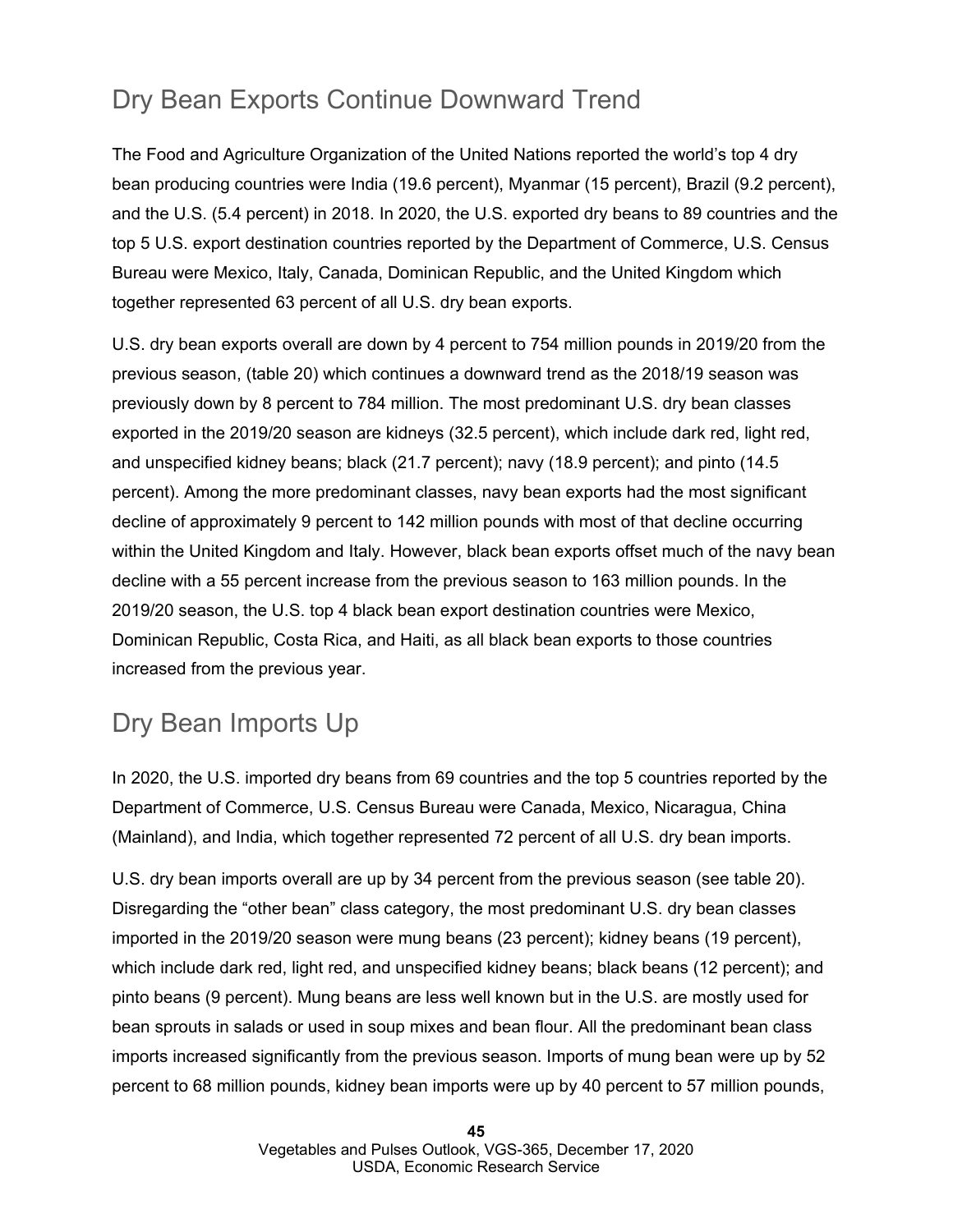black beans were up by 42 percent to 37 million pounds, and pintos were up by 78 percent to 28 million pounds.

|                                  | Sep - Aug |                                                       | Change  |                 |
|----------------------------------|-----------|-------------------------------------------------------|---------|-----------------|
| Commodity                        | 2017/18   | 2018/19                                               | 2019/20 | 2018/19-2019/20 |
|                                  |           | --- Hundredweight <sup>2</sup> , thousands ---------- |         | Percent         |
| <b>Exports by Class</b>          |           |                                                       |         |                 |
| <b>Bambara</b>                   | 0.08      | 0.10                                                  | 0.03    | -66             |
| <b>Black</b>                     | 120.09    | 105.37                                                | 163.40  | 55              |
| Blackeye                         | 4.01      | 2.13                                                  | 1.82    | $-15$           |
| Cranberry                        | 9.39      | 5.00                                                  | 9.59    | 92              |
| Great northern                   | 22.10     | 51.00                                                 | 17.28   | $-66$           |
| Kidney, dark red                 | 109.35    | 139.25                                                | 154.14  | 11              |
| Kidney, light red                | 30.87     | 30.50                                                 | 26.04   | $-15$           |
| Kidney, unspecified              | 134.77    | 79.79                                                 | 64.97   | $-19$           |
| Lima                             | 15.59     | 20.36                                                 | 17.62   | $-13$           |
| Lima, baby                       | 6.15      | 4.01                                                  | 3.11    | $-23$           |
| Mung                             | 9.37      | 4.27                                                  | 2.75    | $-36$           |
| Navy                             | 157.25    | 155.70                                                | 142.08  | $-9$            |
| Pink                             | 4.16      | 4.63                                                  | 3.60    | $-22$           |
| Pinto                            | 131.97    | 112.71                                                | 109.19  | $-3$            |
| Small red                        | 25.93     | 21.39                                                 | 21.11   | $-1$            |
| White                            | 2.81      | 4.37                                                  | 2.76    | $-37$           |
| Other beans, excluding garbanzos | 64.60     | 43.45                                                 | 14.14   | $-67$           |
| <b>Total Bean Exports</b>        | 848.50    | 784.02                                                | 753.62  | -4              |
|                                  |           |                                                       |         |                 |
| <b>Imports by Class</b>          |           |                                                       |         |                 |
| Bambara                          | 0.36      | 0.25                                                  | 0.28    | 10              |
| <b>Black</b>                     | 31.39     | 25.91                                                 | 36.82   | 42              |
| Blackeye                         | 3.35      | 15.75                                                 | 13.05   | $-17$           |
| Great northern                   | 1.63      | 1.36                                                  | 6.58    | 382             |
| Kidney, dark red                 | 6.20      | 3.60                                                  | 3.96    | 10              |
| Kidney, light red                | 15.21     | 16.26                                                 | 22.22   | 37              |
| Kidney, unspecified              | 33.37     | 20.99                                                 | 30.85   | 47              |
| Lima                             | 0.71      | 0.67                                                  | 1.09    | 63              |
| Lima, baby                       | 0.70      | 0.87                                                  | 0.61    | $-29$           |
| Mung                             | 44.81     | 44.42                                                 | 67.55   | 52              |
| Navy                             | 4.33      | 7.45                                                  | 3.17    | -58             |
| Pinto                            | 16.29     | 15.60                                                 | 27.81   | 78              |
| Small red                        | 12.52     | 13.74                                                 | 19.57   | 42              |
| White                            | 2.31      | 1.29                                                  | 2.47    | 91              |
| Other beans, excluding garbanzos | 60.37     | 53.23                                                 | 61.05   | 15              |
| <b>Total Bean Imports</b>        | 233.56    | 221.41                                                | 297.08  | 34              |

|  | Table 20: U.S. dry bean seasonal export and import volume by class, 2017-20 <sup>1</sup> |  |  |  |
|--|------------------------------------------------------------------------------------------|--|--|--|
|--|------------------------------------------------------------------------------------------|--|--|--|

Note:  $^1$  This table excludes planting seed,  $^2$  Hundredweight, a unit of weight equal to 100 pounds. Source: USDA, Economic Research Service using data from U.S. Dept. of Commerce, Bureau of the Census.

**46**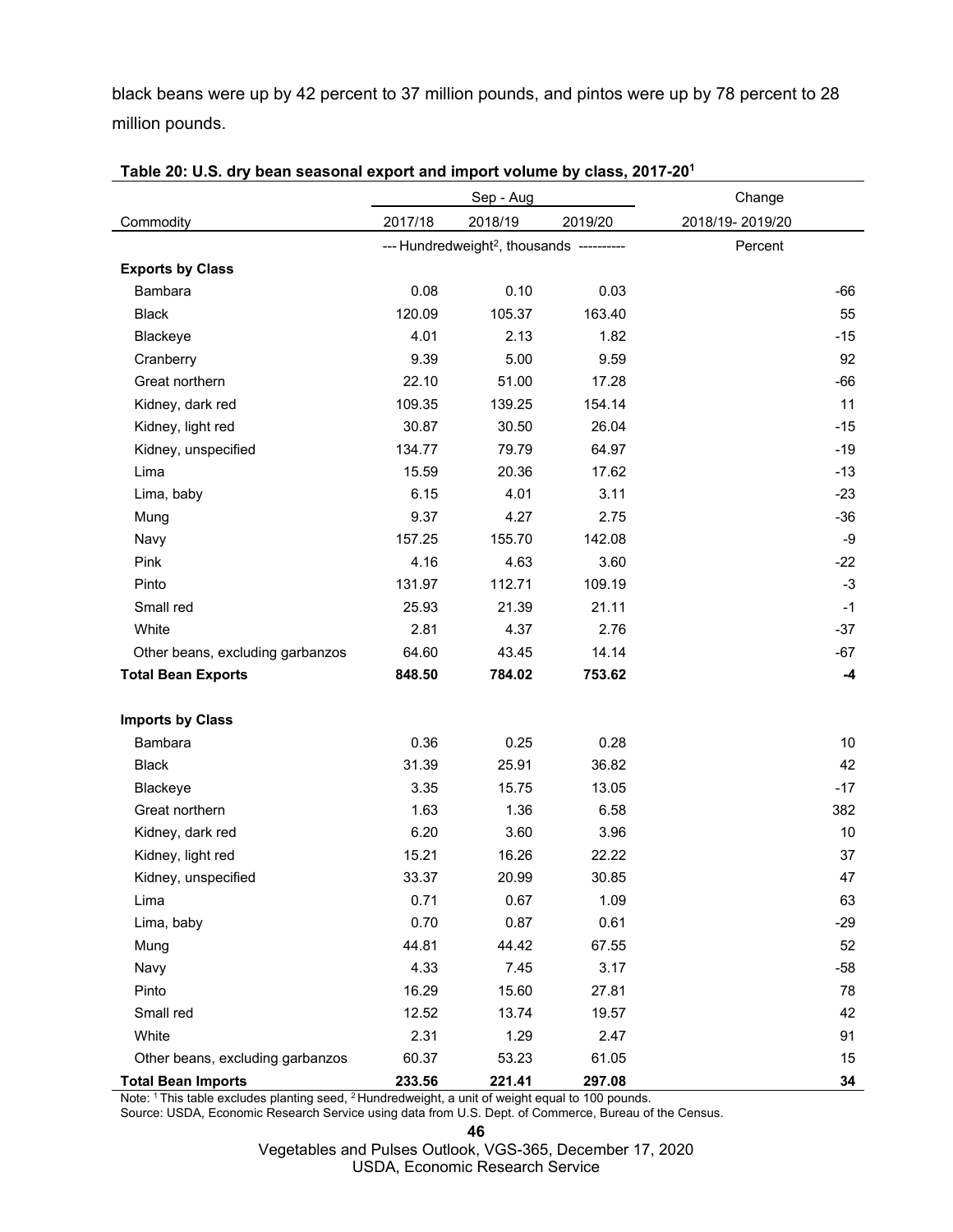In the 2019/20 season, the U.S. top 4 mung bean import origination countries were India, China (Mainland), Thailand, and Myanmar (Burma), representing 84 percent of all mung bean imports to the U.S. and all 4 countries increased mung bean imports from the previous year. In the 2019/20 season, the U.S. top 4 kidney bean import origination countries were Nicaragua, Mexico, Canada, and Argentina, representing 77 percent of all kidney bean imports to the U.S. and all 4 countries increased kidney bean imports from the previous year. In the 2019/20 season, the U.S. top 3 black bean import origination countries were Canada, Mexico, and Argentina, representing 84 percent of all black bean imports to the U.S. and all 3 countries increased black bean imports from the previous year. In the 2019/20 season, the U.S. top 2 pinto bean import origination countries were Canada and Mexico, representing 98 percent of all pinto bean imports to the U.S. and both countries increased pinto bean imports from the previous year.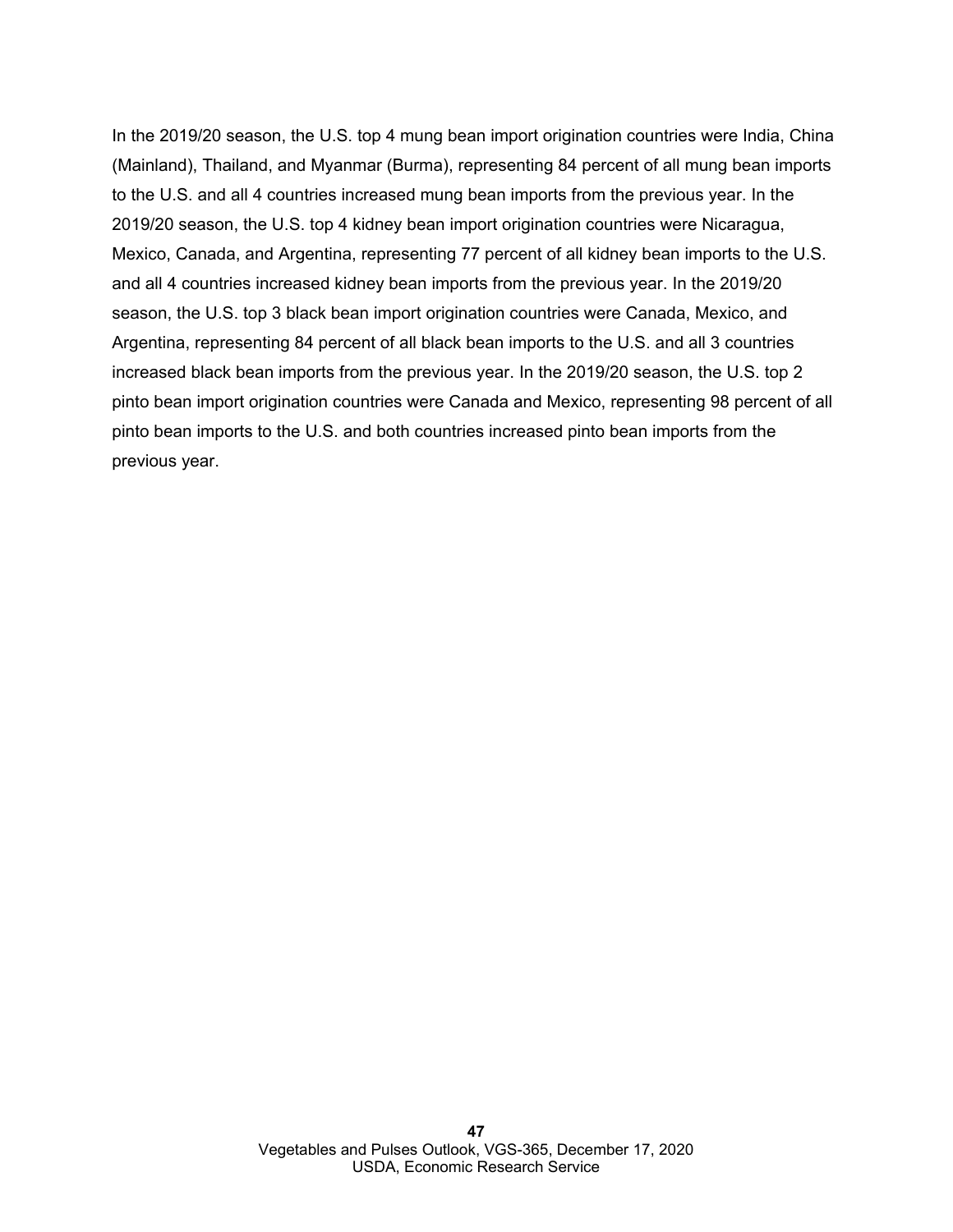## <span id="page-47-0"></span>Dry Peas and Lentils

## Dry Pea Acreage Down, Lentil Acreage Up

The 2019/20 (July-June) marketing season for chickpeas is complete. According to the USDA's *Crop Production* report, overall area planted for dry peas declined 9 percent from last year's estimate to 0.99 million acres (table 21). NASS has included Austrian winter peas and wrinkled seed peas in the dry pea estimates since 2019. Lentil planted acreage increased 7 percent from last year's estimate to 0.52 million acres. Harvested acreage, production, value, and yield for dry peas and lentil estimates followed similar declining trends for dry peas and increasing trends for lentils from last year.

|                    |         |                                                                                               |                       |                |         | Change              |  |  |  |
|--------------------|---------|-----------------------------------------------------------------------------------------------|-----------------------|----------------|---------|---------------------|--|--|--|
| Item               | 2010    | 2017                                                                                          | 2018                  | 2019           | 2020    | 2019-20             |  |  |  |
|                    |         | --------------------------------- Acres, thousands ----------------------------------         |                       |                |         |                     |  |  |  |
| <b>Planted</b>     |         |                                                                                               |                       |                |         |                     |  |  |  |
| Dry peas, all      | 756.0   | 1,128.0                                                                                       | 856.5                 | 1,103.0        | 999.0   | -9                  |  |  |  |
| Lentils            | 658.0   | 1,104.0                                                                                       | 780.0                 | 486.0          | 518.0   | $\overline{7}$      |  |  |  |
|                    |         | --------------------------------- Acres, thousands ---------------------------------          |                       |                |         |                     |  |  |  |
| <b>Harvested</b>   |         |                                                                                               |                       |                |         |                     |  |  |  |
| Dry peas, all      | 711.4   |                                                                                               | 1,051.5 807.9 1,052.0 |                | 949.0   | $-10$               |  |  |  |
| Lentils            | 634.0   | 1,022.0 718.0                                                                                 |                       | 431.0          | 486.0   | 13                  |  |  |  |
|                    |         | -------------------------- Hundredweight <sup>1</sup> , thousands---------------------------- |                       |                |         |                     |  |  |  |
| <b>Production</b>  |         |                                                                                               |                       |                |         |                     |  |  |  |
| Dry peas, all      |         |                                                                                               |                       |                |         | $-17$               |  |  |  |
| Lentils            |         | 8,657 7,482 8,408 5,388 6,504                                                                 |                       |                |         | 21                  |  |  |  |
|                    |         | ---------------------------- Dollars per hundredweight ----------------------------           |                       |                |         |                     |  |  |  |
|                    |         |                                                                                               |                       |                |         | Change              |  |  |  |
|                    |         |                                                                                               |                       |                |         | 2018/19-<br>2019/20 |  |  |  |
| Price <sup>2</sup> | 2009/10 | 2016/17                                                                                       | 2017/18               | 2018/19        | 2019/20 | <b>Percent</b>      |  |  |  |
| Dry peas, all      | 8.98    | 11.00                                                                                         | 11.80                 | 10.50          | 9.64    | -8                  |  |  |  |
| Lentils            | 26.80   | 28.50                                                                                         | 25.90                 | 17.70          | 15.70   | $-11$               |  |  |  |
|                    |         | ------------------------------ Dollars, thousands ----------------------------------          |                       |                |         |                     |  |  |  |
| Value <sup>3</sup> |         |                                                                                               |                       |                |         |                     |  |  |  |
| Dry peas, all      | 138,792 |                                                                                               |                       |                |         | $-16$               |  |  |  |
| Lentils            | 219,073 | 188,906                                                                                       |                       | 131,739 78,779 | 102.113 | 30                  |  |  |  |
|                    |         | -------------------------    Pounds per acre, thousands ------------------------              |                       |                |         |                     |  |  |  |
| Yield              |         |                                                                                               |                       |                |         |                     |  |  |  |
| Dry peas, all      | 1.999   | 1.350                                                                                         | 1.972                 | 2.124          | 1.953   | -8                  |  |  |  |
| Lentils            | 1.365   | 0.732                                                                                         | 1.171                 | 1.250          | 1.338   | $\overline{7}$      |  |  |  |

#### **Table 21: U.S. dry pea and lentil acres, production, price, value, and yield**

<sup>1</sup> Hundredweight, a unit of weight equal to 100 pounds, <sup>2</sup> NASS marketing year price averages, July-June for dry peas and lentils;  $3$ Values for 2020 are preliminary calculations derived by Economic Research Service based on recently published prices and production.

Source: USDA, National Agricultural Statistics Service, *Crop Production* and *Agricultural Prices.*

**48**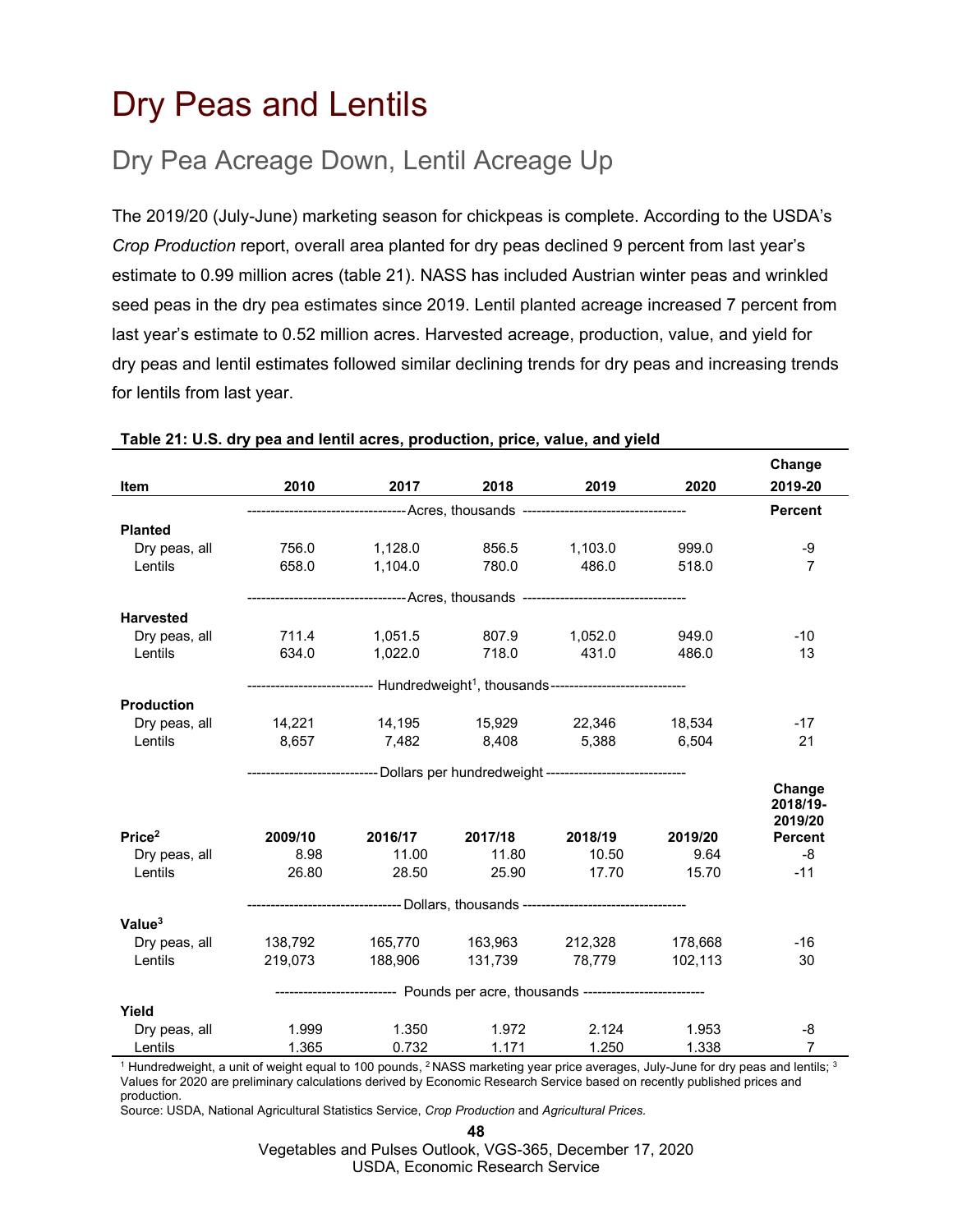## Dry Pea Exports Up

U.S. dry pea export volume has increased 36 percent from the 2018/19 season. Green and split pea classes are the most predominant classes representing 80 percent of total dry pea export volume and have increased up to 1,214.4 million pounds from the 2018/19 season (table 22). Yellow peas are the third predominant class of dry pea and have increased 283 percent from the 2018/19 season. Austrian winter peas are the smallest class of dry pea exported and have declined 44 percent from 2018/19 season.

|                                 |              | July - June                                          |         |         |                      |  |  |  |
|---------------------------------|--------------|------------------------------------------------------|---------|---------|----------------------|--|--|--|
| Commodity                       | 2016/17      | 2017/18                                              | 2018/19 | 2019/20 | 2018/19 -<br>2019/20 |  |  |  |
|                                 | ------------ | Thousand hundredweight <sup>2</sup> ---------------- |         |         |                      |  |  |  |
| <b>Exports by class</b>         |              |                                                      |         |         |                      |  |  |  |
| Austrian winter peas            | 4.8          | 10.3                                                 | 5.9     | 3.3     | -44                  |  |  |  |
| Green peas                      | 843.3        | 479.9                                                | 576.8   | 708.2   | 23                   |  |  |  |
| Split peas                      | 315.2        | 280.1                                                | 351.0   | 506.2   | 44                   |  |  |  |
| Yellow peas                     | 732.1        | 121.8                                                | 56.7    | 217.1   | 283                  |  |  |  |
| Other peas, excluding chickpeas | 350.2        | 106.1                                                | 135.3   | 92.4    | $-32$                |  |  |  |
| Total                           | 2.245.4      | 998.1                                                | 1.125.7 | 1.527.3 | 36                   |  |  |  |

### **Table 22: U.S. dry pea seasonal year export volume by class, 2017-201**

 $1$  This table excludes planting seed,  $2$  Hundredweight, a unit of weight equal to 100 pounds.

Source: USDA, Economic Research Service using data from U.S. Dept. of Commerce, Bureau of the Census.

## Lentil Exports Down and Lentil Exports to India Plummet

U.S. lentil export volume is down 52 percent from the 2018/19 season (table 23). Lentil export volume to India declined from 154.6 million pounds in 2018/19, as the second largest lentil export destination, to 16.1 million pounds, becoming the seventh largest export destination not including "other States" in 2019/20. Lentil exports to Canada have also declined 64 percent from 2018/19 but despite the decline, Canada remains the top destination of U.S. lentil exports. Although China is not a top lentil export destination, China's lentil export volume has increased 325 percent from 2018/19.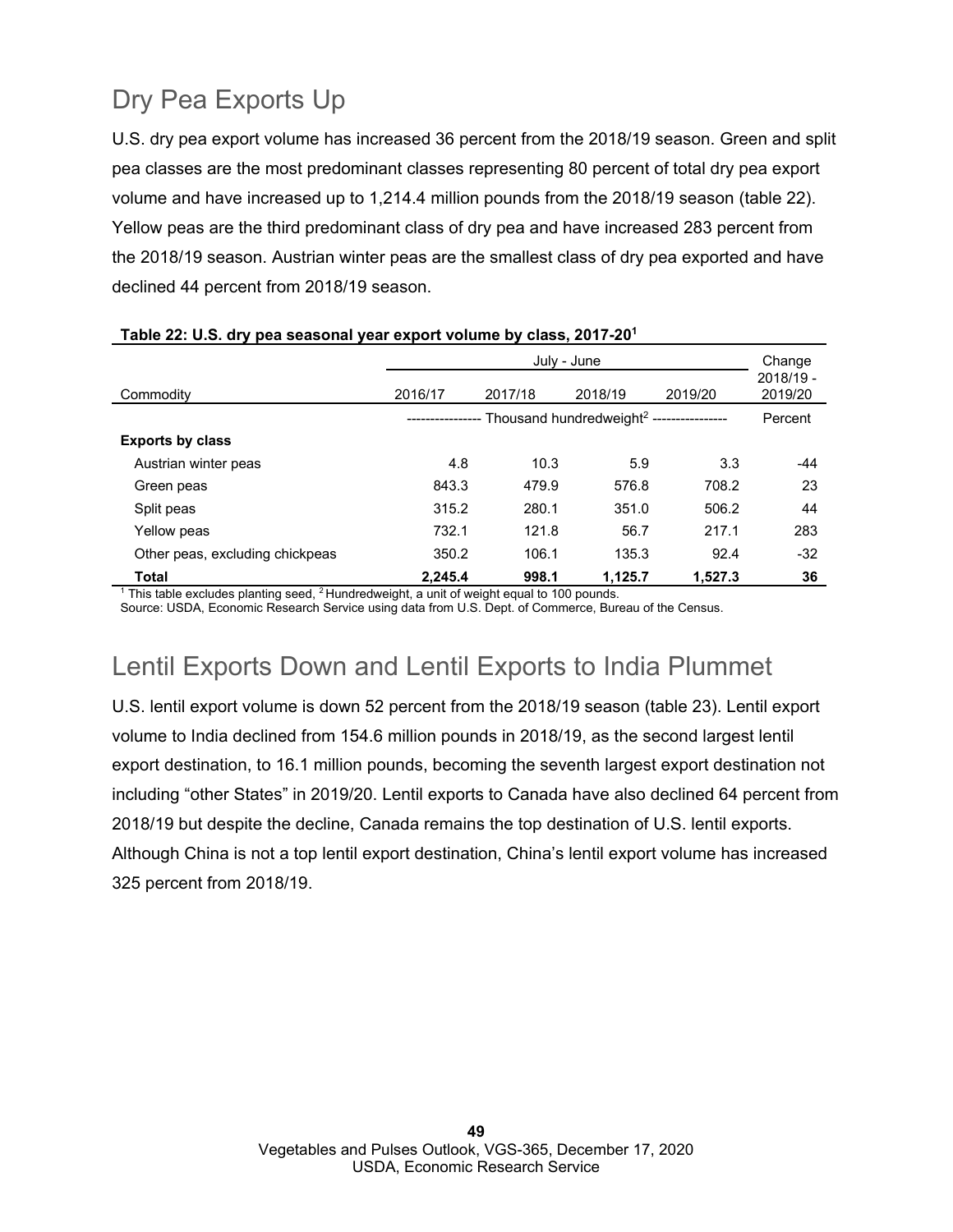|                               |               |                                                            | Change  |                      |  |  |  |
|-------------------------------|---------------|------------------------------------------------------------|---------|----------------------|--|--|--|
| Commodity                     | 2017/18       | 2018/19                                                    | 2019/20 | 2018/19 -<br>2019/20 |  |  |  |
|                               | ------------- | --Hundredweight <sup>2</sup> , thousands ----------------- |         |                      |  |  |  |
| <b>Exports by destination</b> |               |                                                            |         |                      |  |  |  |
| Canada                        | 18.2          | 195.2                                                      | 70.3    | -64                  |  |  |  |
| India                         | 161.9         | 154.6                                                      | 16.1    | -90                  |  |  |  |
| Spain                         | 64.4          | 83.3                                                       | 58.9    | $-29$                |  |  |  |
| Mexico                        | 25.4          | 56.4                                                       | 30.6    | $-46$                |  |  |  |
| Colombia                      | 15.5          | 50.4                                                       | 45.1    | $-11$                |  |  |  |
| Peru                          | 25.3          | 41.3                                                       | 26.0    | $-37$                |  |  |  |
| Sudan                         | 24.2          | 22.7                                                       | 29.5    | 30                   |  |  |  |
| Italy                         | 20.0          | 18.2                                                       | 9.9     | $-46$                |  |  |  |
| China (Mainland)              | 2.0           | 2.1                                                        | 9.1     | 325                  |  |  |  |
| <b>United Arab Emirates</b>   | 13.3          | 14.0                                                       | 4.3     | $-69$                |  |  |  |
| Other countries               | 78.1          | 111.3                                                      | 57.0    | $-49$                |  |  |  |
| <b>Total</b>                  | 448.4         | 749.5                                                      | 356.8   | -52                  |  |  |  |

### **Table 23: U.S. dry lentil exports by destination, 2017-201**

 $1$  This table excludes planting seed,  $2$  Hundredweight, a unit of weight equal to 100 pounds. Source: USDA, Economic Research Service using data from U.S. Dept. of Commerce, Bureau of the Census.

## Dry Pea and Lentil Prices Decline

According to the USDA's *Agricultural Prices* report, average prices for the 2019/20 marketing season declined 8 percent for dry peas to \$15.70 per hundredweight and 11 percent for lentils to \$9.60 per hundredweight from last season (table 21 and figure 15). Dry pea and lentil producers are eligible for loan deficiency payments (LDPs) from local FSA county offices if posted weekly regional prices are lower than published loan rates. LDPs are potentially available from the beginning of harvest through the end of May. During the 2019 crop season, lentil prices fell below posted regional rates in both the eastern and western regions August 16, 2019 – May 29, 2020, ranging from \$0.20 - \$2.20 per hundredweight below the posted regional rates with the highest shortfall in mid-November of 2019. The repayment rate for lentils fell below the loan rate in early June 2020 but since most harvesting begins in late July, no lentil LDPs were processed for the 2020 season. No dry pea LDPs have been triggered in the 2019 or 2020 seasons thus far.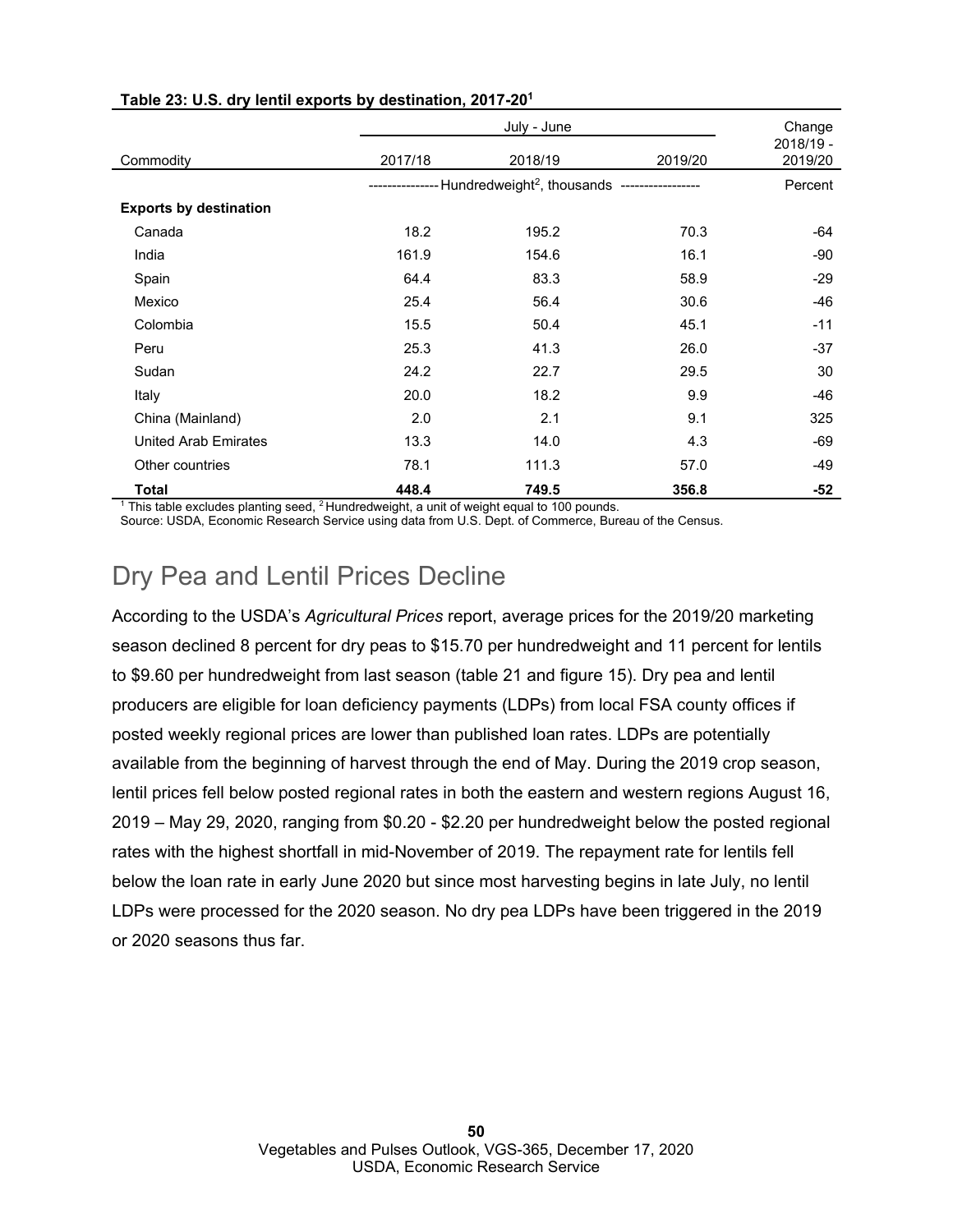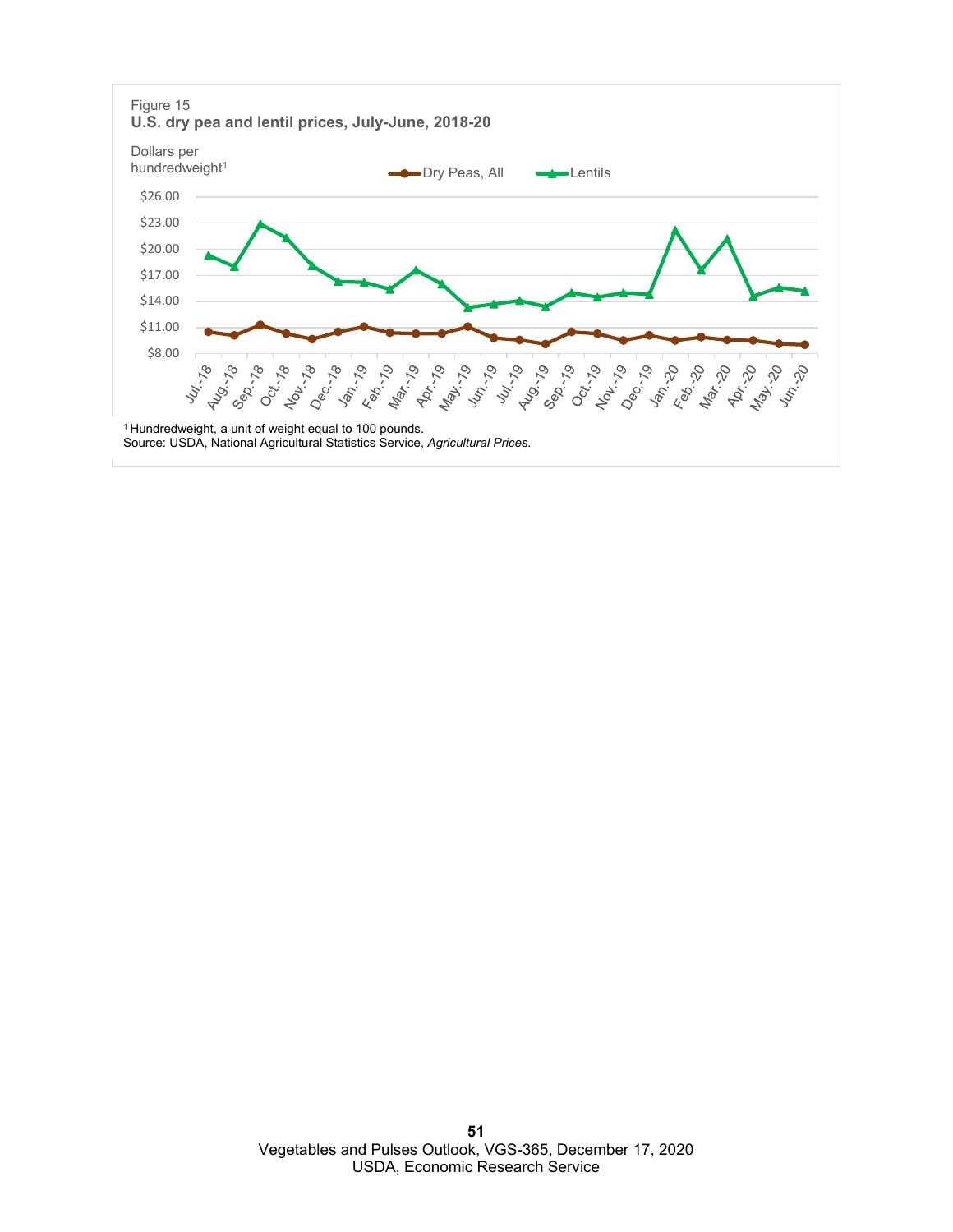## <span id="page-51-0"></span>**Chickpeas**

## Chickpea Area, Price, and Value Continue to Decline

The 2019/20 (September - August) season for chickpeas is complete. According to the USDA's *Crop Production* report, overall area planted for large and small chickpeas declined 38 and 62 percent respectively from last year's estimates to 254 thousand acres (table 24). Chickpea estimates for harvested acreage, production, and value followed similar downward trends from the previous year. The decrease in chickpea planted, harvested, and production is a result of grower reactions to low prices. However, chickpea yield overall is mostly unchanged with an increase of 1 percent for large chickpeas and virtually no change for small chickpea yield from the previous year.

|                    |                                                |                                                                                       |                     |                                                                                               |                    | Change          |  |  |
|--------------------|------------------------------------------------|---------------------------------------------------------------------------------------|---------------------|-----------------------------------------------------------------------------------------------|--------------------|-----------------|--|--|
| <b>Item</b>        | 2010                                           | 2017                                                                                  | 2018                | 2019                                                                                          | 2020f <sup>1</sup> | 2019-20         |  |  |
|                    |                                                | -------------------------------- Acres, thousands ----------------------------------- |                     |                                                                                               |                    |                 |  |  |
| <b>Planted</b>     |                                                |                                                                                       |                     |                                                                                               |                    |                 |  |  |
| Large chickpeas    | 120.9                                          | 446.0                                                                                 | 637.5               | 346.4                                                                                         | 214.0              | $-38$           |  |  |
| Small chickpeas    | 25.1                                           | 179.5                                                                                 | 225.7               | 105.0                                                                                         | 40.0               | $-62$           |  |  |
|                    |                                                |                                                                                       |                     | ----------------------------------Acres, thousands -----------------------------------        |                    |                 |  |  |
| <b>Harvested</b>   |                                                |                                                                                       |                     |                                                                                               |                    |                 |  |  |
| Large chickpeas    | 119.6                                          | 435.2                                                                                 | 623.9               | 310.7                                                                                         | 210.4              | $-32$           |  |  |
| Small chickpeas    | 24.5                                           | 175.8                                                                                 | 222.6               | 93.3                                                                                          | 38.8               | $-58$           |  |  |
|                    |                                                |                                                                                       |                     | ------------------------- Hundredweight <sup>2</sup> , thousands ---------------------------- |                    |                 |  |  |
| <b>Production</b>  |                                                |                                                                                       |                     |                                                                                               |                    |                 |  |  |
| Large chickpeas    | 1,594 5,088 9,441 4,814 3,295                  |                                                                                       |                     |                                                                                               |                    | $-32$           |  |  |
| Small chickpeas    | 345                                            |                                                                                       |                     | 1,969 3,346 1,423                                                                             | 594                | $-58$           |  |  |
|                    |                                                |                                                                                       |                     | ---------------------------Dollars per hundredweight -----------------------------            |                    |                 |  |  |
|                    |                                                |                                                                                       |                     |                                                                                               |                    | Change 2018/19- |  |  |
| Price <sup>3</sup> | 2009/10                                        | 2016/17                                                                               | 2017/18             | 2018/19                                                                                       | 2019/20            | 2019/20 Percent |  |  |
| Large chickpeas    | 29.1                                           | 32.1                                                                                  | 34.6                | 20.9                                                                                          | 17.8               | $-15$           |  |  |
| Small chickpeas    | 20.3                                           | 24.9                                                                                  | 25.4                | 21.5                                                                                          | 15.0               | $-30$           |  |  |
|                    |                                                |                                                                                       |                     | ---------------------------------Dollars, thousands -----------------------------------       |                    |                 |  |  |
| Value <sup>4</sup> |                                                |                                                                                       |                     |                                                                                               |                    |                 |  |  |
| Large chickpeas    | 48,019   170,960   209,774    93,037    58,651 |                                                                                       |                     |                                                                                               |                    | $-37$           |  |  |
| Small chickpeas    |                                                |                                                                                       | 7,823 52,170 71,677 |                                                                                               | 24,019 8,910       | $-63$           |  |  |
|                    |                                                |                                                                                       |                     | -------------------------- Pounds per acre, thousands -----------------------------           |                    |                 |  |  |
| Yield              |                                                |                                                                                       |                     |                                                                                               |                    |                 |  |  |
| Large chickpeas    | 1.33                                           | 1.17                                                                                  | 1.51                | 1.55                                                                                          | 1.57               | 1               |  |  |
| Small chickpeas    | 1.41                                           | 1.12                                                                                  | 1.50                | 1.53                                                                                          | 1.53               | 0               |  |  |

#### **Table 24: U.S. chickpea acres, production, price, value, and yield**

 $1$ f = forecast; <sup>2</sup> Hundredweight, a unit of weight equal to 100 pounds;  $3$  NASS marketing year price averages, September-August for chickpeas; 4 Values for 2020 are preliminary and ERS derived based on recently published NASS prices and production. Source: USDA, National Agricultural Statistics Service, *Crop Production* and *Agricultural Prices.*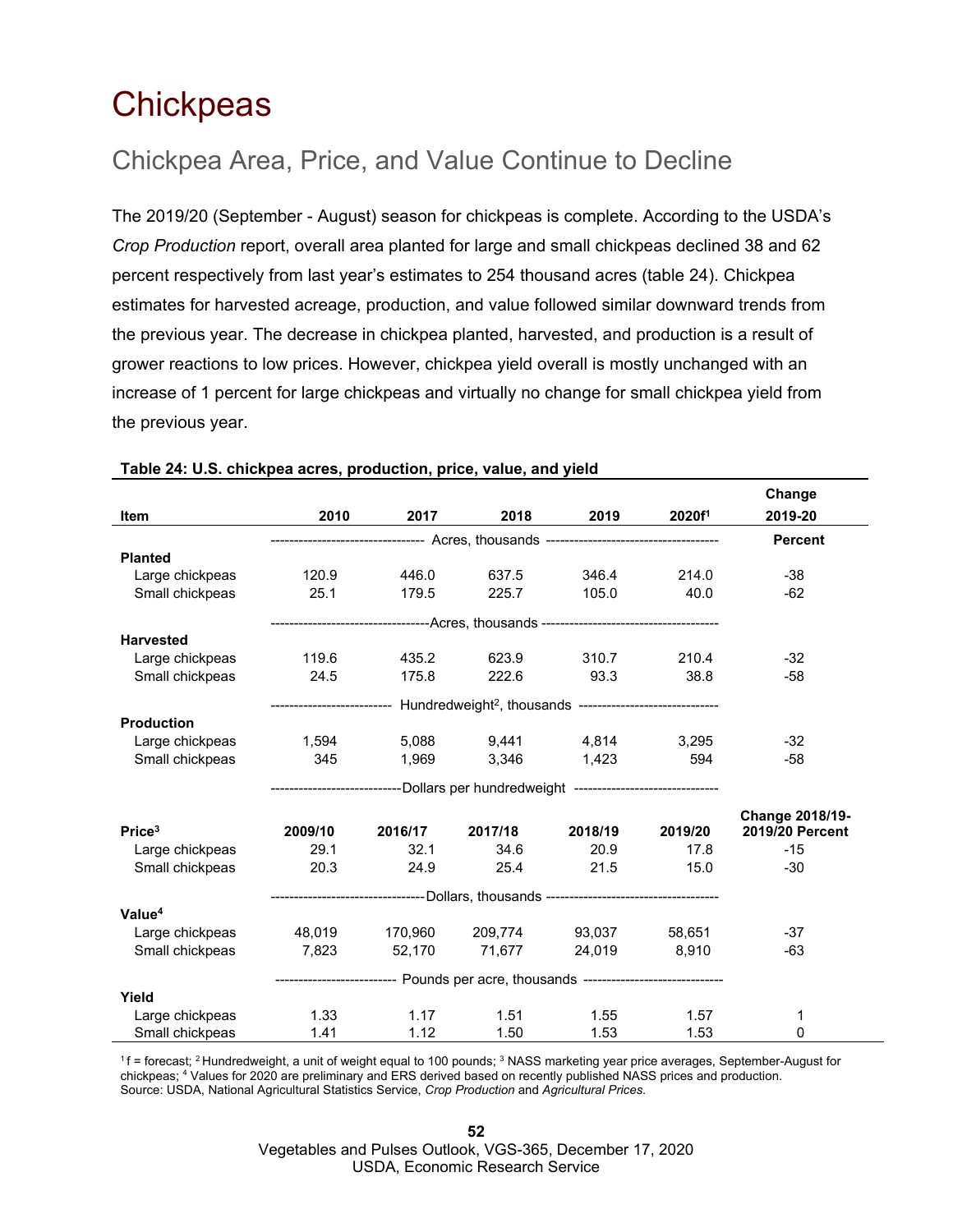According to the USDA's *Agricultural Prices* report, large and small chickpea average prices for the 2019/2020 marketing season declined 15 and 30 percent respectively from the previous season (table 24 and figure 16). Chickpea acres and prices have been trending down for the past 2 years following a large supply and soaring prices in 2017 and 2018 in addition to ongoing trade duties from India.



## Chickpea Prices Triggered LDPs in 2019, No LDPs in 2020

Chickpea producers are eligible for loan deficiency payments (LDPs) from local FSA county offices if posted weekly regional prices are lower than the published loan rate. LDPs are potentially available from the beginning of harvest through the end of May. During the 2019 marketing year, large and small chickpea prices fell below the posted national rate September 20, 2019 – April 10, 2020 (with the exception of the week of September 27, 2019) triggering LDPs ranging from \$0.04 - \$0.50 per hundredweight with the highest rates triggered in early to mid-November of 2019. No LDPs have been triggered for the 2020 season thus far.

## U.S. Exports Up For 2019/20 Despite Pandemic and Tariffs

The Food and Agriculture Organization of the United Nations reported the world's top 5 chickpea producing countries were India (66.1 percent), Australia (5.8 percent), Turkey (3.7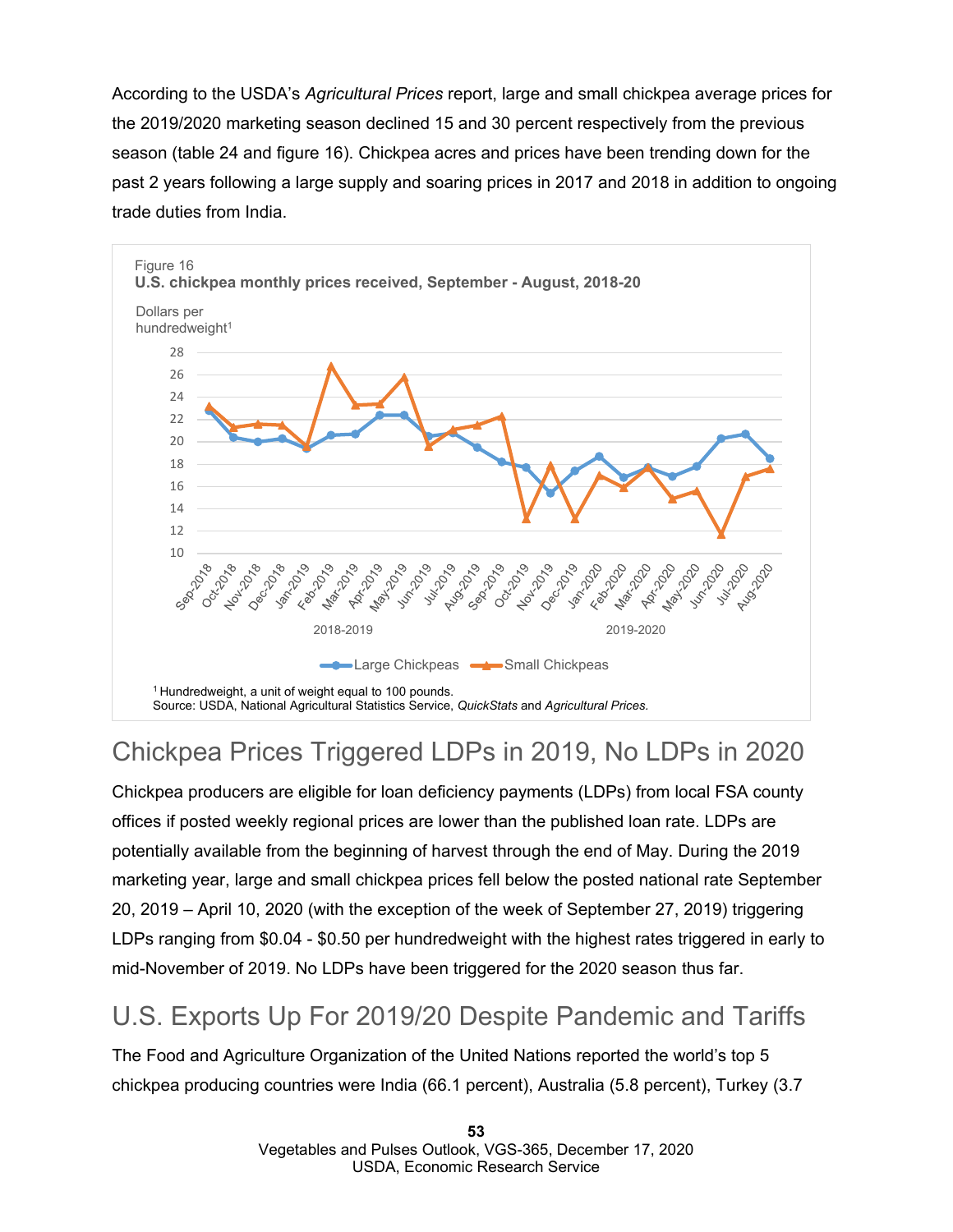percent), the Russian Federation (3.6 percent), and the U.S. (3.4 percent) in 2018. In 2020, the U.S. exported chickpeas to 45 countries and the top 3 countries reported by the Department of Commerce, U.S. Census Bureau were Pakistan, Spain, and Canada, which together represented 72 percent of all U.S. chickpea exports.

U.S. export volume during the 2019-20 season averaged 28.6 million pounds, peaking in March 2020, at 43.4 million pounds (figure 17) when many regions began shutting down business and schools to slow the spread of COVID-19. This spurred increased demand as consumers prepared to cook at home. In comparison to the 2018-19 season, export volume is up 8 percent mostly attributed to increased chickpea exports to Pakistan, which increased 71 percent to 126 million pounds from the previous season alone. This offset declines in other key markets in India (down 67 percent), Portugal (down 49 percent), and Canada (down 23 percent).

India, the world's largest producer of chickpeas, lowered the import duty of chickpeas from 50 percent to 30 percent for the U.S., while reducing duties for all other countries from 30 percent to 10 percent. India reduced its import duties to curb the supply shortages brought on by India's cargo transportation restrictions to slow the spread of COVID-19. Despite the duty reduction for the U.S., chickpea trade with India has continued to decline. India's retaliatory tariffs were initially established in early 2018 in response to Trump Administration efforts to protect U.S. steel and aluminum producers and were continued in June of 2019 after a Presidential Proclamation removed India from the U.S. Generalized System of Preferences program in May 2019 (Congressional Research Report #R45903).



**54** Vegetables and Pulses Outlook, VGS-365, December 17, 2020 USDA, Economic Research Service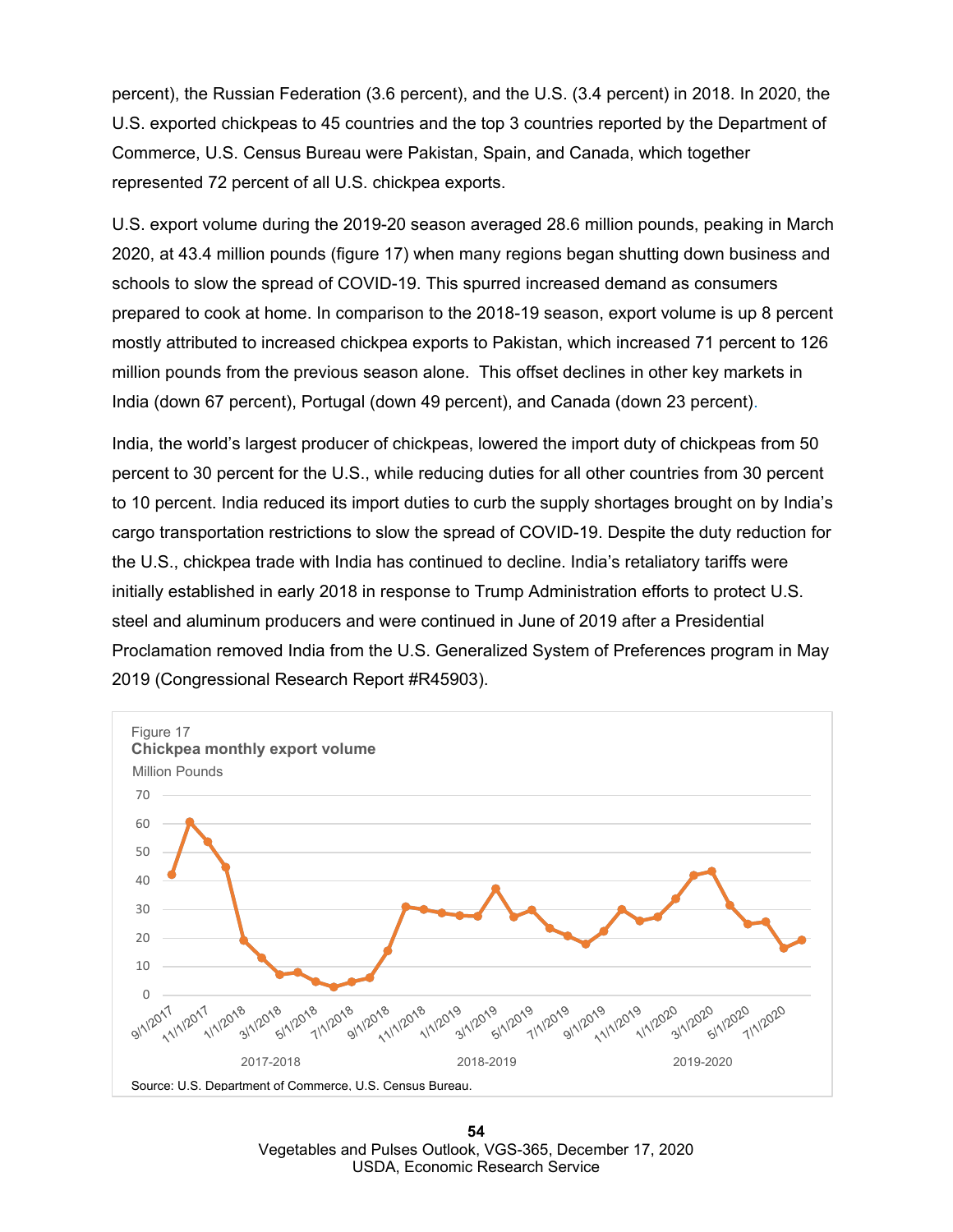## <span id="page-54-0"></span>Organic Vegetables

## Organic Area Continues to Trend Higher

The National Agricultural Statistics Service (NASS) of USDA released its latest survey of national organic food production in October. The first organic survey was initiated in 2008 and was conducted as part of the Census of Agriculture as a special study. The 2008 and 2014 surveys collected data from certified and exempt organic operations, while all other surveys (including the 2011 and 2019 surveys) collected data only from certified organic operations.

|                          |               | 2011              |           |               | 2019              |           |           | Change    |           |
|--------------------------|---------------|-------------------|-----------|---------------|-------------------|-----------|-----------|-----------|-----------|
| Commodity                | Farms         | Area <sup>2</sup> | Quantity  | Farms         | Area <sup>2</sup> | Quantity  | Farms     | Area      | Quantity  |
|                          | <b>Number</b> | Acres             | Cwt       | <b>Number</b> | Acres             | Cwt       |           | Percent   |           |
| All vegetables           | 1,998         | 118,071           | <b>NA</b> | 3,300         | 224,122           | <b>NA</b> | 65.2      | 89.8      | <b>NA</b> |
| Lettuce, all             | 810           | 22,673            | 2,466,424 | 1,129         | 38,525            | 6,086,142 | 39.4      | 69.9      | 146.8     |
| Tomatoes, field          | 928           | 5,997             | 3,125,274 | 1,238         | 10,751            | 5,869,683 | 33.4      | 79.3      | 87.8      |
| Potato, table            | 732           | 9,088             | 2,379,491 | 886           | 23,612            | 3,948,714 | 21.0      | 159.8     | 65.9      |
| Carrots                  | 485           | 9,802             | 1,504,233 | 961           | 11,959            | 3,503,842 | 98.1      | 22.0      | 132.9     |
| Onions, dry bulb         | 492           | 3,311             | 1,385,177 | 964           | 7,520             | 3,300,290 | 95.9      | 127.1     | 138.3     |
| Spinach                  | 311           | 9,162             | 582,948   | 603           | 23,018            | 2,015,494 | 93.9      | 151.2     | 245.7     |
| Sweet potatoes           | 177           | 4,348             | 904,826   | 401           | 9,130             | 1,669,935 | 126.6     | 110.0     | 84.6      |
| Celery                   | 114           | 1,406             | 536,841   | 328           | 3,786             | 1,540,323 | 187.7     | 169.3     | 186.9     |
| Broccoli, all            | 444           | 6,461             | 743,088   | 821           | 11,945            | 1,418,623 | 84.9      | 84.9      | 90.9      |
| Corn, sweet              | 311           | 9.504             | 1,160,842 | 497           | 11.059            | 1,332,976 | 59.8      | 16.4      | 14.8      |
| Squash                   | 954           | 4,923             | 638,080   | 1,540         | 7,848             | 1,178,666 | 61.4      | 59.4      | 84.7      |
| Cauliflower              | 185           | 1,751             | 168,793   | 450           | 7,583             | 1,118,299 | 143.2     | 333.1     | 562.5     |
| Cabbage, all             | 432           | 1,534             | 244,395   | 970           | 3,568             | 762,766   | 124.5     | 132.6     | 212.1     |
| Peppers, bell            | 502           | 901               | 155,410   | 926           | 1,779             | 376,611   | 84.5      | 97.4      | 142.3     |
| Beans, snap              | 618           | 4,568             | 318,596   | 782           | 6,513             | 371,773   | 26.5      | 42.6      | 16.7      |
| Peas, green              | 274           | 6,143             | 319,998   | 524           | 9,397             | 284,100   | 91.2      | 53.0      | $-11.2$   |
| Garlic                   | 503           | 772               | 66,246    | 1,047         | 2,419             | 152,711   | 108.2     | 213.3     | 130.5     |
| Herbs, fresh-cut         | 406           | 3,142             | 195,793   | 853           | 2,047             | 104,698   | 110.1     | $-34.9$   | $-46.5$   |
| Artichokes               | 40            | 308               | 28,125    | 92            | 432               | 68,529    | 130.0     | 40.3      | 143.7     |
| Green onions             | <b>NA</b>     | <b>NA</b>         | <b>NA</b> | 528           | 332               | 29,181    | <b>NA</b> | <b>NA</b> | <b>NA</b> |
| Other vegetables         | 928           | 10,228            | 922,141   | 1,601         | 28,150            | 5,750,699 | 72.5      | 175.2     | 523.6     |
| <b>Pulse/other crops</b> |               |                   |           |               |                   |           |           |           |           |
| Beans, dry edible        | 118           | 17,907            | 285,803   | 210           | 26,192            | 428,208   | 78.0      | 46.3      | 49.8      |
| Chickpeas                | <b>NA</b>     | <b>NA</b>         | <b>NA</b> | 31            | 6,048             | 105,458   | <b>NA</b> | <b>NA</b> | <b>NA</b> |
| Dry peas and lentils     | 62            | 10,379            | 101,998   | <b>NA</b>     | 30,482            | 376,055   | <b>NA</b> | 193.7     | 268.7     |
| Lentils                  | <b>NA</b>     | <b>NA</b>         | <b>NA</b> | 44            | 12,434            | 101,398   | <b>NA</b> | <b>NA</b> | <b>NA</b> |
| Peas, dry                | <b>NA</b>     | <b>NA</b>         | <b>NA</b> | 104           | 16,666            | 254,890   | <b>NA</b> | <b>NA</b> | <b>NA</b> |
| Peas, dry Austrian       | <b>NA</b>     | <b>NA</b>         | <b>NA</b> | 12            | 1,382             | 19,767    | <b>NA</b> | <b>NA</b> | <b>NA</b> |
| Herbs, dried             | 43            | 2,988             | 37,583    | 43            | 1,872             | 33,684    | 0.0       | $-37.3$   | $-10.4$   |

### **Table 25. Certified organic vegetables: U.S. farms, area, and production, 2011 and 20191**

Note: NA=not available or applicable. Cwt=hundredweight. 1/ Field-grown only. 2/ Area includes fresh-market and processing. Source: USDA, Economic Research Service using data from USDA, National Agricultural Statistics Service.

Certified vegetable farms sell through wholesale markets, direct to consumers (Community Supported Agriculture arrangements, farm stands, farmers markets, internet, mail), and via retail markets, local restaurants, and institutions. Farm sales of organic vegetables nearly doubled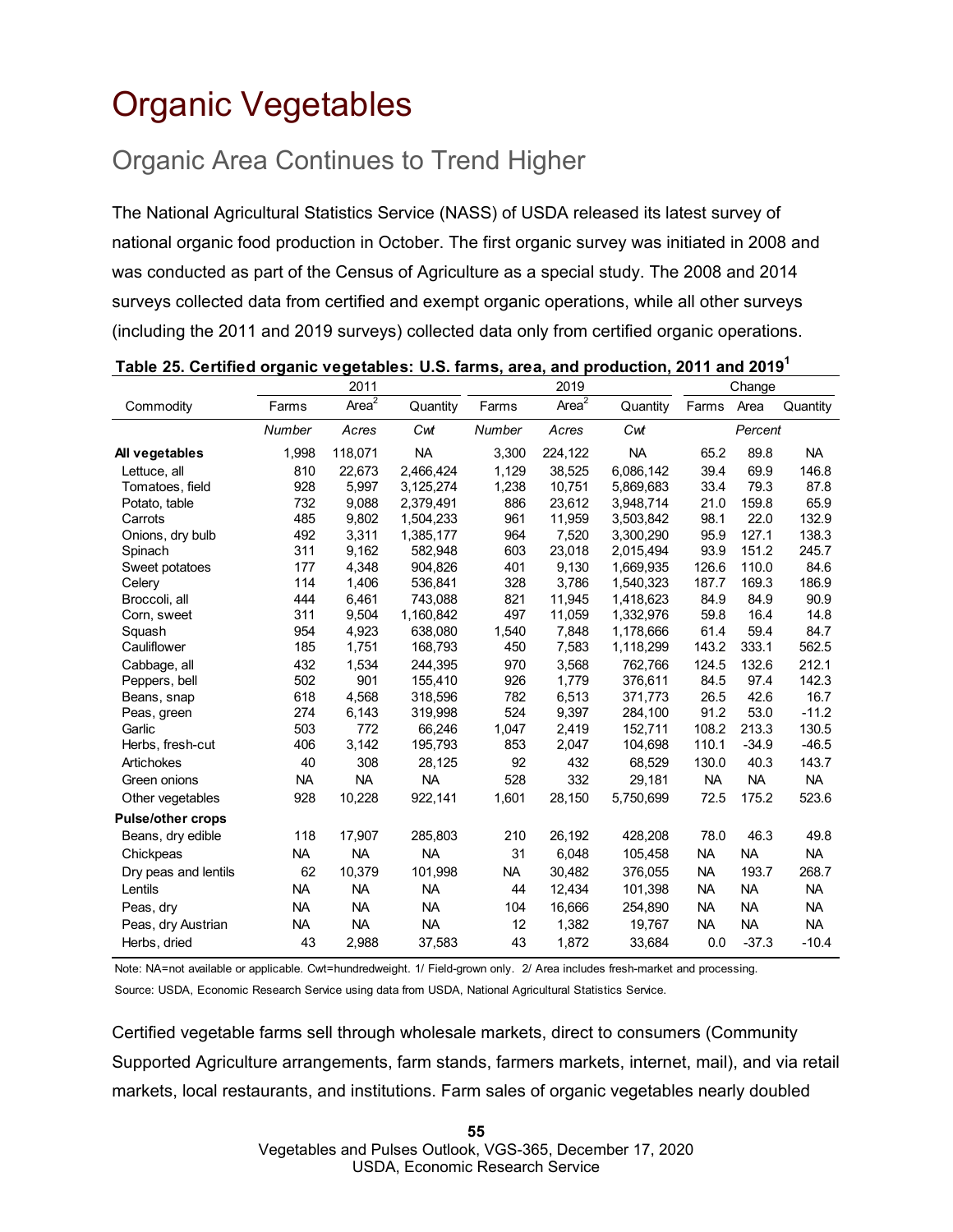between 2011 and 2019 to \$2.1 billion. In 2019, five States accounted for 83 percent of all certified organic vegetable sales, led by California with \$1.4 billion (66 percent). Arizona (6 percent), Oregon (6 percent), Washington (4 percent), and Florida (2 percent), round out the top five States. Arizona is the second leading purveyor of organic vegetables by sales with both area and sales concentrated in 3 crops: lettuce, spinach, and broccoli.

The 2019 survey revealed that area devoted to fresh and processing vegetables certified as organic increased 90 percent since 2011 (table 25). California (60 percent of organic area), Washington (7 percent), Arizona (4 percent), Oregon (4 percent), and Wisconsin (3 percent), were the top 5 states in terms of organic vegetable area. Lettuce, tomatoes, and spinach were the top 3 certified vegetables in terms of acres harvested. The number of farms producing certified organic vegetables increased 65 percent between 2011 and 2019 with farm numbers rising in most states. Texas was the only State with at least 1,000 acres in certified organic vegetables to register a reduction in farms.

Lettuce (of all types) replaced tomatoes as the top certified organic vegetable in 2019 in terms of both volume and value of sales. Lettuce has been the sales leader among organic vegetables for several years, but tomatoes had long been the volume leader. This largely reflects the enduring popularity of bagged salad mixes which has driven growth in romaine and leaf lettuces in general. About one-tenth of U.S. lettuce area is now sold as certified organic.

Organic culture has become an important factor in the spinach industry. About 70,000 acres of spinach is harvested in the United States under all forms of crop culture. Based on the 2019 organic survey, about one-third of this acreage is now certified as organic. This compares with about 15 percent of cauliflower, 11 to 12 percent of carrots and celery, 5 percent of sweet potatoes, and 3 percent of tomato area.

Among reported organically grown field crops, dry edible beans were valued at nearly \$30 million in 2019. Production has risen 50 percent since 2011 to 428 thousand cwt with black beans (44 percent of dry beans) and pinto beans (36 percent) accounting for the majority of dry beans grown organically. Reflecting both rising demand for organics in general and new products featuring pulse crops, organically produced dry pea and lentil output has jumped 269 percent since 2011. About 2 percent of dry pea and lentil area is now produced under organic culture.

Driven by rising interest in Mediterranean, Middle Eastern, and Indian foods, consumption and production of chickpeas (garbanzo beans) has been trending higher. As a result, over 6,000 acres were reported to be certified organic in 2019. Certified organic garbanzo beans

**56**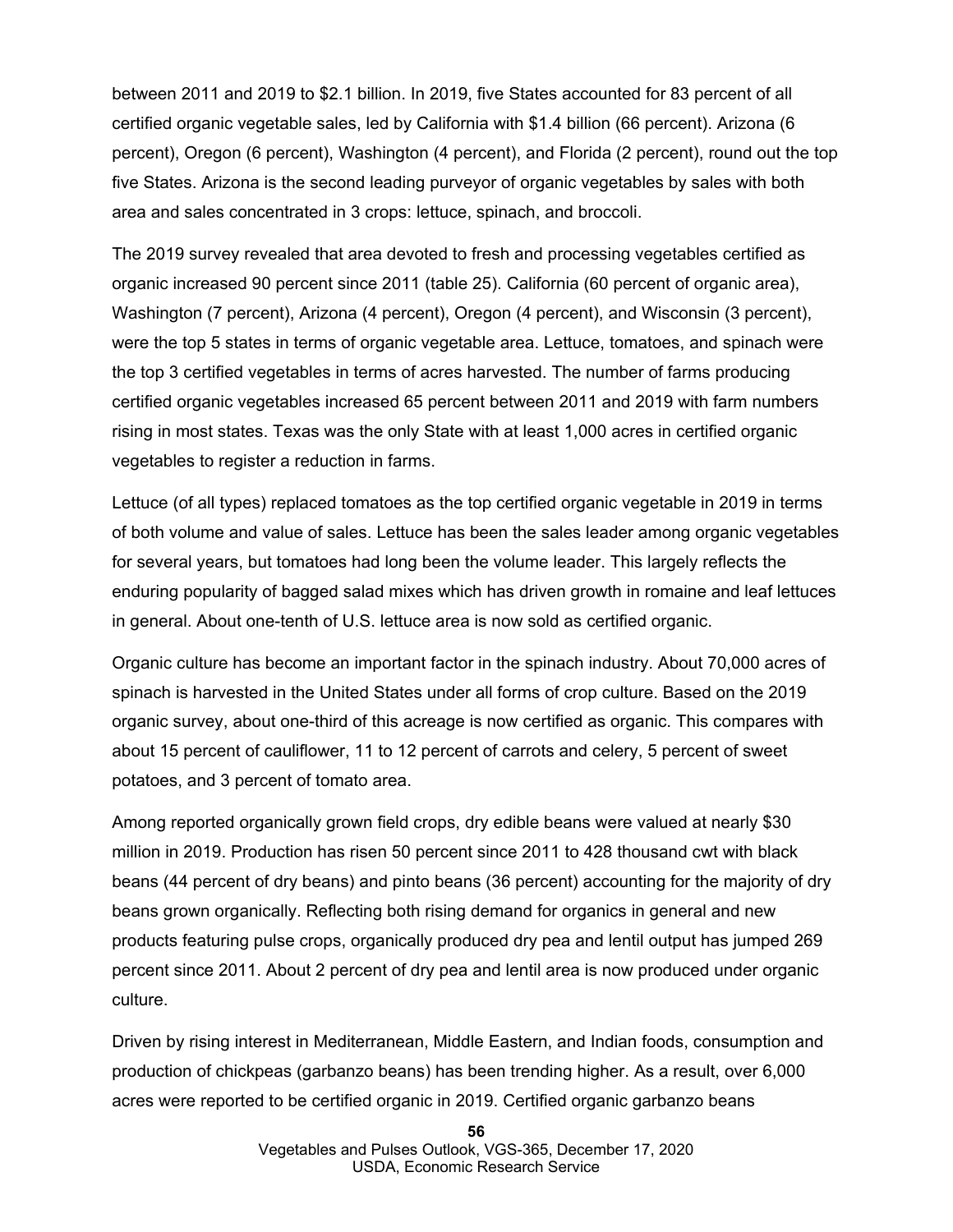(chickpeas), which were grouped with dry beans in 2011 but are now reported separately, had sales of \$7 million in 2019.

### Organic Retail Prices Mixed in 2020

Advertised retail prices for most organic vegetables posted limited increases over the first 3 quarters of 2020 (figure 18). Following the unsettled nature of the market during the early days of the pandemic, market volume for both organic and conventionally grown vegetables settled into a steady pattern with retail sales moving to a higher level. Average advertised retail prices for flat baby spinach (up 4 percent), romaine hearts (up 3 percent), and heirloom round tomatoes (up 2 percent) registered modest gains while prices for broccoli (down 8 percent) and cauliflower (down 4 percent) declined from the weather-induced highs of a year earlier. Despite weathering a period of supply shortages in late spring and early summer, retail prices for white button mushrooms remained steady.





Source: Compiled by USDA, Economic Research Service from data of USDA, Agricultural Marketing Service, *Market News*.

The advertised retail price premium for many organic vegetables was generally running between 40 percent and 70 percent in November. For example, the advertised retail price for a 1-pound bag of baby peeled organic carrots was selling 58 percent above conventionally produced carrots in November 2020 and were 53 percent higher in November 2019. These higher prices have not been an impediment to sales over the last few years. In general, as per

**57**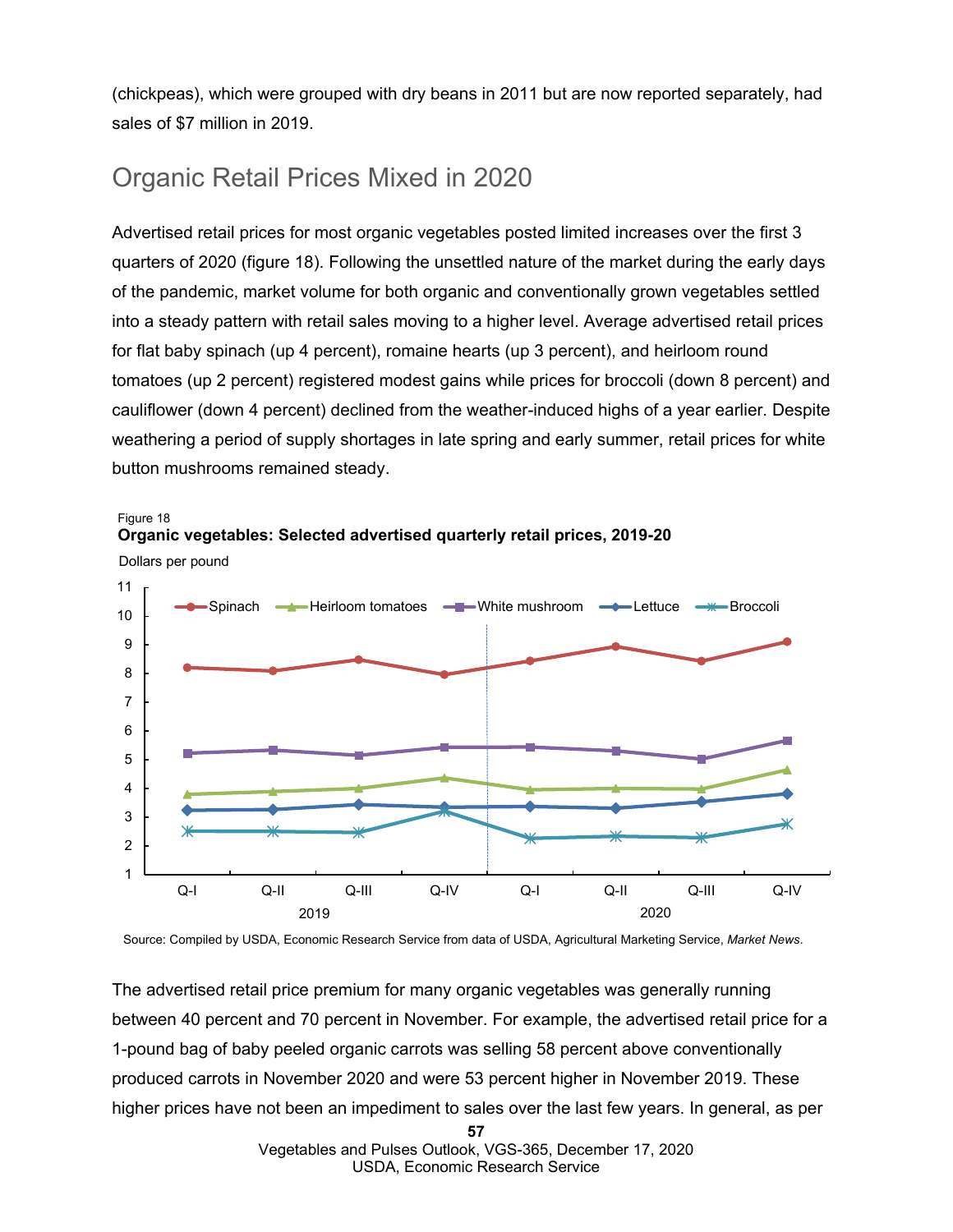capita disposable income has risen, consumers have been willing to spend more to acquire premium vegetables (e.g., greenhouse, heirloom varieties) and various organics.